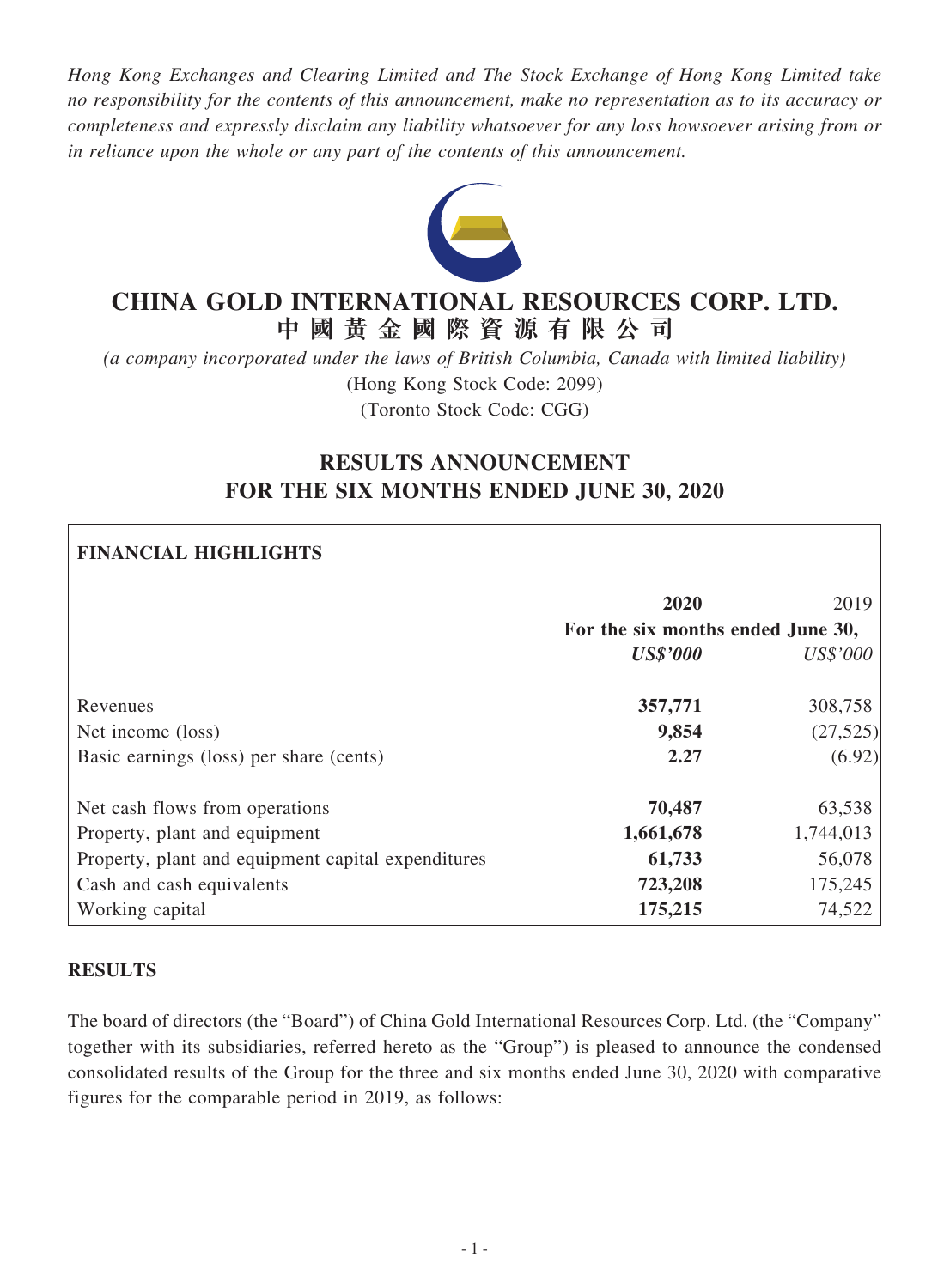The following Management Discussion and Analysis of financial condition and results of operations ("MD&A") is prepared as of August 14, 2020. It should be read in conjunction with the consolidated financial statements and notes thereto of China Gold International Resources Corp. Ltd. (referred to herein as "China Gold International", the "Company", "we" or "our" as the context may require) for the three and six months ended June 30, 2020 and the three and six months ended June 30, 2019, respectively. Unless the context otherwise provides, references in this MD&A to China Gold International or the Company refer to China Gold International and each of its subsidiaries collectively on a consolidated basis.

The following discussion contains certain forward-looking statements relating to the Company's plans, objectives, expectations and intentions, which are based on the Company's current expectations and are subject to risks, uncertainties and changes in circumstances. Readers should carefully consider all of the information set out in this MD&A, including the risks and uncertainties outlined further in the Company's Annual Information Form ("Annual Information Form" or "AIF") dated March 30, 2020 on SEDAR at www.sedar.com, www.chinagoldintl.com and www.hkex.com.hk. For further information on risks and other factors that could affect the accuracy of forward-looking statements and the result of operations of the Company, please refer to the sections titled "Forward-Looking Statements" and "Risk Factors" and to discussions elsewhere within this MD&A. China Gold International's business, financial condition or results of operations could be materially and adversely affected by any of these risks.

## **FORWARD-LOOKING STATEMENTS**

Certain statements made herein, other than statements of historical fact relating to the Company, represent forward-looking information. In some cases, this forward-looking information can be identified by words or phrases such as "may", "will", "expect", "anticipate", "contemplates", "aim", "estimate", "intend", "plan", "believe", "potential", "continue", "is/are likely to", "should" or the negative of these terms, or other similar expressions intended to identify forward-looking information. This forward-looking information includes, among other things; China Gold International's production estimates, business strategies and capital expenditure plans; the development and expansion plans and schedules for the CSH Mine and the Jiama Mine; China Gold International's financial condition; the regulatory environment as well as the general industry outlook; general economic trends in China; and statements respecting anticipated business activities, planned expenditures, corporate strategies, participation in projects and financing, and other statements that are not historical facts.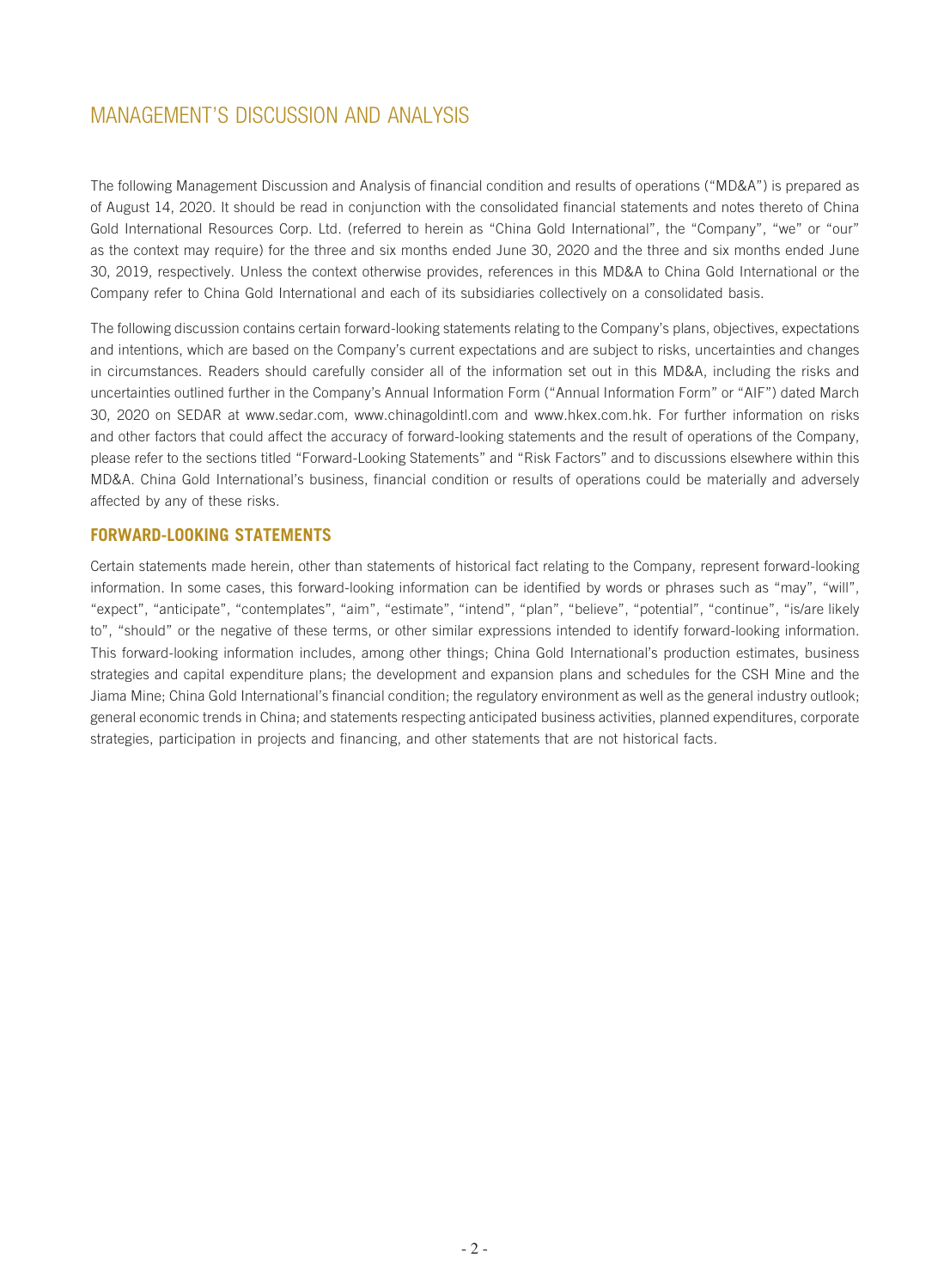By their nature, forward-looking information involves numerous assumptions, both general and specific, which may cause the actual results, performance or achievements of China Gold International and/or its subsidiaries to be materially different from any future results, performance or achievements expressed or implied by the forward–looking information. Some of the key assumptions include, among others, the absence of any material change in China Gold International's operations or in foreign exchange rates, the prevailing price of gold, copper and other non-ferrous metal products; the absence of lowerthan-anticipated mineral recovery or other production problems; effective income and other tax rates and other assumptions underlying China Gold International's financial performance as stated in the Company's technical reports for its CSH Mine and Jiama Mine; China Gold International's ability to obtain regulatory confirmations and approvals on a timely basis; continuing positive labor relations; the absence of any material adverse effects as a result of political instability, terrorism, natural disasters, pandemics such as COVID-19, litigation or arbitration and adverse changes in government regulation; the availability and accessibility of financing to China Gold International; and the performance by counterparties of the terms and conditions of all contracts to which China Gold International and its subsidiaries are a party. The forward-looking information is also based on the assumption that none of the risk factors identified in this MD&A or in the AIF that could cause actual results to differ materially from the forward-looking information actually occurs.

Forward-looking information contained herein as of the date of this MD&A is based on the opinions, estimates and assumptions of management. There are a number of important risks, uncertainties and other factors that could cause actual actions, events or results to differ materially from those described as forward-looking information. China Gold International disclaims any obligation to update any forward-looking information, whether as a result of new information, estimates, opinions or assumptions, future events or results, or otherwise except to the extent required by law. There can be no assurance that forward-looking information will prove to be accurate, as actual results and future events could differ materially from those anticipated in such statements. The forward-looking information in this MD&A is expressly qualified by this cautionary statement. The reader is cautioned not to place undue reliance on forward-looking information.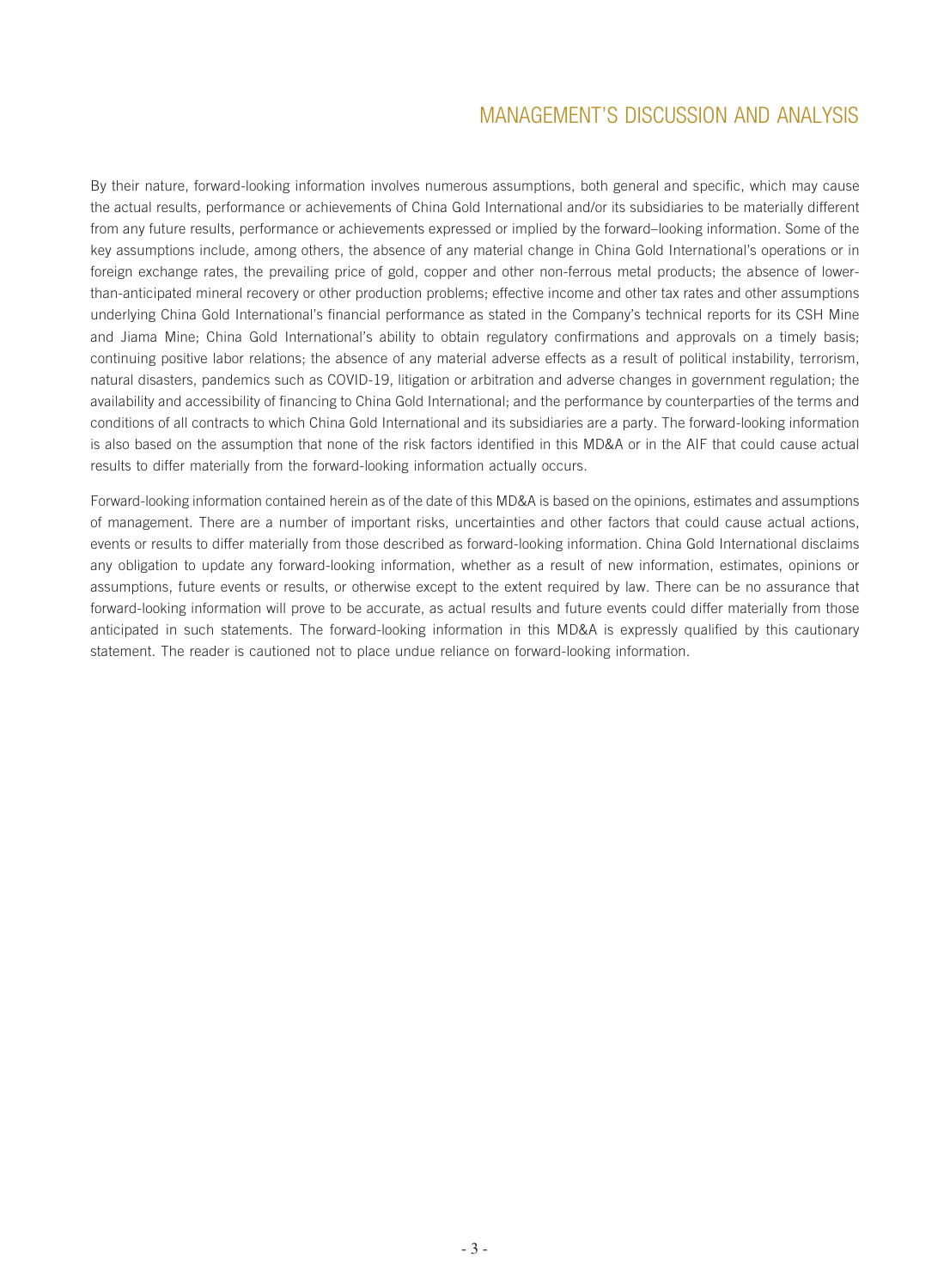## **THE COMPANY**

#### **Overview**

China Gold International is a gold and base metal mining company registered in British Columbia, Canada. The Company's main business involves the operation, acquisition, development and exploration of gold and base metal properties.

The Company's principal mining operations are the Chang Shan Hao Gold Mine ("CSH Mine" or "CSH"), located in Inner Mongolia, China and the Jiama Copper-Gold Polymetallic Mine ("Jiama Mine" or "Jiama"), located in Tibet, China. China Gold International holds a 96.5% interest in the CSH Mine, while its Chinese joint venture ("CJV") partner holds the remaining 3.5% interest. The Company owns a 100% interest in the Jiama Mine, which hosts a large scale copper-gold polymetallic deposit containing copper, gold, molybdenum, silver, lead and zinc metals.

China Gold International's common shares are listed on the Toronto Stock Exchange ("TSX") and The Stock Exchange of Hong Kong Limited ("HKSE") under the symbol CGG and the stock code 2099, respectively. Additional information about the Company, including the Company's Annual Information Form, is available on SEDAR at sedar.com as well as Hong Kong Exchange News at hkexnews.hk.

#### **Performance Highlights**

#### *Three months ended June 30, 2020*

- Revenue increased to US\$209.2 million compared to US\$163.2 million for the same period in 2019.
- Mine operating earnings increased by 386% to US\$35.5 million from US\$7.3 million for the same period in 2019.
- Net income of US\$18.5 million increased by US\$41.5 million from a net loss of US\$23.0 million for the same period in 2019.
- Cash flow from operation decreased by 4% to US\$54.5 million from US\$56.6 million for the same period in 2019.
- Total gold production increased by 14% to 63,043 ounces from 55,503 ounces for the same period in 2019.
- Total copper production increased by 31% to 46.5 million pounds (approximately 21,103 tonnes) from 35.6 million pounds (approximately 16,126 tonnes) for the same period in 2019.

#### *Six months ended June 30, 2020*

- Revenue increased to US\$357.8 million compared to US\$308.8 million for the same period in 2019.
- Mine operating earnings increased by 138% to US\$53.7 million from US\$22.6 million for the same period in 2019.
- Net income of US\$9.9 million increased by US\$37.4 million from a net loss of US\$27.5 million for the same period in 2019.
- Cash flow from operation increased by 11% to US\$70.5 million from US\$63.5 million for the same period in 2019.
- Total gold production increased by 15% to 114,872 ounces from 99,527 ounces for the same period in 2019.
- Total copper production increased by 20% to 82.2 million pounds (approximately 37,288 tonnes) from 68.3 million pounds (approximately 30,959 tonnes) for the same period in 2019.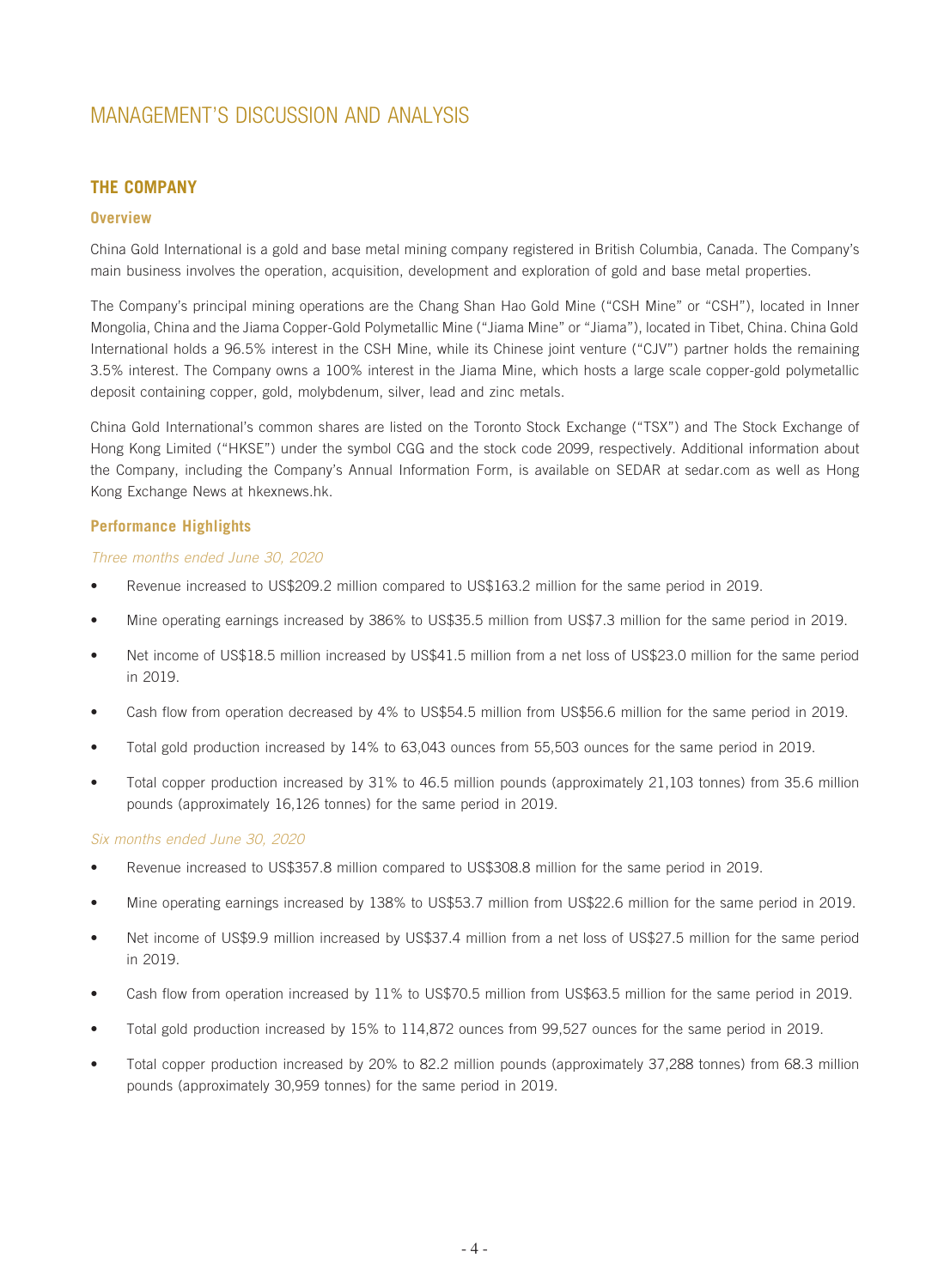## **OUTLOOK**

- Projected gold production of 212,000 ounces in 2020.
- Projected copper production of 145 million pounds in 2020.
- The Company continues to focus its efforts on optimizing the operation at both mines, improving the Jiama Mine's production and extending the mine life of CSH Mine.
- To fulfill its growth strategy, the Company is continually working with CNG and other interested parties to identify potential international mining acquisition opportunities, namely projects outside of China.
- The Company has not experienced any significant impact on its operations from the COVID-19 pandemic. Both of the Company's mines have been able to operate and sell production without significant interruption during the three and six months ended June 30, 2020. The Company continues to closely monitor the health of its employees and supply chains to be able to respond to any potential disruptions, should any arise. The Company is also managing its cash reserves to be able to witzstand any financial ramifications of potential disruptions.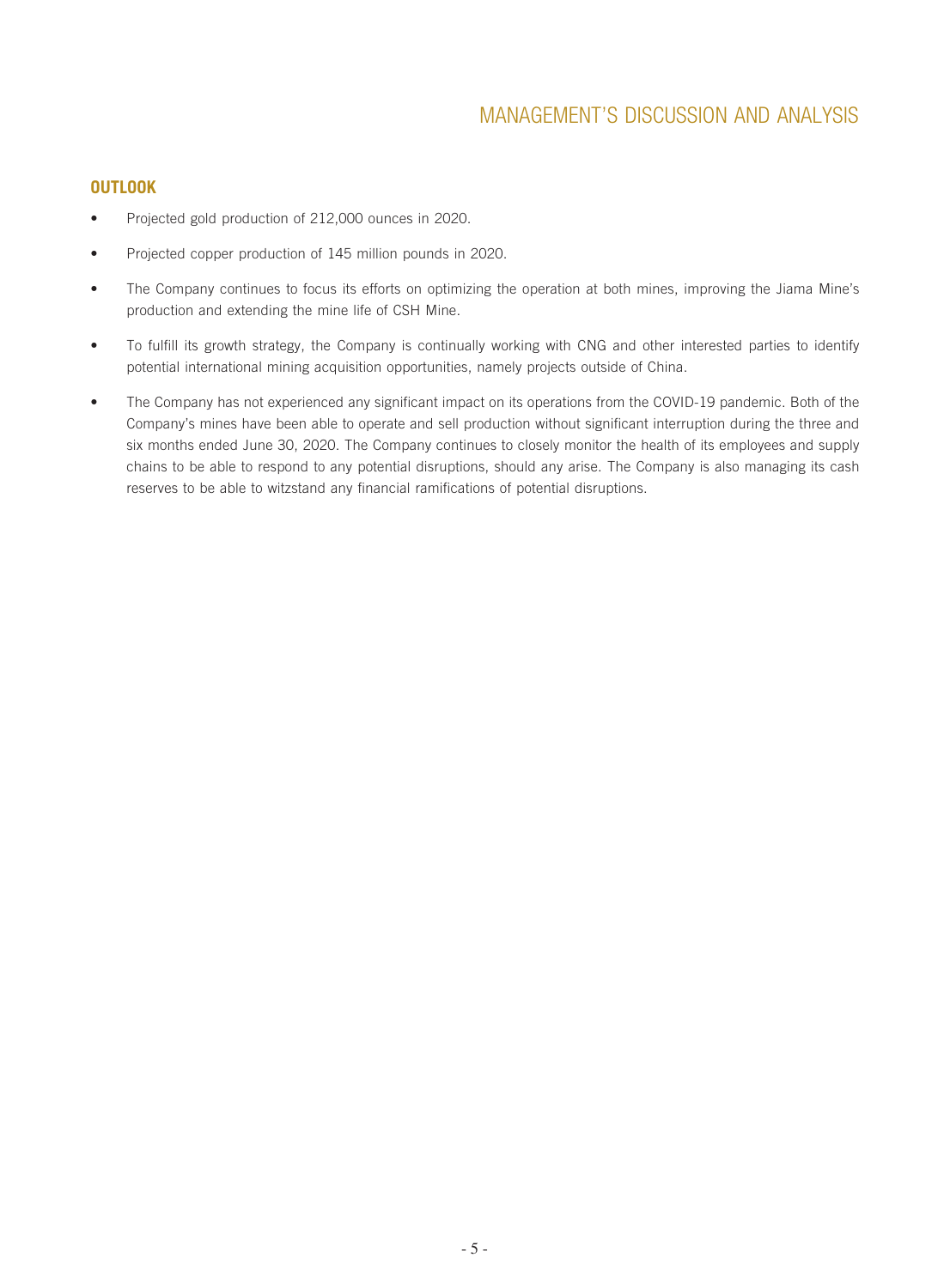## **RESULTS OF OPERATIONS**

## **Selected Quarterly Financial Data**

| <b>Quarter ended</b>                      | 2020       |                          |         | 2019    |           |         | 2018    |          |
|-------------------------------------------|------------|--------------------------|---------|---------|-----------|---------|---------|----------|
| (US\$ in thousands except per share)      | $30 - Jun$ | 31-Mar                   | 31-Dec  | 30-Sep  | 30-Jun    | 31-Mar  | 31-Dec  | 30-Sep   |
| Revenue                                   | 209,188    | 148,583                  | 162,326 | 186,375 | 163,166   | 145,592 | 162,957 | 158,841  |
| Cost of sales                             | 173,701    | 130,414                  | 146,952 | 160,094 | 155,876   | 130,324 | 129,693 | 123,743  |
| Mine operating earnings                   | 35,487     | 18,169                   | 15,374  | 26,281  | 7,290     | 15,268  | 33,264  | 35,098   |
| General and administrative expenses       | 5,793      | 9,186                    | 15,280  | 11,762  | 9,532     | 13,495  | 16,701  | 12,666   |
| Exploration and evaluation expenses       | 165        | 61                       | (156)   | 368     | 175       | 115     | (4)     | 134      |
| Research and development expenses         | 2,264      | 1,966                    | 3,200   | 4,308   | 4,541     | 4,856   | 7,374   | 3,068    |
| Income (loss) from operations             | 27,265     | 6,956                    | (2,950) | 9,843   | (6,958)   | (3,198) | 9,193   | 19,230   |
| Gain on recognition of other assets       |            | $\overline{\phantom{a}}$ | 14,067  | 11,245  |           |         |         |          |
| Foreign exchange (loss) gain              | (2, 331)   | (5, 438)                 | 4,074   | (9,616) | (7, 414)  | 5,288   | (1,677) | (11,024) |
| Finance costs                             | 11,525     | 10,516                   | 10,398  | 10,560  | 11,482    | 10,088  | 11,224  | 10,909   |
| Profit (loss) before income tax           | 17,597     | (7, 793)                 | 4,732   | 2,380   | (24, 817) | (7.137) | (3,346) | (998)    |
| Income tax (credit) expense               | (926)      | 876                      | 9,037   | 2,701   | (1,866)   | (2,563) | (1,351) | 3,591    |
| Net profit (loss)                         | 18,523     | (8,669)                  | (4,305) | (321)   | (22, 951) | (4,574) | (1,995) | (4,589)  |
| Basic earnings (loss) per share (cents)   | 4.52       | (2.25)                   | (1.19)  | (0.17)  | (5.79)    | (1.13)  | (0.49)  | (1.23)   |
| Diluted earnings (loss) per share (cents) | N/A        | N/A                      | N/A     | N/A     | N/A       | N/A     | N/A     | N/A      |

## **Selected Quarterly Production Data and Analysis**

| <b>CSH Mine</b>                                 | Three months ended June 30, |        | Six months ended June 30 |        |  |
|-------------------------------------------------|-----------------------------|--------|--------------------------|--------|--|
|                                                 | 2020                        | 2019   | 2020                     | 2019   |  |
| Gold sales (US\$ million)                       | 65.06                       | 52.17  | 120.56                   | 89.85  |  |
| Realized average price (US\$) of gold per ounce | 1,673                       | 1,303  | 1,625                    | 1,305  |  |
| Gold produced (ounces)                          | 38,850                      | 39,875 | 74.147                   | 68,502 |  |
| Gold sold (ounces)                              | 38,887                      | 40,028 | 74,182                   | 68,859 |  |
| Total production cost (US\$ per ounce)          | 1,358                       | 1,329  | 1,359                    | 1,347  |  |
| Cash production cost (1) (US\$ per ounce)       | 889                         | 805    | 841                      | 849    |  |

(1) Non-IFRS measure. See 'Non-IFRS measures' section of this MD&A

Gold production at the CSH Mine slightly decreased by 3% to 38,850 ounces for the three months ended June 30, 2020 compared to 39,875 ounces for the three months ended June 30, 2019. The total production cost of gold for the three months ended June 30, 2020 increased to US\$1,358 per ounce compared to US\$1,329 for the three months ended June 30, 2019. The cash production cost of gold for the three months ended June 30, 2020 increased to US\$889 per ounce from US\$805 for the same period in 2019. Changes in total production cost and cash cost are mainly due to higher stripping ratio and waste removal costs.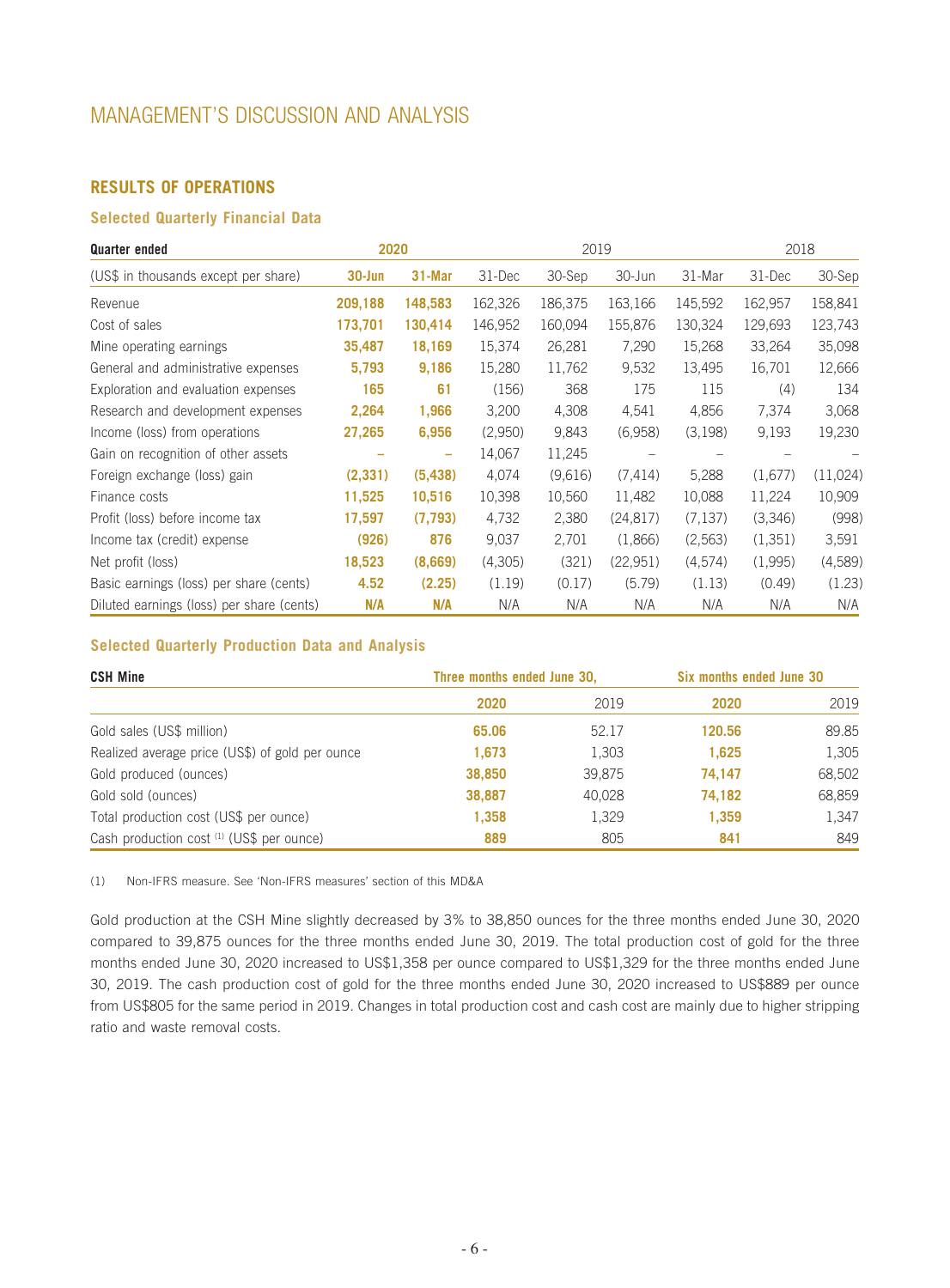| Jiama Mine                                                     | Three months ended June 30, |            | Six months ended June 30, |            |
|----------------------------------------------------------------|-----------------------------|------------|---------------------------|------------|
|                                                                | 2020                        | 2019       | 2020                      | 2019       |
| Copper sales (US\$ in millions)                                | 63.99                       | 76.63      | 118.65                    | 145.99     |
| Realized average price <sup>1</sup> (US\$) of copper per pound |                             |            |                           |            |
| after smelting fee discount                                    | 1.35                        | 1.85       | 1.49                      | 1.87       |
| Copper produced (tonnes)                                       | 21,103                      | 16,126     | 37,288                    | 30,959     |
| Copper produced (pounds)                                       | 46,523,860                  | 35,551,640 | 82,205,981                | 68,253,000 |
| Copper sold (tonnes)                                           | 21,686                      | 16,300     | 36,098                    | 31,425     |
| Copper sold (pounds)                                           | 47,810,580                  | 35,936,014 | 79,582,880                | 69,281,182 |
| Gold produced (ounces)                                         | 24,193                      | 15,628     | 40,725                    | 31,025     |
| Gold sold (ounces)                                             | 24,872                      | 16,817     | 39,718                    | 32,398     |
| Silver produced (ounces)                                       | 1,824,767                   | 844,748    | 3,088,602                 | 1,820,751  |
| Silver sold (ounces)                                           | 1,895,570                   | 936,765    | 2,941,611                 | 1,932,544  |
| Lead produced (tonnes)                                         | 20,263                      | 2,752      | 29,538                    | 2,752      |
| Lead produced (pounds)                                         | 44,672,072                  | 6,067,209  | 65,120,727                | 6,067,209  |
| Lead sold (tonnes)                                             | 22,074                      | 2,752      | 28,073                    | 2,752      |
| Lead sold (pounds)                                             | 48,664,678                  | 6,067,209  | 61,891,245                | 6,067,209  |
| Zinc produced (tonnes)                                         | 9,885                       |            | 15,083                    |            |
| Zinc produced (pounds)                                         | 21,791,970                  |            | 33,251,468                |            |
| Zinc sold (tonnes)                                             | 10,733                      |            | 14,370                    |            |
| Zinc sold (pounds)                                             | 23,661,754                  |            | 31,681,205                |            |
| Total production cost <sup>2</sup> (US\$) of copper per pound  | 2.69                        | 3.18       | 2.76                      | 3.13       |
| Total production cost <sup>2</sup> (US\$) of copper per pound  |                             |            |                           |            |
| after by-products credits <sup>4</sup>                         | 1.00                        | 2.39       | 1.27                      | 2.34       |
| Cash production cost <sup>4</sup> (US\$) per pound of copper   | 2.08                        | 2.49       | 2.03                      | 2.43       |
| Cash production cost <sup>3</sup> (US\$) of copper per pound   |                             |            |                           |            |
| after by-products credits 4                                    | 0.41                        | 1.70       | 0.54                      | 1.64       |

1 A discount factor of 18.6% to 29.6% is applied to the copper benchmark price to compensate the refinery costs incurred by the buyers. The discount factor is higher if the grade of copper in copper concentrate is below 18%. The industry standard of copper in copper concentrate is between 18-20%.

2 Production costs include expenditures incurred at the mine sites for the activities related to production including mining, processing, mine site G&A and royalties etc.

- 3 Non-IFRS measure. See 'Non-IFRS measures' section of this MD&A.
- 4 By-products credit refers to the sales of gold and silver during the corresponding period.

During the three months ended June 30, 2020, the Jiama Mine produced 21,103 tonnes (approximately 46.5 million pounds) of copper, an increase of 31% compared with the three months ended June 30, 2019 (16,126 tonnes, or 35.6 million pounds).

Both total production cost of copper per pound after by-products and cash production cost of copper per pound after byproduct decreased greatly as compared to the same period in 2019 due to higher mined tonnes, higher head grade, higher recovery rates, and more by-products recovered of lead and zinc.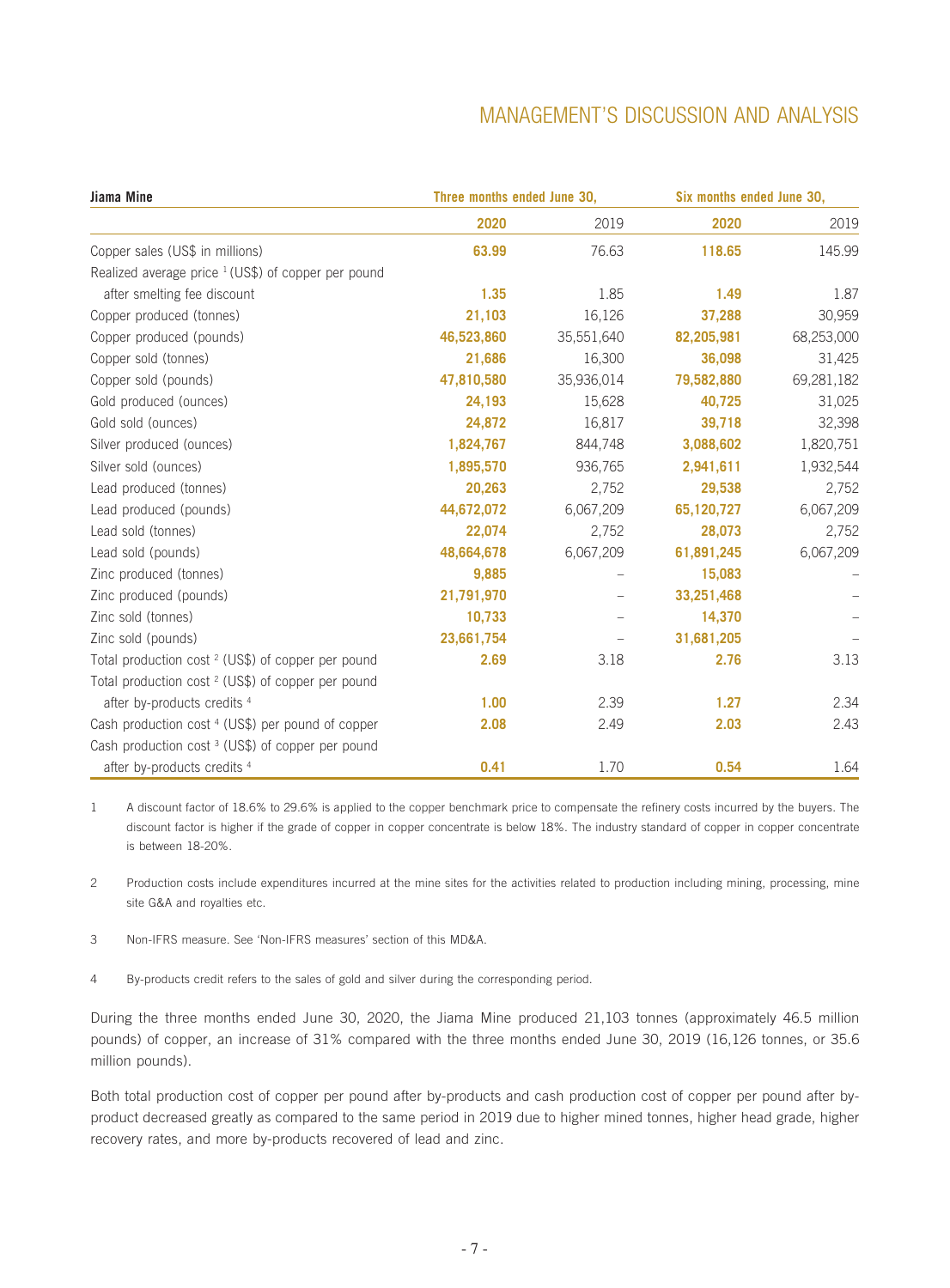#### **Review of Quarterly Data**

#### *Three months ended June 30, 2020 compared to three months ended June 30, 2019*

**Revenue** of US\$209.2 million for the second quarter of 2020 increased by US\$46.0 million from US\$163.2 million for the same period in 2019.

Revenue from the CSH Mine was US\$65.1 million, an increase of US\$12.9 million, compared to US\$52.2 million for the same period in 2019. Realized average gold price increased by 28% from US\$1,303/oz in Q2 2019 to US\$1,673/ oz in Q2 2020. Gold sold by the CSH Mine was 38,887 ounces (gold produced: 38,850 ounces), compared to 40,028 ounces (gold produced: 39,875 ounces) for the same period in 2019.

Revenue from the Jiama Mine was US\$144.1 million, an increase of US\$33.1 million, compared to US\$111.0 million for the same period in 2019. Total copper sold was 21,687 tonnes (47.8 million pounds) for the three months ended June 30, 2020, an increase of 33% from 16,300 tonnes (35.9 million pounds) for the same period in 2019.

**Cost of sales** of US\$173.7 million for the quarter ended June 30, 2020, an increase of US\$17.8 million from US\$155.9 million for the same period in 2019. Cost of sales as a percentage of revenue for the Company decreased from 96% to 83% for the three months ended June 30, 2019 and 2020, respectively. Cost of sales was impacted by many operation factors such as grade of ore, recovery rates and stripping ratio. Refer to the sections below for details of production factors for each individual mine.

**Mine operating earnings** of US\$35.5 million for the three months ended June 30, 2020, an increase of 386%, or US\$28.2 million, from US\$7.3 million for the same period in 2019. Mine operating earnings as a percentage of revenue increased from 4% to 17% for the three months ended June 30, 2019 and 2020, respectively.

**General and administrative expenses** decreased by US\$3.7 million, from US\$9.5 million for the quarter ended June 30, 2019 to US\$5.8 million for the quarter ended June 30, 2020. The decrease was due to the Company's implementation of an overall cost reduction program.

**Research and development expenses** of US\$2.3 million for the three months ended June 30, 2020, decreased from US\$4.5 million for the comparative 2019 period. The decrease in the second quarter of 2020 was mainly due to the completion of several research projects in 2019.

**Income from operations** of US\$27.3 million for the second quarter of 2020, increased by US\$34.3 million, compared to a loss of US\$7.0 million for the same period in 2019.

**Finance costs** of US\$11.4 million for the three months ended June 30, 2020, decreased by US\$0.1 million compared to US\$11.5 million for the same period in 2019.

**Foreign exchange loss** of US\$2.3 million for the three months ended June 30, 2020, decreased from US\$7.4 million for the same period in 2019. The loss was attributed to changes in the RMB/USD exchange rates and the revaluation of monetary items held in Chinese RMB.

**Interest and other income** of US\$4.2 million for the three months ended June 30, 2020 increased from US\$1.0 million for the same period in 2019. The increase in the second quarter of 2020 was primarily attributed to the sales of lead-zinc concentrate at the Jiama Mine.

**Income tax credit** of US\$0.9 million for the quarter ended June 30, 2020, decreased by US\$1.0 million from US\$1.9 million for the comparative period in 2019. During the current quarter, the Company had US\$1.9 million of deferred tax credit compared to US\$1.1 million for the same period in 2019.

**Net income** of US\$18.5 million for the three months ended June 30, 2020, increased by US\$41.5 million from a net loss of US\$23.0 million for the three months ended June 30, 2019.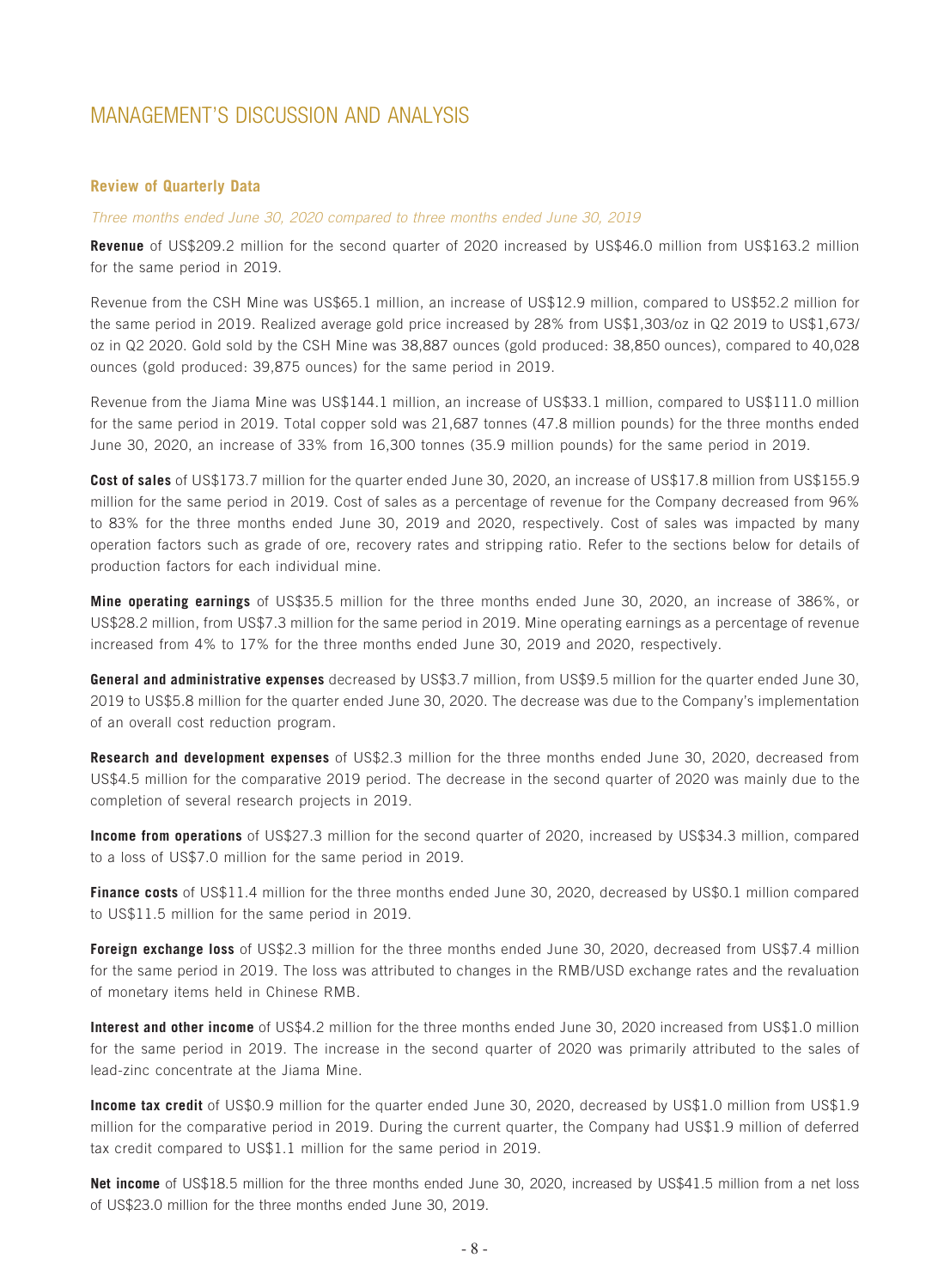#### *Six months ended June 30, 2020 compared to six months ended June 30, 2019*

**Revenue** of US\$357.8 million for the first half of 2020 increased by US\$49.0 million from US\$308.8 million for the same period in 2019.

Revenue from the CSH Mine was US\$120.6 million, an increase of US\$30.8 million, compared to US\$89.8 million for the same period in 2019. Realized average gold price increased by 25% from US\$1,305/oz in the first six months of 2019 to US\$1,625/oz in 2020. Gold sold by the CSH Mine was 74,182 ounces (gold produced: 74,147 ounces), compared to 68,859 ounces (gold produced: 68,502 ounces) for the same period in 2019.

Revenue from the Jiama Mine was US\$237.2 million, an increase of US\$18.3 million, compared to US\$218.9 million for the same period in 2019. Total copper sold was 36,098 tonnes (79.6 million pounds) for the six months ended June 30, 2020, an increase of 15% from 31,425 tonnes (69.3 million pounds) for the same period in 2019.

**Cost of sales** of US\$304.1 million for the six months ended June 30, 2020, an increase of US\$17.9 million from US\$286.2 million for the same period in 2019. Cost of sales as a percentage of revenue for the Company decreased from 93% to 85% for the six months ended June 30, 2019 and 2020, respectively. Cost of sales was impacted by many operation factors such as grade of ore, recovery rates and stripping ratio. Refer to the sections below for details of production factors for each individual mine.

**Mine operating earnings** of US\$53.7 million for the six months ended June 30, 2020, an increase of 138%, or US\$31.1 million, from US\$22.6 million for the same period in 2019. Mine operating earnings as a percentage of revenue increased from 7% to 15% for the six months ended June 30, 2019 and 2020, respectively.

**General and administrative expenses** decreased by US\$8.0 million, from US\$23.0 million for the six months ended June 30, 2019 to US\$15.0 million for the six months ended June 30, 2020. The decrease was due to the Company's implementation of an overall cost reduction program.

**Research and development expenses** of US\$4.2 million for the six months ended June 30, 2020, decreased from US\$9.4 million for the comparative 2019 period. The decrease in 2020 was mainly due to the completion of several research projects in 2019.

**Income from operations** of US\$34.2 million for the six months ended 2020, increased by US\$44.4 million, compared to a loss of US\$10.2 million for the same period in 2019.

**Finance costs** of US\$22.0 million for the six months ended June 30, 2020, increased by US\$0.4 million compared to US\$21.6 million for the same period in 2019.

**Foreign exchange loss** of US\$7.8 million for the six months ended June 30, 2020, increased from US\$2.1 million for the same period in 2019. The loss was attributed to changes in the RMB/USD exchange rates and the revaluation of monetary items held in Chinese RMB.

**Interest and other income** of US\$5.4 million for the six months ended June 30, 2020 increased from US\$1.9 million for the same period in 2019. The increase in 2020 was primarily attributed to the sales of lead-zinc concentrate at the Jiama Mine.

**Income tax credit** of US\$0.1 million for the six months ended June 30, 2020, decreased by US\$4.3 million from US\$4.4 million for the comparative period in 2019. During the current six months period, the Company had US\$1.9 million of deferred tax credit compared to US\$4.3 million for the same period in 2019.

**Net income** of US\$9.9 million for the six months ended June 30, 2020, increased by US\$37.4 million from a net loss of US\$27.5 million for the six months ended June 30, 2019.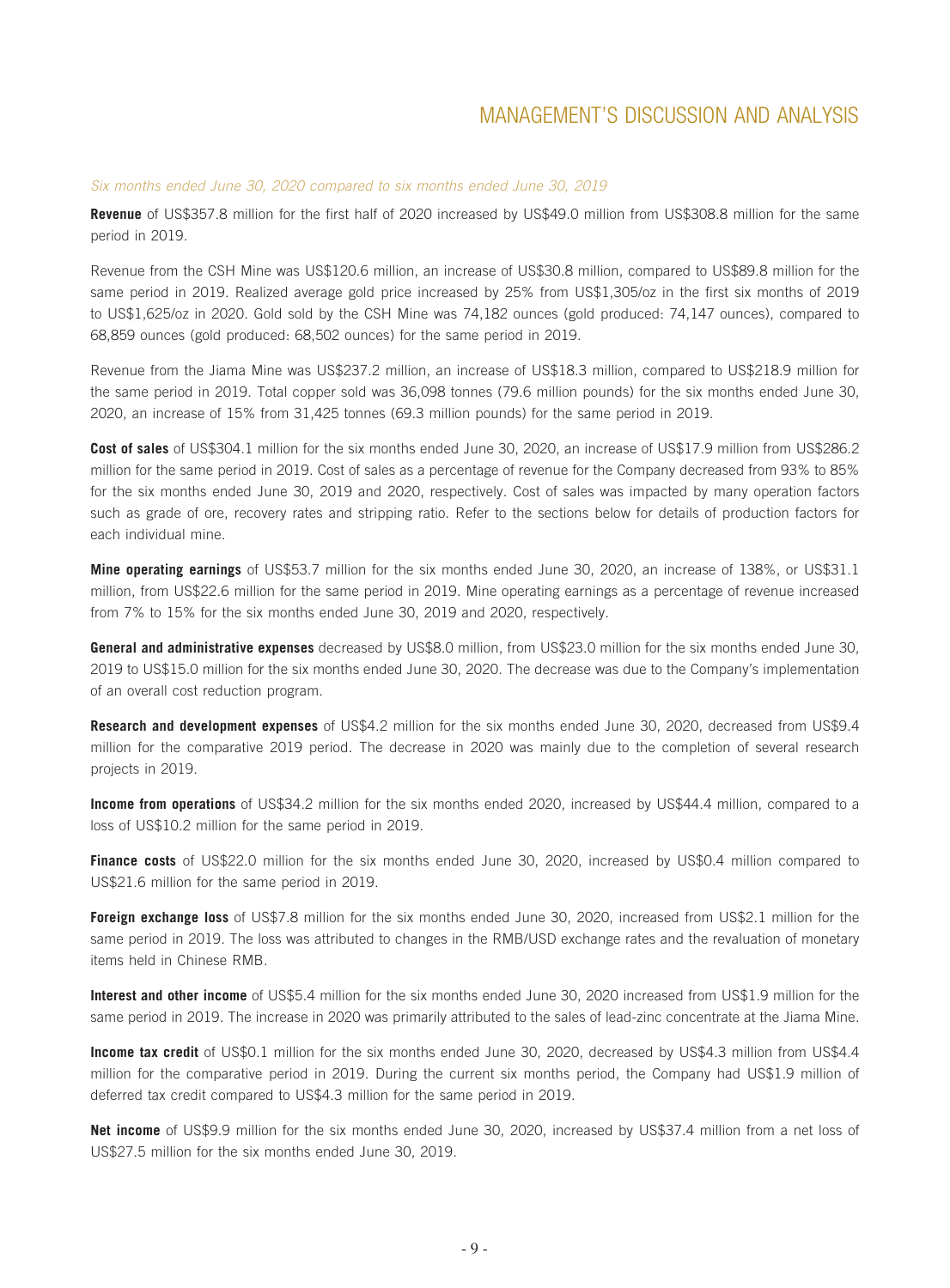## **NON-IFRS MEASURES**

The cash cost of production is a measure that is not in accordance with IFRS.

The Company has included cash production cost per ounce gold data to supplement its consolidated financial statements, which are presented in accordance with IFRS. Non-IFRS measures do not have any standardized meaning prescribed under IFRS, and therefore they may not be comparable to similar measures employed by other companies. The data is intended to provide additional information and should not be considered in isolation or as a substitute for measures of performance, operating results or financial condition prepared in accordance with IFRS. The Company has included cash production cost per ounce data because it understands that certain investors use this information to determine the Company's ability to generate earnings and cash flow. The measure is not necessarily indicative of operating results, cash flow from operations, or financial condition as determined under IFRS. Cash production costs are determined in accordance with the Gold Institute's Production Cost Standard. Although the Gold Institute ceased operations in 2002, the Company believes that the Gold Institute's Production Cost Standard continues to represent the market accepted standard for reporting cash cost of production. However, different issuers may apply slight deviations to the standard so the cash production costs disclosed by the Company may not be directly comparable to other issuers.

The following tables provide a reconciliation of cost of sales to the cash costs of production in total dollars and in dollars per gold ounce for the CSH Mine or per copper pound for the Jiama Mine:

| <b>CSH Mine (Gold)</b>                             |            |           | Three months ended June 30. |           |                        |           | Six months ended June 30. |           |
|----------------------------------------------------|------------|-----------|-----------------------------|-----------|------------------------|-----------|---------------------------|-----------|
|                                                    | 2020       |           | 2019                        |           | 2020                   |           | 2019                      |           |
|                                                    |            | US\$      |                             | US\$      |                        | US\$      |                           | US\$      |
|                                                    | US\$       | Per ounce | US\$                        | Per ounce | US\$                   | Per ounce | US\$                      | Per ounce |
| Total Cost of sales 1                              | 52,798,614 | 1.358     | 53,200,398                  |           | 1,329 100,835,749      | 1.359     | 92,782,0491               | 1,347     |
| Adjustment – Depreciation & depletion (17,853,204) |            |           | $(459)$ $(20,010,035)$      |           | $(500)$ $(37,223,738)$ |           | $(502)$ $(33,328,270)$    | (483)     |
| Adjustment – Amortization of intangible            |            |           |                             |           |                        |           |                           |           |
| assets                                             | (389, 364) | (10)      | (955,668)                   |           | $(24)$ $(1,248,123)$   | (17)      | (1,008,645)               | (15)      |
| Total cash production costs                        | 34,556,046 | 889       | 32,234,695                  | 805       | 62,363,888             | 841       | 58,445,134                | 849       |

1 In 2019, Inventory write down of US\$4.3 million was provided in total cost of sales for the three months ended 2019, of which been excluded from this figure.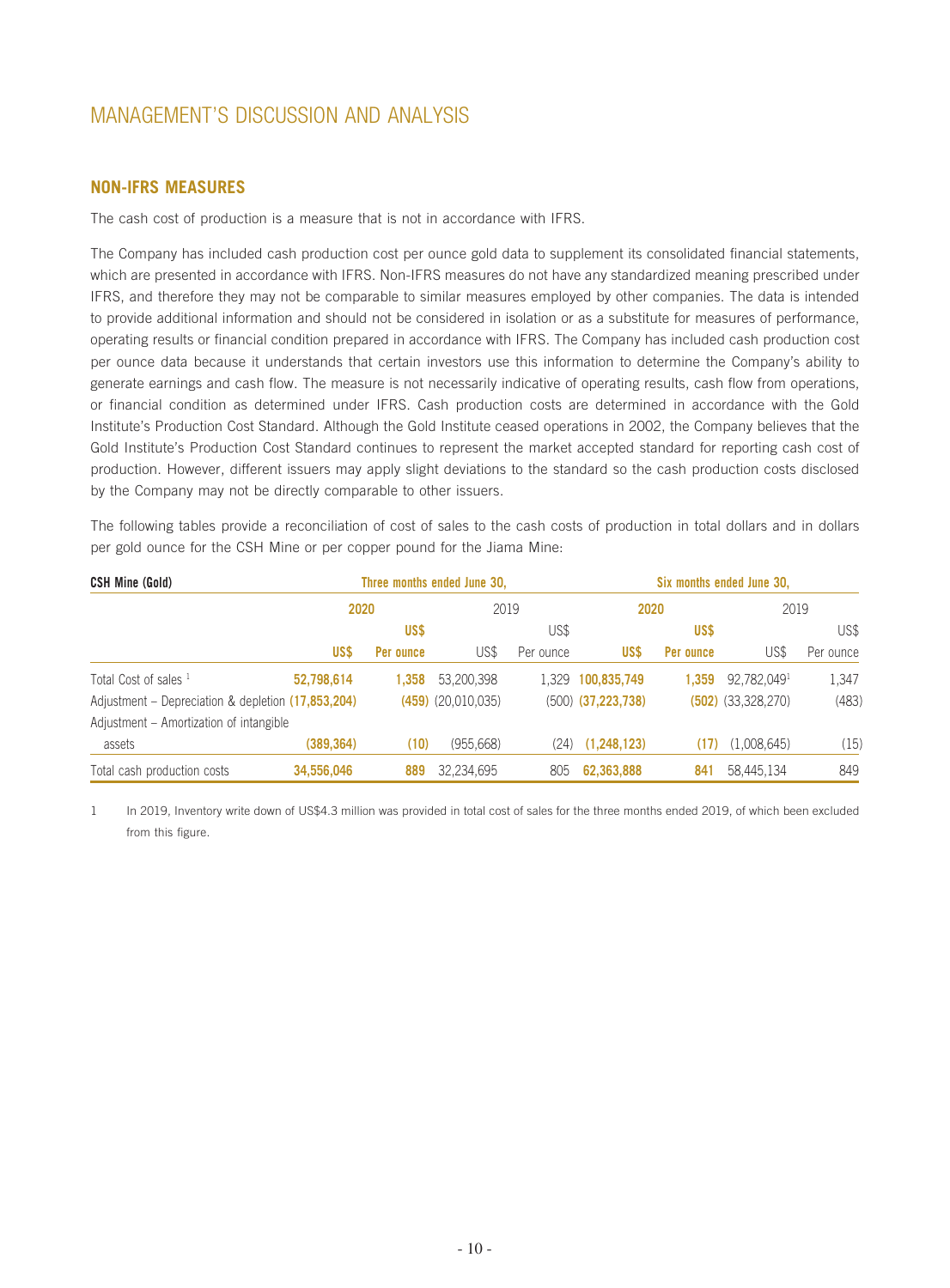#### **(Copper with by-products credits) Three months ended June 30, Six months ended June 30, 2020** 2019 **2020** 2019 **US\$ US\$ Per Pound** US\$ US\$ Per Pound **US\$ US\$ Per Pound** US\$ US\$ Per Pound Total Cost of sales **120,902,333 2.53** 102,674,711 2.86 **203,279,379 2.55** 189,225,117 2.73 General and administrative expenses **5,219,804 0.11** 7,122,665 0.20 **12,099,942 0.15** 18,418,434 0.27 Research and development expenses **2,263,506 0.05** 4,540,867 0.13 **4,229,777 0.06** 9,396,910 0.14 Total production cost **128,385,643 2.69** 114,338,243 3.18 **219,609,098 2.76** 217,040,461 3.13 Adjustment – Depreciation & depletion **(19,853,021) (0.42)** (17,248,041) (0.48) **(40,192,446) (0.50)** (34,979,620) (0.50) Adjustment – Amortization of intangible assets **(8,855,858) (0.19)** (7,370,901) (0.21) **(17,978,957) (0.23)** (13,478,297) (0.19) Total cash production costs **99,676,764 2.08** 89,719,301 2.49 **161,437,695 2.03** 168,582,544 2.44 By-products credits **(80,067,168) (1.67)** (28,419,971) (0.79) **(118,452,832) (1.49)** (55,110,600) (0.80) Total cash production costs after byproducts credits **19,609,596 0.41** 61,299,330 1.70 **42,984,863 0.54** 113,471,944 1.64

**Jiama Mine** 

The adjustments above include depreciation and depletion, amortization of intangible assets, and selling expenses included in total production costs.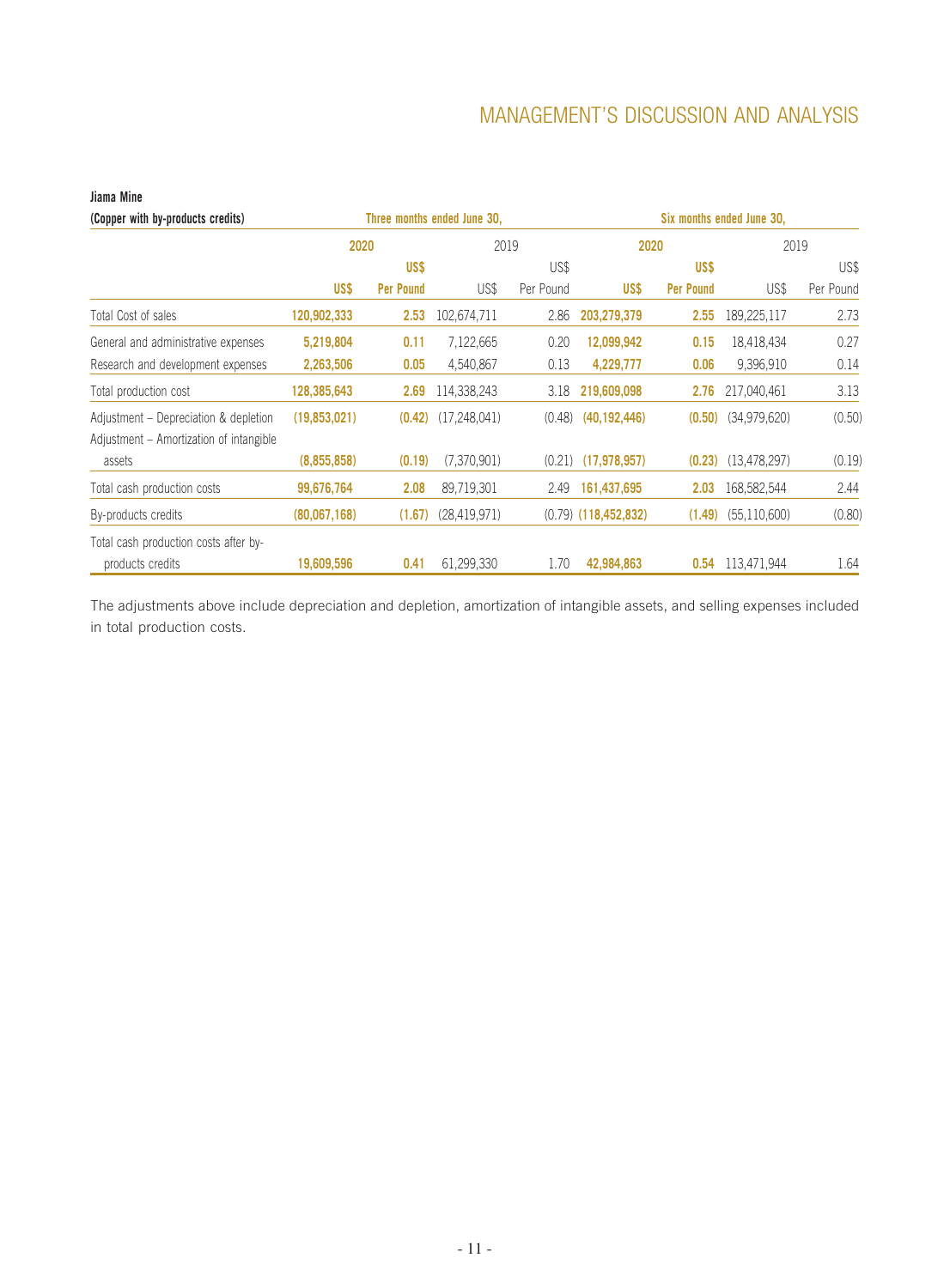## **MINERAL PROPERTIES**

#### **The CSH Mine**

The CSH Mine is located in Inner Mongolia Autonomous Region of China (Inner Mongolia). The property hosts two lowgrade, near surface gold deposits, along with other mineralized prospects. The main deposit is called the Northeast Zone (the "Northeast Zone"), while the second, smaller deposit is called the Southwest Zone (the "Southwest Zone").

The CSH Mine is owned and operated by Inner Mongolia Pacific Mining Co. Limited, a Chinese Joint Venture in which the Company holds a 96.5% interest and Ningxia Nuclear Industry Geological Exploration Institution holds the remaining 3.5%.

The CSH Mine has two open-pit mining operations with a combined mining and processing capacity of 60,000 tpd. The run-of-mine ore is heap leached with cyanide solution to extract gold and electro-winned to produce a gold dore which is sold to refiners.

The major new contracts entered into during the six months ended June 30, 2020:

|                |                                                             |                                                                   |                  | <b>Contract period</b>  |                         |
|----------------|-------------------------------------------------------------|-------------------------------------------------------------------|------------------|-------------------------|-------------------------|
|                |                                                             |                                                                   | Subject amount   | (effective day and      |                         |
| Item No.       | <b>Contract Name</b>                                        | Counterpart                                                       | (US \$ millions) | expiration date)        | <b>Date of Contract</b> |
|                | Contract for supply of on-site mixed<br>emulsion explosives | Bayannur Sheng'an Chemical Co., Ltd.<br>Urad Middle Banner Branch | Estimated: 12.1  | 2020.1.1 - 2020.12.31   | 2020.1.1                |
| $\overline{2}$ | Supply Agreement of Liquid Sodium<br>Cvanide                | Inner Mongolia Chengxin Yong'an<br>Chemicals Co., Ltd.            | Estimated: 18.5  | $2020.1.1 - 2020.12.31$ | 2020.1.1                |
| 3              | Purchase and sale contract of gold                          | Hunan Zhongxing Environmental                                     | Estimated: 10.6  | $2020.6.23 - 2020.7.22$ | 2020.6.23               |
|                | bearing materials                                           | Protection Technology Co., Ltd                                    |                  |                         |                         |

#### *Production Update*

| <b>CSH Mine</b>                      | Three months ended June 30, |            | Six months ended June 30, |            |  |
|--------------------------------------|-----------------------------|------------|---------------------------|------------|--|
|                                      | 2020                        | 2019       | 2020                      | 2019       |  |
| Ore mined and placed on pad (tonnes) | 3,773,262                   | 4,014,071  | 5,499,662                 | 6,891,913  |  |
| Average ore grade (g/t)              | 0.59                        | 0.55       | 0.59                      | 0.51       |  |
| Recoverable gold (ounces)            | 42,623                      | 44,211     | 63,270                    | 69,785     |  |
| Ending gold in process (ounces)      | 170.695                     | 170.466    | 170.695                   | 170.466    |  |
| Waste rock mined (tonnes)            | 21,460,794                  | 19,647,091 | 26,577,866                | 29,457,476 |  |

For the three months ended June 30, 2020, the total amount of ore placed on the leach pad was 3.8 million tonnes, with total contained gold of 42,623 ounces (1,326 kilograms). The overall accumulative project-to-date gold recovery rate has slightly decreased to approximately 54.49% at the end of June 2020 from 54.51% at the end of March 2020. Of which, gold recovery from the phase I heap was 59.77% and; gold recovery from the Phase II heap was 48.76% at June 30, 2020.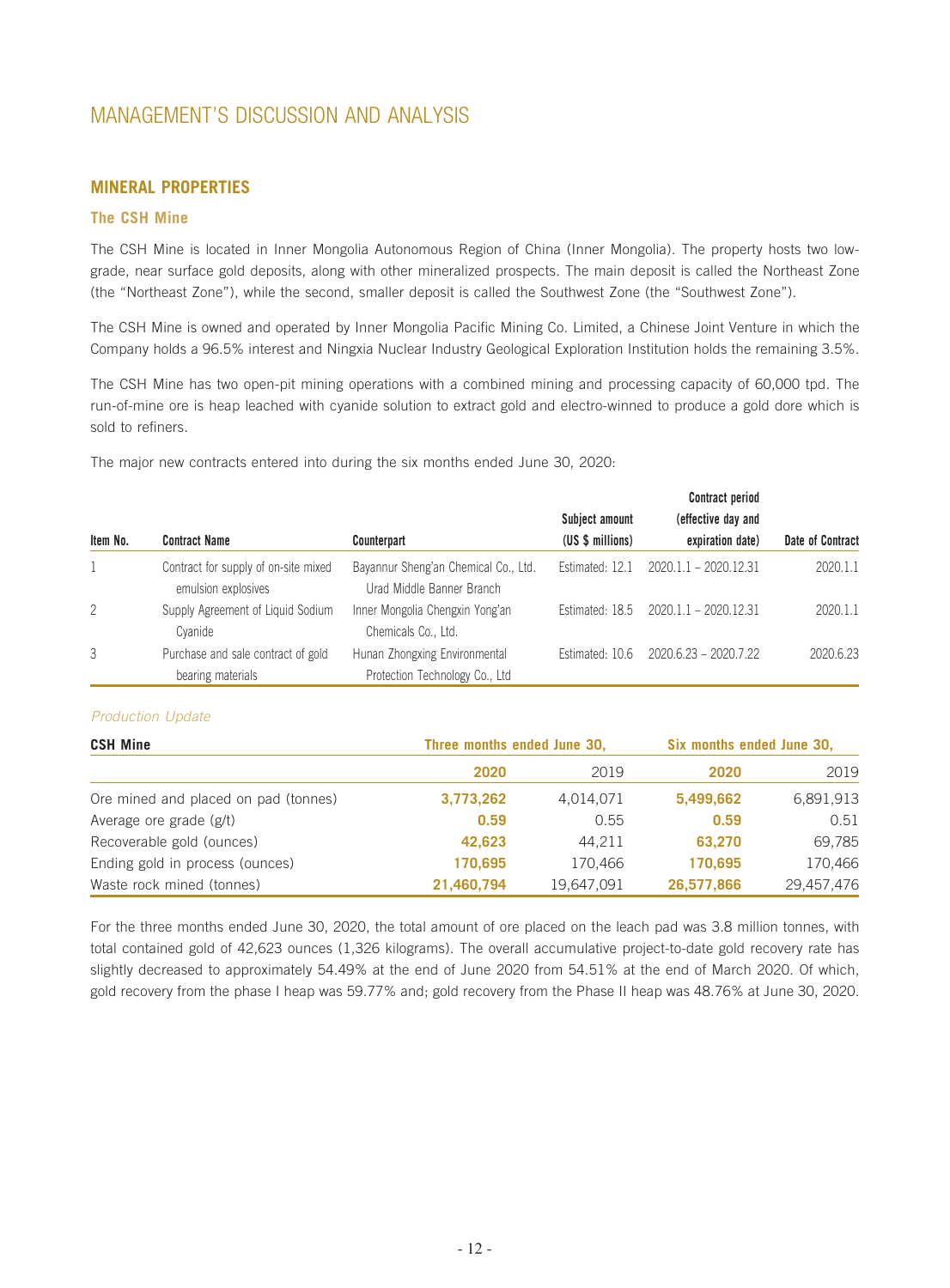#### *Exploration*

At the beginning of 2020, an exploration program for the south-west pit depth was projected, with six surface diamond drill holes totaling 3,300 +/-m to identify and upgrade additional deep Mineral Resources, which may extend the life of mine. Three surface drill holes are underway, given 1,125 +/-m completed accounting for 31% of the annual projection.

In addition, the geological exploration research project initiated in 2019 is continued to proceed with interpretation of geophysical and geochemical surveys, establishment of 3D-quantitative geological model, and selection of targets for further exploration.

### **Mineral Resource Update**

CSH Mine Resources by category, Northeast and Southwest Zones combined at December 31, 2019 under NI 43-101:

|           |                    |        | Metal |        |
|-----------|--------------------|--------|-------|--------|
| Type      | <b>Quantity Mt</b> | Au g/t | Au t  | Au Moz |
| Measured  | 9.00               | 0.60   | 5.44  | 0.17   |
| Indicated | 115.70             | 0.62   | 71.93 | 2.31   |
| $M+1$     | 124.70             | 0.62   | 77.37 | 2.49   |
| Inferred  | 78.86              | 0.52   | 40.90 | 1.32   |

#### **Mineral Reserves Update**

CSH Mine Reserves by category, Northeast and Southwest Zones combined at December 31, 2019 under NI 43-101:

| <b>Type</b> |                    |        |       | Metal  |
|-------------|--------------------|--------|-------|--------|
|             | <b>Quantity Mt</b> | Au g/t | Au t  | Au Moz |
| Proven      | 7.40               | 0.63   | 4.64  | 0.15   |
| Probable    | 58.65              | 0.66   | 38.85 | 1.25   |
| Total       | 66.05              | 0.66   | 43.48 | 1.40   |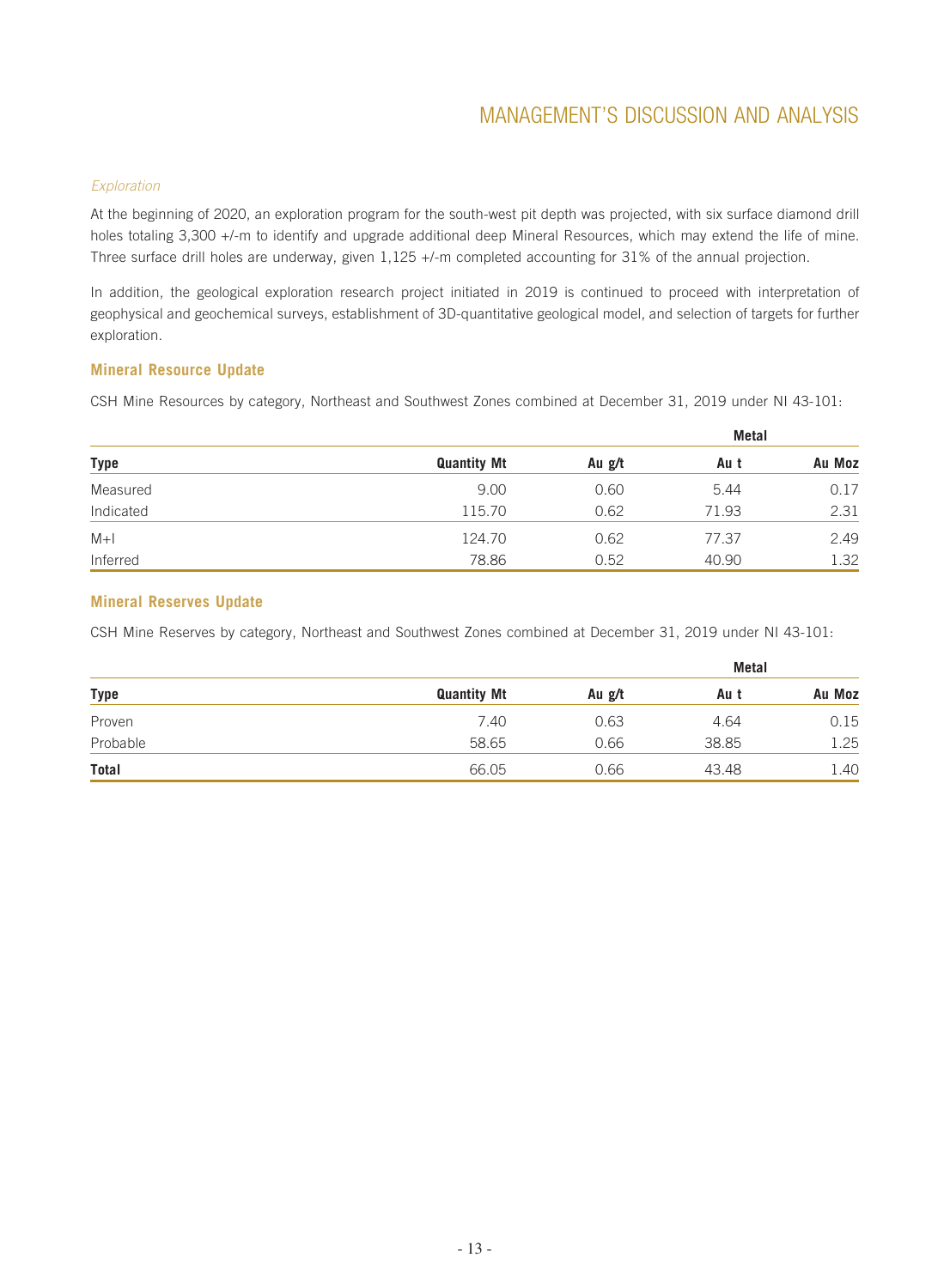## **The Jiama Mine**

The Company acquired the Jiama Mine on December 1, 2010. Jiama is a large copper-gold polymetallic deposit containing copper, gold, silver, molybdenum, lead, zinc and other metals located in the Gandise metallogenic belt in Tibet Autonomous Region of China.

The Jiama Mine has both underground mining and open-pit mining operations. Phase I of the Jiama Mine commenced mining operations in the latter half of 2010 and reached its design capacity of 6,000 tpd in early 2011. Phase II of the Jiama Mine commenced mining operations in 2018 with 44,000 tpd design capacity.

The major new contracts entered into during the six months ended June 30, 2020:

|          |                                                                                                 |                                                                   |                  | <b>Contract period</b> |             |
|----------|-------------------------------------------------------------------------------------------------|-------------------------------------------------------------------|------------------|------------------------|-------------|
|          |                                                                                                 |                                                                   | Subject amount   | (effective day and     | Date        |
| Item No. | <b>Contract Name</b>                                                                            | Counterpart                                                       | (US \$ millions) | expiration date)       | of Contract |
| 1        | Steel ball purchase contract                                                                    | Tongling Nonferrous Jinshen wear<br>resistant materials Co., Ltd. | Estimated: 2.9   | 2020.4.28-2020.10.27   | 2020.4.28   |
| 2        | Steel ball purchase contract                                                                    | Chinalco Industrial Services Co., Ltd                             | Estimated: 3.0   | 2020.4.28-2020.10.27   | 2020.4.28   |
| 3        | Steel ball purchase contract                                                                    | Chinalco Industrial Services Co., Ltd                             | Estimated: 3.0   | 2020.6.6-2021.6.5      | 2020.6.6    |
| 4        | <b>Production Technical Service</b><br>Contract                                                 | China Gold Group Inner Mongolia<br>Mining Co., Ltd                | Estimated: 4.2   | 2020.4.5-2021.4.4      | 2020.4.5    |
| 5        | Contract of pressure filtration<br>production and operation project<br>of No.1 processing plant | Tibet Tianchu LiuYe Construction<br>Industry Co., Ltd             | Estimated: 2.8   | 2020.6.30-2021.6.29    | 2020.6.30   |
| 6        | Blasting service contract                                                                       | Tibet Zhongjin Xinlian Blasting<br>Engineering Co., Ltd.          | Estimated: 9.9   | 2020.1.1-2020.12.31    | 2020.1.1    |
| 7        | Blasting service contract                                                                       | Tibet Gaozheng Blasting Engineering<br>Co., Ltd                   | Estimated: 9.9   | 2020.1.1-2020.12.31    | 2020.1.1    |
| 8        | Mixed ore sales contract                                                                        | Tibet Hongshang Trade Co., Ltd.                                   | Estimated: 42.4  | 2020.1.1-2020.12.31    | 2020.1.1    |
| 9        | Raw ore sales contract                                                                          | Tibet Hongshang Trade Co., Ltd.                                   | Estimated: 4.2   | 2020.6.15-2023.6.14    | 2020.6.15   |
| 10       | Mixed ore sales contract                                                                        | Tibet Hongshang Trade Co., Ltd.                                   | Estimated: 32.5  | 2020.5.1-2020.6.1      | 2020.5.1    |
| 11       | Mixed ore sales contract                                                                        | Tibet Mingchuan Trade Co., Ltd                                    | Estimated: 381.4 | 2020.6.12-2023.6.11    | 2020.6.12   |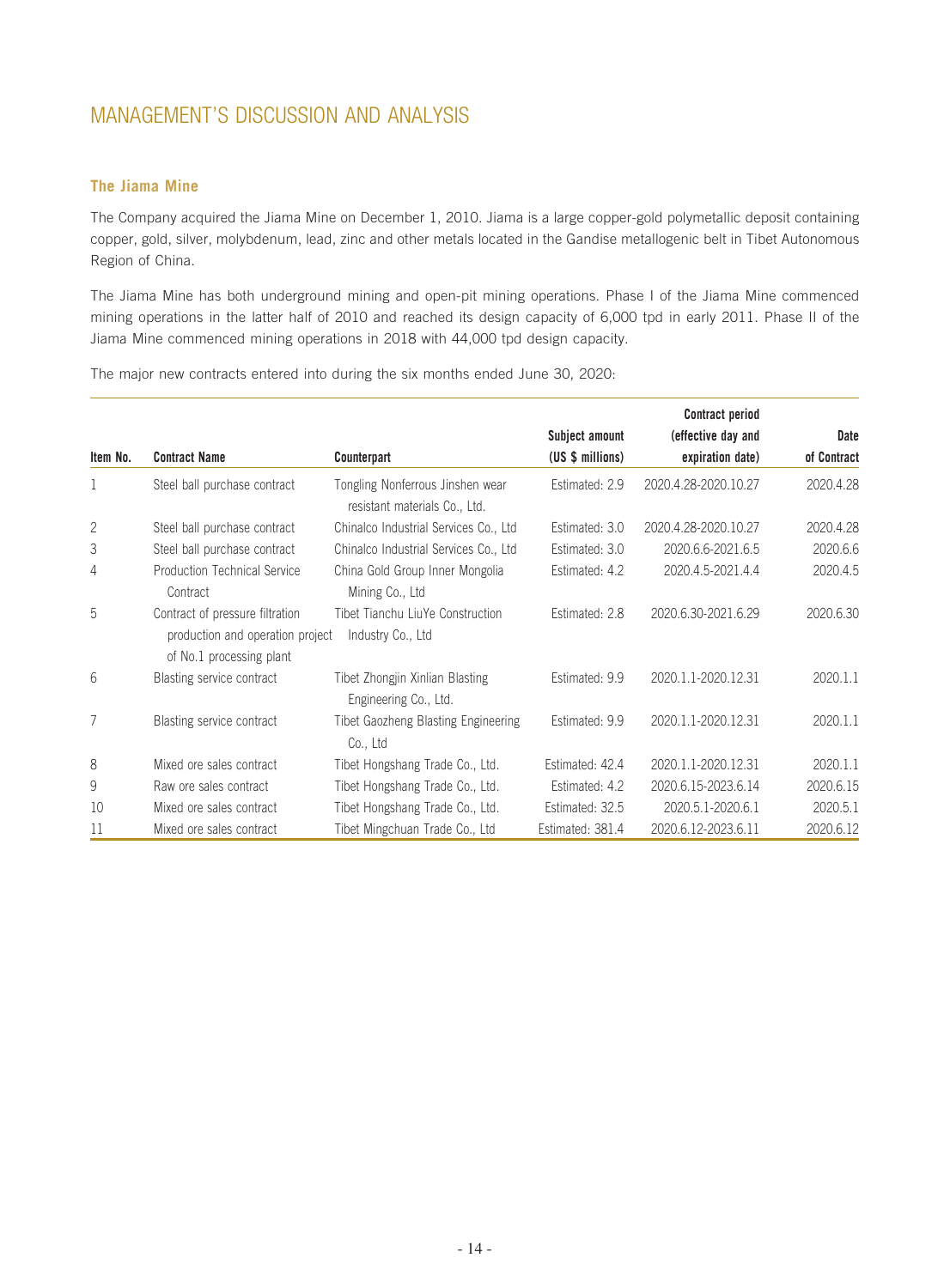In 2019, Tibet Huatailong Mining Development Co. Ltd. ("Huatailong"), the company holds the Jiama mine, entered into a cooperation agreement (the "Cooperation Agreement") with an independent third party property developer, Zhongxinfang Tibet Construction Investment Co., Ltd. ("Zhongxinfang") in relation to the development of a composite project in Lhasa, Tibet, China. Pursuant to the Cooperation Agreement, the Huatailong agreed to transfer the land use right for the development and the Zhongxinfang agreed to compensate the Huatailong by transferring a block of the buildings and twenty car parks within two years from the date of the Cooperation Agreement and all related tax exposures including but not limited to land appreciation tax, enterprises income tax and other related tax. The land use right was transferred to the Zhongxinfang in 2019.

During the second quarter of 2020, there was a construction contract dispute between independent third parties, the constructor, Huaxin Construction Group Co., Ltd. (formerly named as "Nantong Huaxin Construction Group Co., Ltd.") ("Huaxin") and the developer, Zhongxinfang Tibet Construction Investment Co., Ltd. ("Zhongxinfang"), and the Group's subsidiary, Huatailong, who are the signatories of the construction contract for the property development project on the land previously owned by Huatailong. Such land was transferred to Zhongxinfang during 2019 pursuant to the cooperation agreement signed between Zhongxinfang and Huatailong in 2019 in relation to the Land Exchange. Huaxin proceeded a lawsuit against the parties to the construction contract, Zhongxinfang and Huatailong, for the recoverability of the construction costs of RMB149 million (equivalents to US\$21,196,000) and applied for pre-litigation preservation of assets from Huatailong. The Intermediate People's Court of Lhasa City, Tibet, adjudicated that the bank deposit of RMB140 million (equivalents to US\$19,775,000) of Huatailong to be frozen for one year (the "1st Adjudication"). Accordingly, the frozen bank deposit of US\$19,775,000 was included in restricted bank balances as at June 30, 2020.

Based on the first instance adjudication dated on August 5, 2020 (the "First Instance Adjudication"), the litigation ruling adjudicated that Zhongxinfang and Huatailong shall have the jointly obligation for the construction costs of RMB140 million (equivalents to US\$19,954,000) to Huaxin. Pursuant to the cooperation agreement signed between Zhongxinfang and Huatailong in 2019, Huatailong does not involve in the construction process which and the related costs are the sole responsibilities of Zhongxinfang. Based on the legal opinion, Huatailong will proceed an appeal against the First Instance Adjudication, the lawsuit is currently under proceeding and the results is not ascertain as at the date of issuance of these condensed consolidated financial statements. The directors of the Company have been closing monitoring the proceedings in relation to the First Instance Adjudication.

Regarding the 1st Adjudication, Huatailong applied for pre-litigation preservation of assets from Zhongxinfang, the Intermediate People's Court of Lhasa City, Tibet, adjudicated that the value of properties limited to RMB151 million (equivalents to US\$21,473,000) from Zhongxinfang was frozen for one year.

Huatailong has paid the tax and other surcharges related to the Land Exchange during the six months ended June 30, 2020 and expects to recover such payments from Zhongxinfang in accordance with the cooperation agreement between Huatailong and Zhongxinfang signed in 2019. On July 8, 2020, Huatailong applied for pre-litigation preservation of assets from Zhongxinfang, the Intermediate People's Court of Lhasa City, Tibet, adjudicated that the value of properties limited to RMB46 million (equivalents to US\$6,571,000) from Zhongxinfang was frozen for one year. In the opinion of the directors of the Company, no significant expected credit loss is recognised on other receivables based on the credit risk assessment.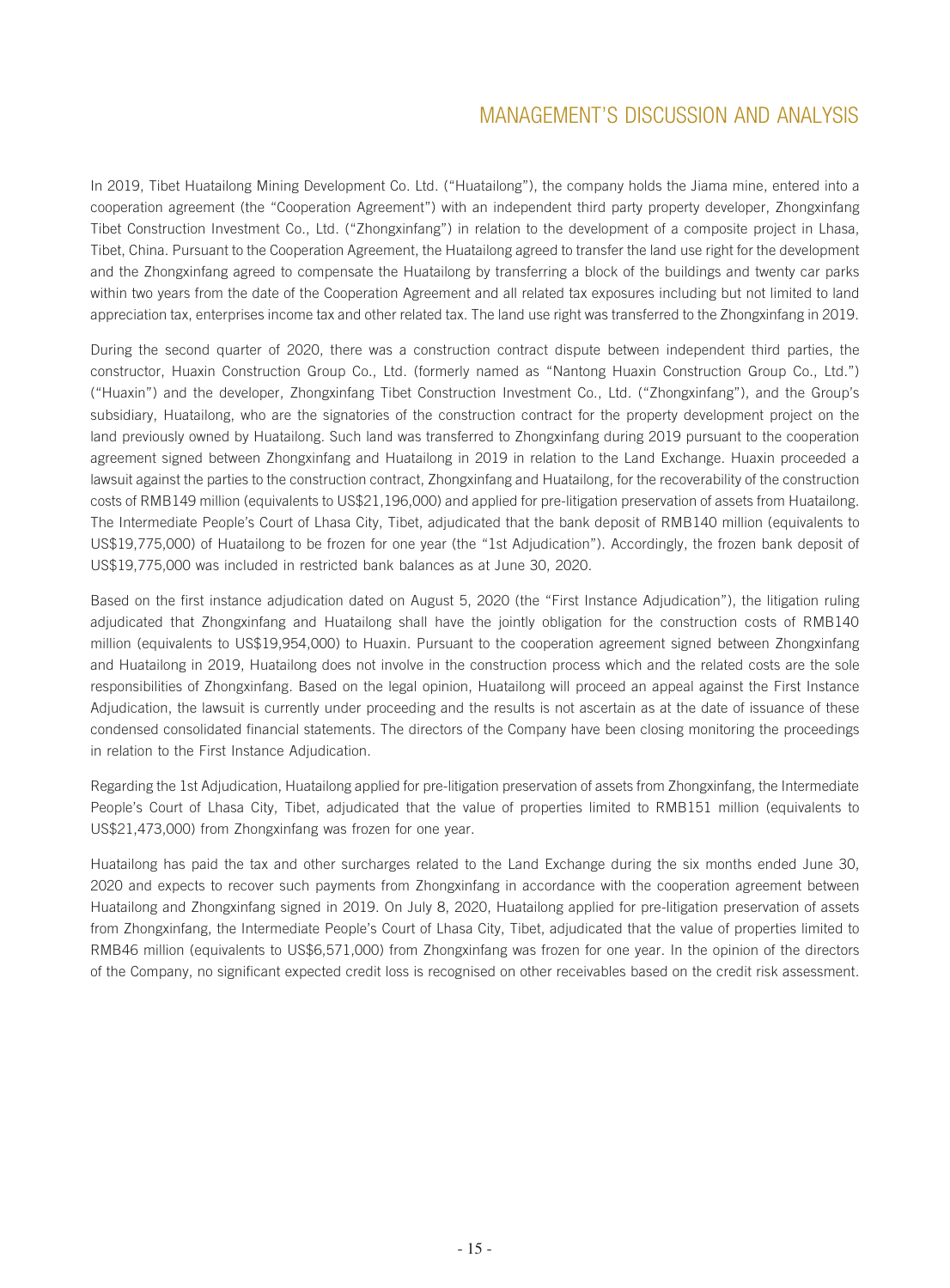## **Production Update**

| Jiama Mine                   |           | Three months ended June 30,<br>Six months ended June 30, |           |           |  |
|------------------------------|-----------|----------------------------------------------------------|-----------|-----------|--|
|                              | 2020      | 2019                                                     | 2020      | 2019      |  |
| Ore processed (tonnes)       | 3,775,553 | 3,224,395                                                | 7,184,761 | 6,236,988 |  |
| Average copper ore grade (%) | 0.68      | 0.62                                                     | 0.65      | 0.65      |  |
| Copper recovery rate (%)     | 82        | 81                                                       | 80        | 77        |  |
| Average gold grade (g/t)     | 0.29      | 0.28                                                     | 0.26      | 0.29      |  |
| Gold recovery rate (%)       | 70        | 54                                                       | 67        | 54        |  |
| Average silver grade (g/t)   | 24.77     | 15.13                                                    | 22.95     | 16.93     |  |
| Silver recovery rate (%)     | 61        | 54                                                       | 58        | 54        |  |
| Average lead grade (%)       | 0.71      |                                                          | 0.63      |           |  |
| Lead recovery rate (%)       | 76        |                                                          | 66        |           |  |
| Average zinc grade (%)       | 0.38      |                                                          | 0.34      |           |  |
| Zinc recovery rate (%)       | 68        |                                                          | 61        |           |  |

During the second quarter of 2020, the metals recovery rates were increased significantly, with increases of 1% for copper, 16% for gold, and 7% for silver, based on the continued optimization of operating parameters regime of agent, and the amelioration of steady flowsheet, as well as recoveries of 76% for lead and 68% for zinc.

#### *Exploration*

In the second quarter of 2020, the Company continued diamond drilling program, focusing on the well mineralized zones based on the drilling program in 2019. Six surface drill holes are underway, totaling 1,060 +/-m of drilling completed. The mineralization interceptions and sample assaying of 2020 drilling will be analyzed together with 2019 exploration results to upgrade Mineral and a positive result is expected.

#### *Mineral Resources Estimate*

An NI 43-101 compliant mineral resource estimate was independently completed by Mining One Pty Ltd. in November 2013. The drilling programs subsequent to November 2012, including an extensive drill program conducted in 2013, will be included in future updates of the Mineral Resources and Reserves.

Mining One Pty Ltd. noted that gold and silver mineralization within the ore body had a significantly higher spatial variability than the other elements. This classification takes into account the proposed large scale mining techniques where Au and Ag will only be credits to the overall products from the operations. Mining One Pty Ltd has assumed that Au and Ag will not be assigned a single cut-off grade for a selected mining block and will be mined in conjunction with the other elements.

#### **Jiama Project – Cu, Mo, Pb, Zn, Au, and Ag Mineral Resources under NI 43-101**

Reported at a 0.3% Cu Equivalent Cut off grade\*, as of December 31, 2019

|           |                    |      |      |        |        |        |        |         | Cu Metal Mo Metal | Pb Metal | Zn Metal |        |        |
|-----------|--------------------|------|------|--------|--------|--------|--------|---------|-------------------|----------|----------|--------|--------|
| Class     | <b>Quantity Mt</b> | Cu%  | Mo%  | $Pb\%$ | $Zn\%$ | Au g/t | Ag g/t | (kt)    | (kt)              | (kt)     | (kt)     | Au Moz | Ag Moz |
| Measured  | 95.02              | 0.39 | 0.04 | 0.04   | 0.02   | 0.08   | 5.41   | 370.6   | 34.3              | 41.8     | 22.4     | 0.25   | 16.63  |
| Indicated | 359.51             | 0.40 | 0.03 | 0.05   | 0.03   | 0.11   | 5.79   | 5,502.9 | 460.3             | 732      | 460      | 4.63   | 254.82 |
| $M+1$     | .454.53            | 0.40 | 0.03 | 0.05   | 0.03   | 0.10   | 5.76   | 5,873.5 | 494.6             | '73.7    | 482.4    | 4.88   | 271.45 |
| Inferred  | 406.1              | 0.30 | 0.00 | 0.10   | 0.00   | 0.10   | 5.1    | 1,247   | 123               | 311      | 175      | 1.32   | 66.93  |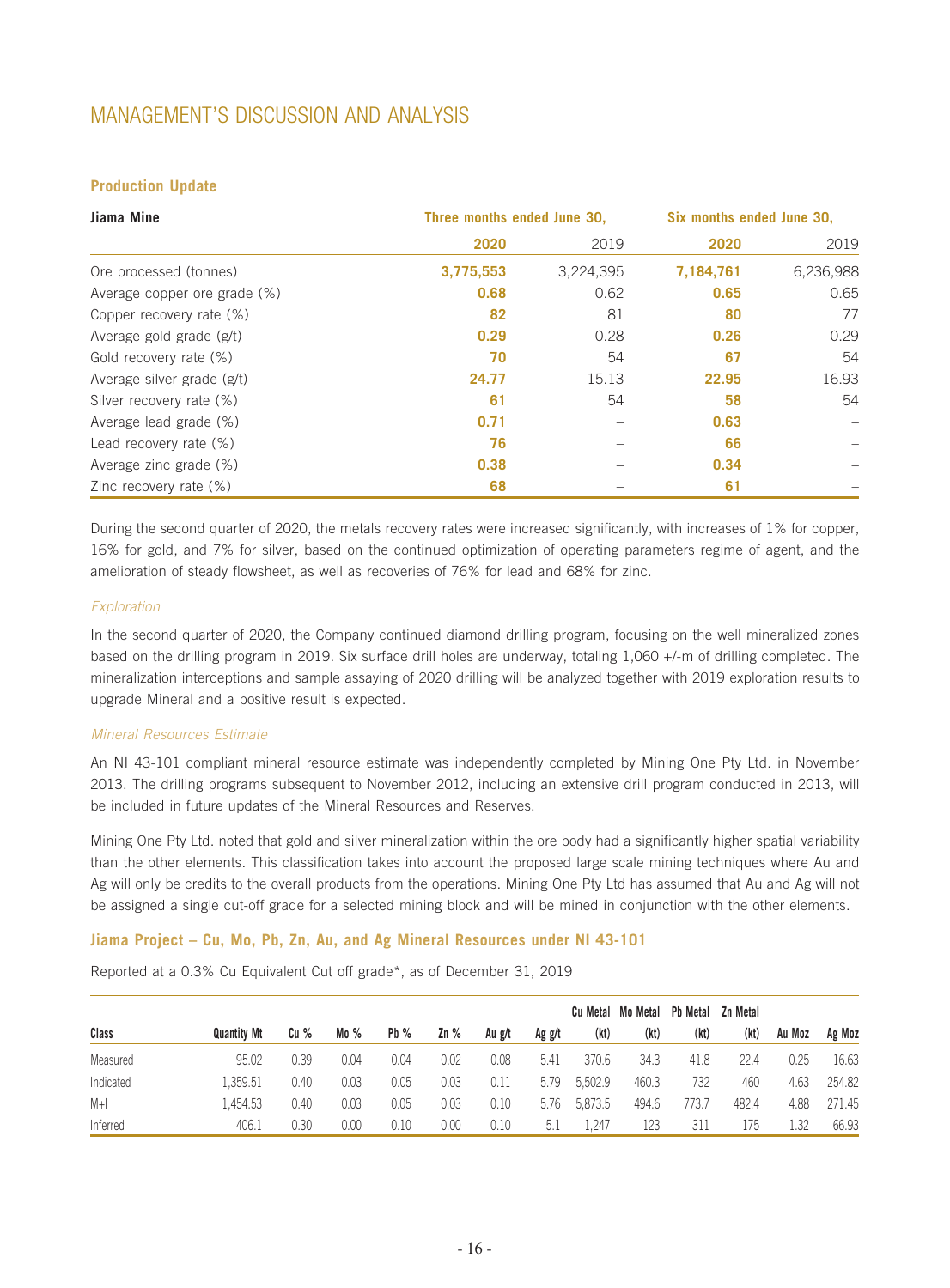Note: Figures reported are rounded which may result in small tabulation errors.

The Copper Equivalent basis for the reporting of resources has been compiled on the following basis:

CuEq Grade: = (Ag Grade \* Ag Price + Au Grade \* Au Price + Cu Grade \* Cu Price + Pb Grade \* Pb Price + Zn Grade \* Zn Price + Mo Grade \* Mo Price)/Copper Price

#### **Mineral Reserves Estimate**

A Mineral Reserve estimate, dated November 20, 2013, has been independently prepared by Mining One Pty Ltd. in accordance with the CIM Definitions Standards under NI 43-101.

Jiama Project Statement of NI 43-101 Mineral Reserve Estimate as of December 31, 2019

|          |                    |      |         |        |        |        |        |         | Cu Metal Mo Metal Pb Metal |       | Zn Metal |        |        |
|----------|--------------------|------|---------|--------|--------|--------|--------|---------|----------------------------|-------|----------|--------|--------|
| Class    | <b>Quantity Mt</b> | Cu % | Mo $\%$ | $Pb\%$ | $Zn\%$ | Au g/t | Ag g/t | (kt)    | (kt)                       | (kt)  | (kt)     | Au Moz | Ag Moz |
| Proven   | 20.00              | 0.60 | 0.05    | 0.05   | 0.03   | 0.20   | 8.60   | 120.9   | 9.4                        | 9.9   | 6.7      | 0.130  | 5.53   |
| Probable | 385.73             | 0.60 | 0.03    | 0.14   | 0.08   | 0.17   | 10.99  | 2,326.6 | 127.0                      | 540.5 | 313.5    | 2.17   | 136.30 |
| $P + P$  | 405.73             | 0.60 | 0.03    | 0.14   | 0.08   | 0.18   | 10.87  | 2.447.4 | 136.4                      | 550.4 | 320.2    | 2.30   | 141.83 |

Notes:

- 1. All Mineral Reserves have been estimated in accordance with the JORC code and have been reconciled to CIM standards as prescribed by the NI 43-101.
- 2. Mineral Reserves were estimated using the following mining and economic factors:

Open Pits:

- a) 5% dilution factor and 95% recovery were applied to the mining method;
- b) an overall slope angles of 43 degrees;
- c) a copper price of US\$2.9/lbs;
- d) an overall processing recovery of 88 90% for copper

Underground:

- a) 10% dilution added to all Sub-Level Open Stoping;
- b) Stope recovery is 87% for Sub-Level Open Stoping;
- c) An overall processing recovery of 88 90% for copper.
- 3. The cut-off grade for Mineral Reserves has been estimated at copper equivalent grades of 0.3% Cu (NSR) for the open pits and 0.45% Cu (NSR) for the underground mine.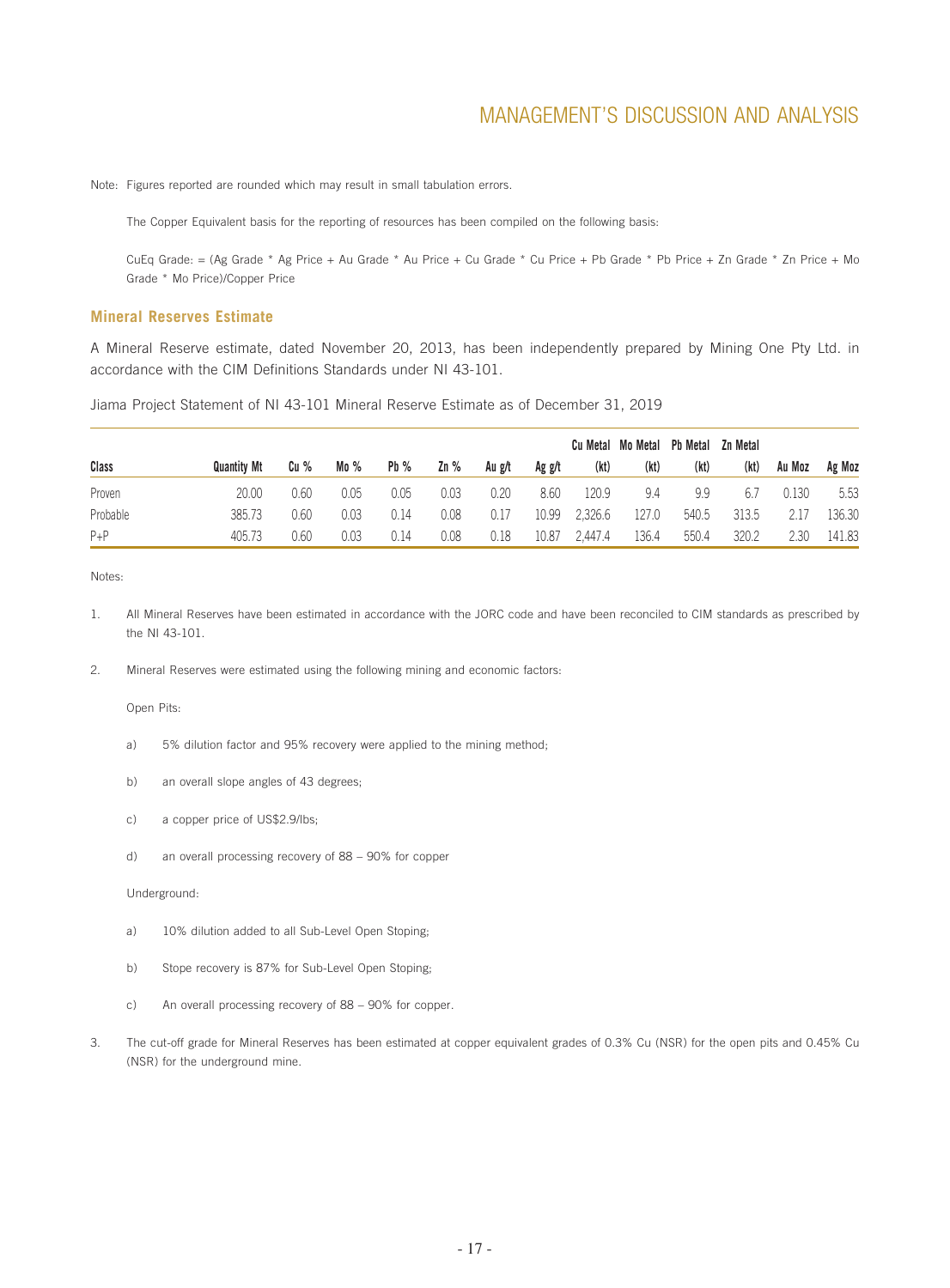## **LIQUIDITY AND CAPITAL RESOURCES**

The Company operates in a capital intensive industry. The Company's liquidity requirements arise principally from the need for financing its mining and mineral processing operations, exploration activities and acquisition of exploration and mining rights. The Company's principal sources of funds have been proceeds from borrowing from commercial banks in China, corporate bond financing, equity financings, and cash generated from operations. The Company's liquidity primarily depends on its ability to generate cash flow from its operations and to obtain external financing to meet its debt obligations as they become due, as well as the Company's future operating and capital expenditure requirements.

At June 30, 2020, the Company had an accumulated surplus of US\$206.3 million, working capital of US\$175.2 million and borrowings of US\$1,759 million. The Company's cash balance at June 30, 2020 was US\$723.2 million.

Management believes that its forecast operating cash flows are sufficient to cover the next twelve months of the Company's operations including its planned capital expenditures and current debt repayments. The Company's borrowings are comprised of US\$507.6 million of 3.25% coupon rate unsecured bonds maturing on July 6, 2020, which are included in the current portion of borrowings, US\$295.9 million of 2.8% coupon rate unsecured bonds maturing on June 23, 2023, and US\$99.9 million of short term debt facilities with interest rates ranging from 2.65% to 4.51% per annum arranged through various banks in China. In addition, on November 3, 2015, the Company entered into a Loan Facility agreement with a syndicate of banks, led by Bank of China. The lenders agreed to lend an aggregate principle amount of RMB3.98 billion, approximately US\$613 million with the interest rate of 2.83% per annum. The People's Bank of China Lhasa Center Branch's interest rate serves as a local benchmark for the interest on the drawdowns. The bank's interest rate is then discounted by 7 basis points (or 0.07%) to calculate the interest on the drawdowns. The loan interest rate was adjusted from benchmark interest rate minus 7 basis points to 5 year loan prime rate ("LPR") less 2% (LPR-2%) in second quarter of 2020. The interest rate of 2.65% shall be applied for the current year after converting. The proceeds from the Loan Facility are to be used for the development of the Jiama Mine. The loan is secured by the mining rights for the Jiama Mine. As of June 30, 2020 the Company has drawn down RMB3.640 billion, approximately US\$505.7 million under the Loan Facility. On April 29, 2020, the Company entered into a Loan Facility agreement with a syndicate of banks. The lenders agreed to lend an aggregate principle amount of RMB1.4 billion, approximately US\$197.8 million with the interest rate of 2.65% per annum currently, maturing on April 28, 2034. The Company obtained a loan in the aggregate principal amount of RMB400 million with China Development Bank bearing interest at the People's Bank of China Loan Market Quote Rate (1 year) minus 2.65% on April 30, 2020. The current interest rate of the loan is 1.2% per annum. On July 6, 2020, the Company repaid the unsecured bonds with an aggregate principal amount of US\$500 million and interest expense of US\$8.125 million. The Company believes that the availability of debt financing in China at favorable rates will continue for the foreseeable future.

The Company continues to review and assess its assets for impairment as part of its financial reporting processes. To date, the assessment carried out by the Company support the carrying values of the Company's assets and no impairment has been required. However, the management of the Company continues to evaluate key assumptions on estimates and management judgements in order to determine the recoverable amount of the CSH Mine and the Jiama Mine.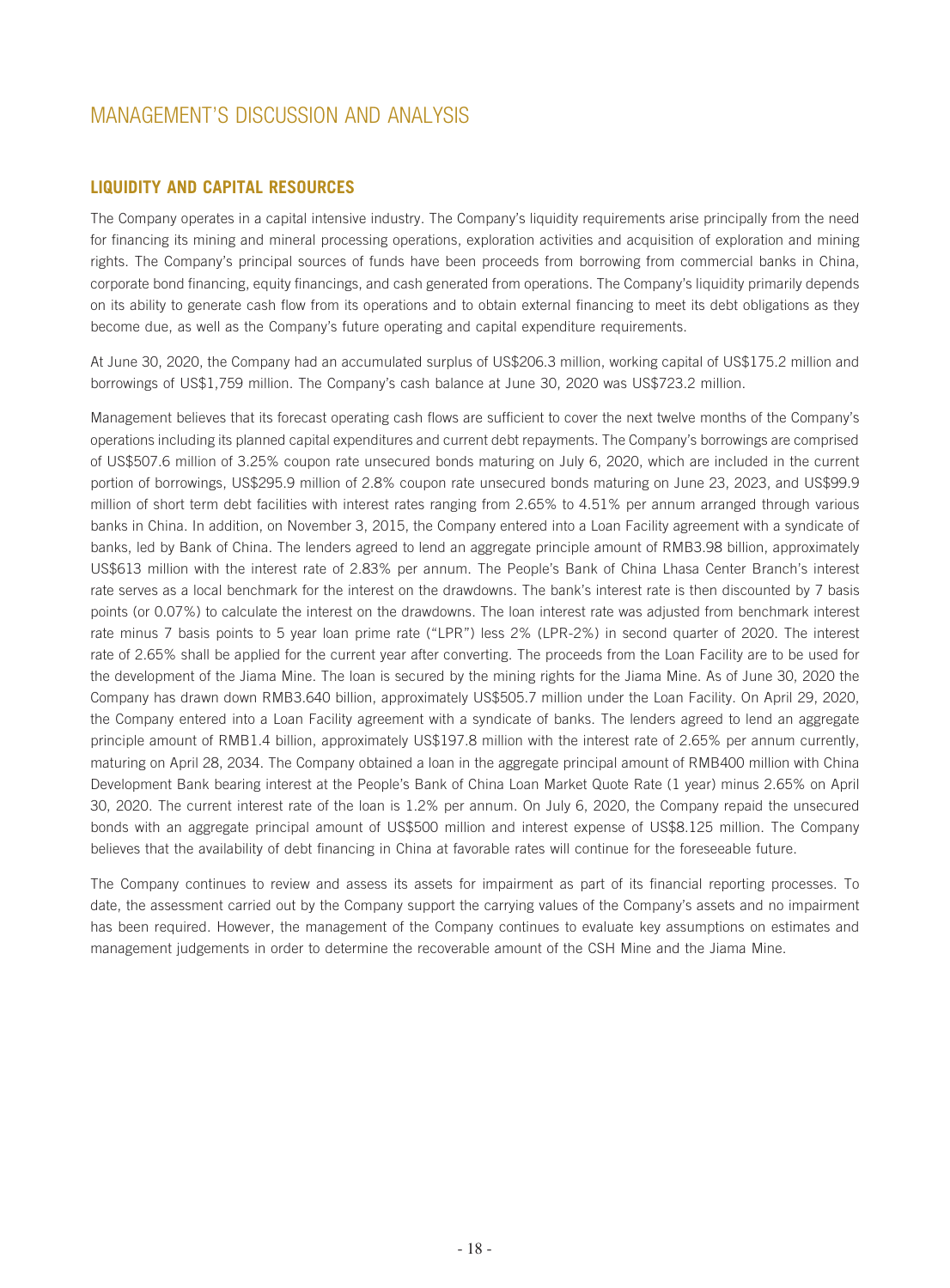## **CASH FLOWS**

The following table sets out selected cash flow data from the Company's consolidated cash flow statements for the three and six months ended June 30, 2020 and June 30, 2019.

|                                                 | Three months ended June 30. |          | Six months ended June 30. |          |
|-------------------------------------------------|-----------------------------|----------|---------------------------|----------|
|                                                 | 2020                        | 2019     | 2020                      | 2019     |
|                                                 | <b>US\$'000</b>             | US\$'000 | <b>US\$'000</b>           | US\$'000 |
| Net cash from operating activities              | 54,467                      | 56.554   | 70.487                    | 63,538   |
| Net cash (used in) investing activities         | (26, 254)                   | (8,919)  | (57, 785)                 | (46,608) |
| Net cash from (used in) financing activities    | 530,122                     | 27,319   | 529,744                   | 19,722   |
| Net increase in cash and cash equivalents       | 558,335                     | 74.954   | 542.446                   | 36,652   |
| Effect of foreign exchange rate changes on cash |                             |          |                           |          |
| and cash equivalents                            | 1,180                       | (1.327)  | (1,528)                   | 597      |
| Cash and cash equivalents, beginning of period  | 163,693                     | 101,618  | 182,290                   | 137,996  |
| Cash and cash equivalents, end of period        | 723,208                     | 175,245  | 723,208                   | 175,245  |

#### **Operating cash flow**

For the three months ended June 30, 2020, net cash inflow from operating activities was US\$54.5 million which is primarily attributable to (i) profit before income tax of US\$17.6 million (ii) depreciation of property, plant and equipment of US\$41.0 million and (iii) finance cost of US\$11.5 million, partially offset by (i) placement of restricted cash of US\$19.8 million (ii) decrease in accounts payable of US\$9.6 million and (iii) interest paid of US\$6.4 million.

For the six months ended June 30, 2020, net cash inflow from operating activities was US\$70.5 million which is primarily attributable to (i) profit before income tax of US\$9.8 million (ii) depreciation of property, plant and equipment of US\$74.2 million (iii) finance cost of US\$22.0 million and (iv) amortization of mining rights of US\$19.1 million, partially offset by (i) decrease in accounts payable of US\$35.3 million (ii) placement of restricted cash of US\$19.8 million, and (iii) interest paid of US\$12.0 million.

#### **Investing cash flow**

For the three months ended June 30, 2020, the net cash outflow from investing activities was US\$26.3 million which is primarily attributable to (i) payment of restricted bank balance of US\$35.8 million for bank notes and (ii) payment for acquisition of property, plant and equipment of US\$26.7 million, partially offset by release of restricted bank balance of US\$35.7 million for bank notes.

For the six months ended June 30, 2020, the net cash outflow from investing activities was US\$57.8 million which is primarily attributable to (i) payment of restricted bank balance of US\$74.3 million for bank notes and (ii) payment for acquisition of property, plant and equipment of US\$61.7 million, partially offset by release of restricted bank balance of US\$76.8 million for bank notes.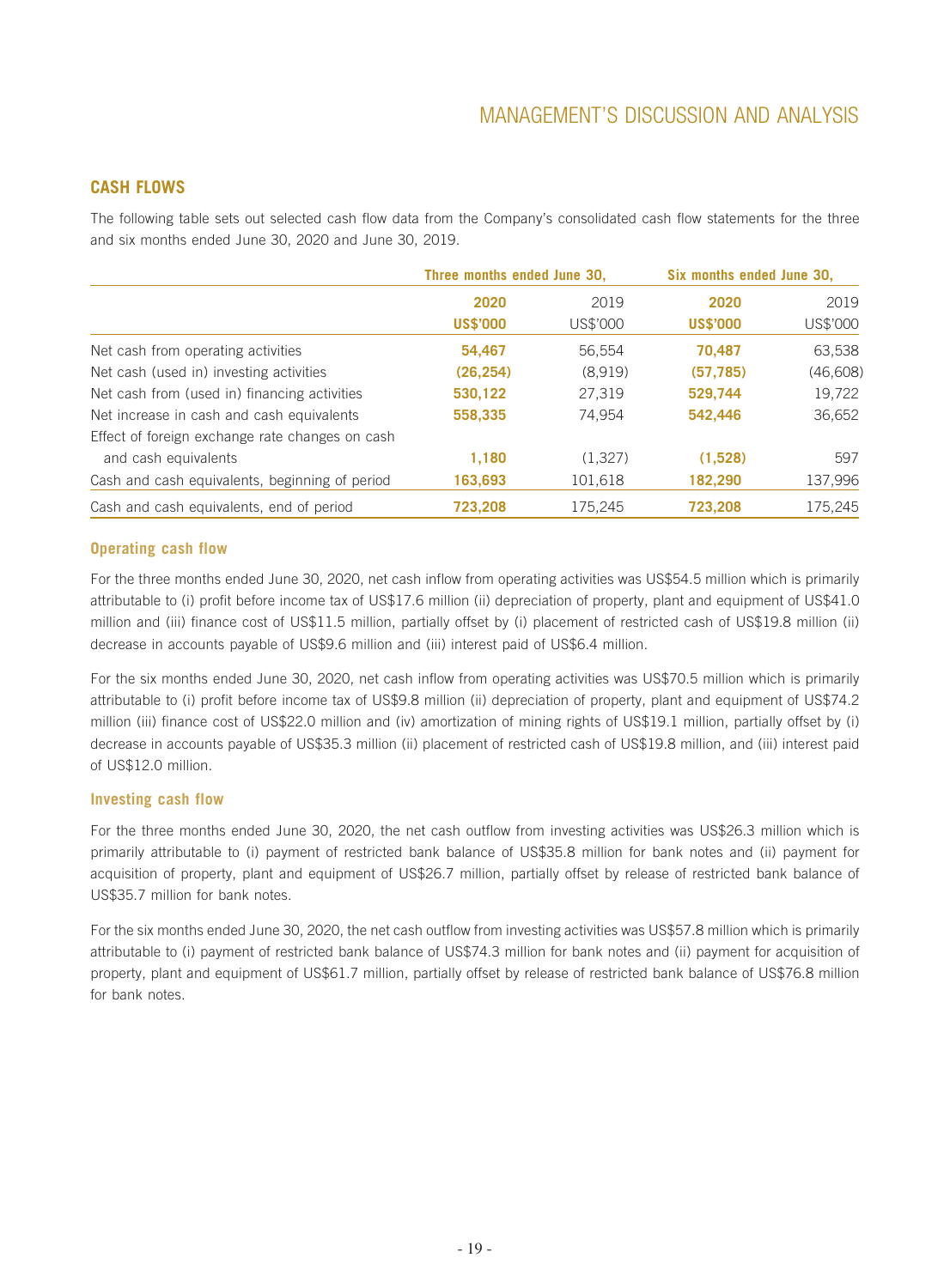#### **Financing cash flow**

For the three months ended June 30, 2020, the net cash inflow mainly from financing activities was US\$530.1 million which is primarily attributable to proceeds from borrowings of US\$583.6 million which included the US\$300 million bond issuance on June 24, 2020 offset by repayment of borrowings of US\$53.5 million.

For the six months ended June 30, 2020, the net cash inflow mainly from financing activities was US\$529.7 million which is primarily attributable to proceeds from borrowings of US\$583.6 million which included the US\$300 million bond issuance on June 24, 2020 offset by repayment of borrowings of US\$53.5 million and dividend paid to a minority shareholder of Jiama Industry and Trade of US\$356,000.

#### *Expenditures Incurred*

For the six months ended June 30, 2020, the Company incurred mining costs of US\$52.9 million, mineral processing costs of US\$72.0 million and transportation costs of US\$3.4 million.

#### *Gearing ratio*

Gearing ratio is defined as the ratio of consolidated total debt to consolidated total equity. As at June 30, 2020, the Company's total debt was US\$1,759 million and the total equity was US\$1,453 million. The Company's gearing ratio was therefore 1.21 as at June 30, 2020 and 0.84 as at June 30, 2019.

## **SIGNIFICANT INVESTMENTS, ACQUISITIONS AND DISPOSAL OF SUBSIDIARIES. ASSOCIATES AND JOINT VENTURES, AND FUTURE PLAN FOR MATERIAL INVESTMENTS OF CAPITAL ASSETS**

Other than as disclosed elsewhere in this MD&A or in the condensed consolidated financial statements for six months ended June 30, 2020, there were no significant investments held by the Company, nor were there any material acquisitions or disposals of subsidiaries, associates and joint ventures during the three months ended June 30, 2020. Other than as disclosed in this MD&A, there was no plan authorized by the Board for other material investments or additions of capital assets at the date of this MD&A.

#### **CHARGE ON ASSETS**

Other than as disclosed elsewhere in this MD&A and annual consolidated financial statements, none of the Company's assets were pledged as at June 30, 2020.

#### **EXPOSURE TO FLUCTUATIONS IN EXCHANGE RATES AND RELATED HEDGES**

The Company is exposed to the financial risk related to the fluctuation of foreign exchange rates for the monetary assets and liabilities denominated in the currencies other than the functional currencies to which they relate. The Company has not hedged its exposure to currency fluctuation. However, the Management monitors foreign exchange exposure and will consider hedging significant foreign currency exposure should the need arise. Refer to Note 34, Financial Instruments, in the annual consolidated financial statements for the year ended December 31, 2019.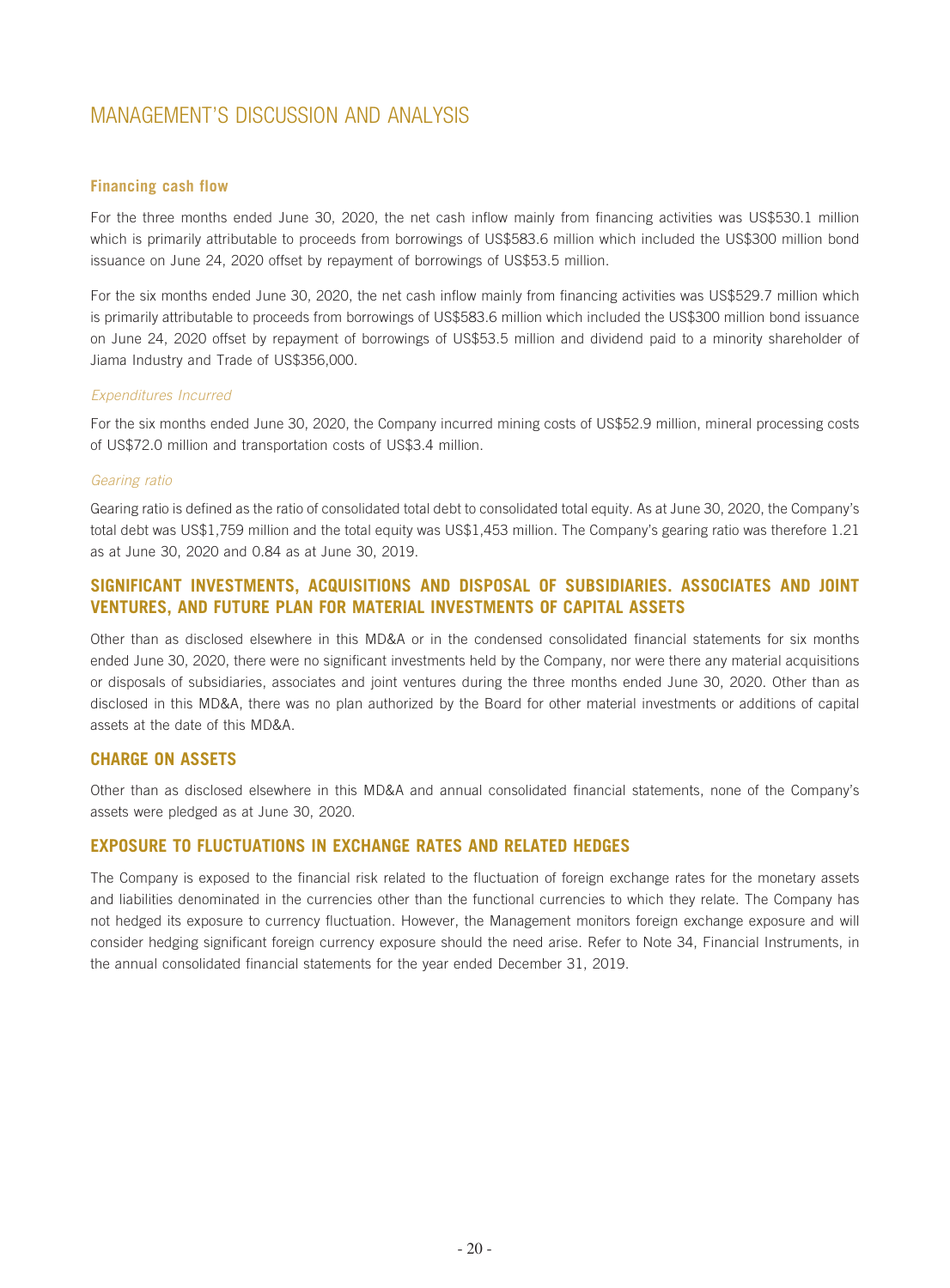## **COMMITMENTS**

Commitments include principal payments on the Company's bank loans and syndicated loan facility, corporate bond, and capital commitments in respect of the future acquisition of property, plant and equipment and construction for both the CSH Mine and the Jiama Mine.

The Company's capital commitments relate primarily to the payments for purchase of equipment and machinery for both mines and payments to third-party contractors for the provision of mining and exploration engineering work and mine construction work for both mines. The Company has entered into contracts that prescribe such capital commitments; however, liabilities relating to them have not yet been incurred. Refer to Note 35, Commitments, in the annual consolidated financial statements for the year ended December 31, 2019.

On July 7, 2017, the Company, through its wholly owned subsidiary Skyland Mining (BVI) Limited, issued bonds denominated in U.S. dollar, with an aggregate principal amount of US\$500 million. The Bonds were issued at a price of 99.663%, bearing a coupon of 3.25% per annum with a maturity date of July 6, 2020. Interest is payable in semi-annual installments on January 6 and July 6 of each year. The bonds were listed on HKSE and were repaid in their entirety on maturity.

On June 24, 2020, the Company, through its wholly owned subsidiary Skyland Mining (BVI) Limited, issued bonds denominated in U.S. dollar, with an aggregate principal amount of US\$300 million. The Bonds were issued at a price of 99.886%, bearing a coupon of 2.8% per annum with a maturity date of June 23, 2023. Interest is payable in semi-annual installments on December 23 and June 23 of each year. The bonds are listed on HKSE and Chongwa (Macao) Financial Asset Exchange ("MOX").

|                                                |              | <b>Within One</b> | Within Two to |                            |
|------------------------------------------------|--------------|-------------------|---------------|----------------------------|
|                                                | <b>Total</b> | year              |               | five years Over five years |
|                                                | US\$'000     | US\$'000          | US\$'000      | US\$'000                   |
| Principal repayment of bank loans              | 891,871      | 99.866            | 366,127       | 425,878                    |
| Repayment of bonds including interest          | 803,501      | 515.810           | 287,691       |                            |
| Repayment of entrusted loan payable            | 28,251       |                   | 28,251        |                            |
| Repayment of loans payable to a CNG subsidiary | 35,313       |                   | 35,313        |                            |
| Total                                          | 1,758,936    | 615,676           | 717,382       | 425.878                    |

The following table outlines payments for commitments for the periods indicated:

In addition to the table set forth above, the Company has entered into service agreements with third-party contractors such as China Railway for the provision of mining and exploration engineering work and mine construction work for the CSH Mine. The fees for such work performed and to be performed each year varies depending on the amount of work performed. The Company has similar agreements with third party contractors for the Jiama Mine.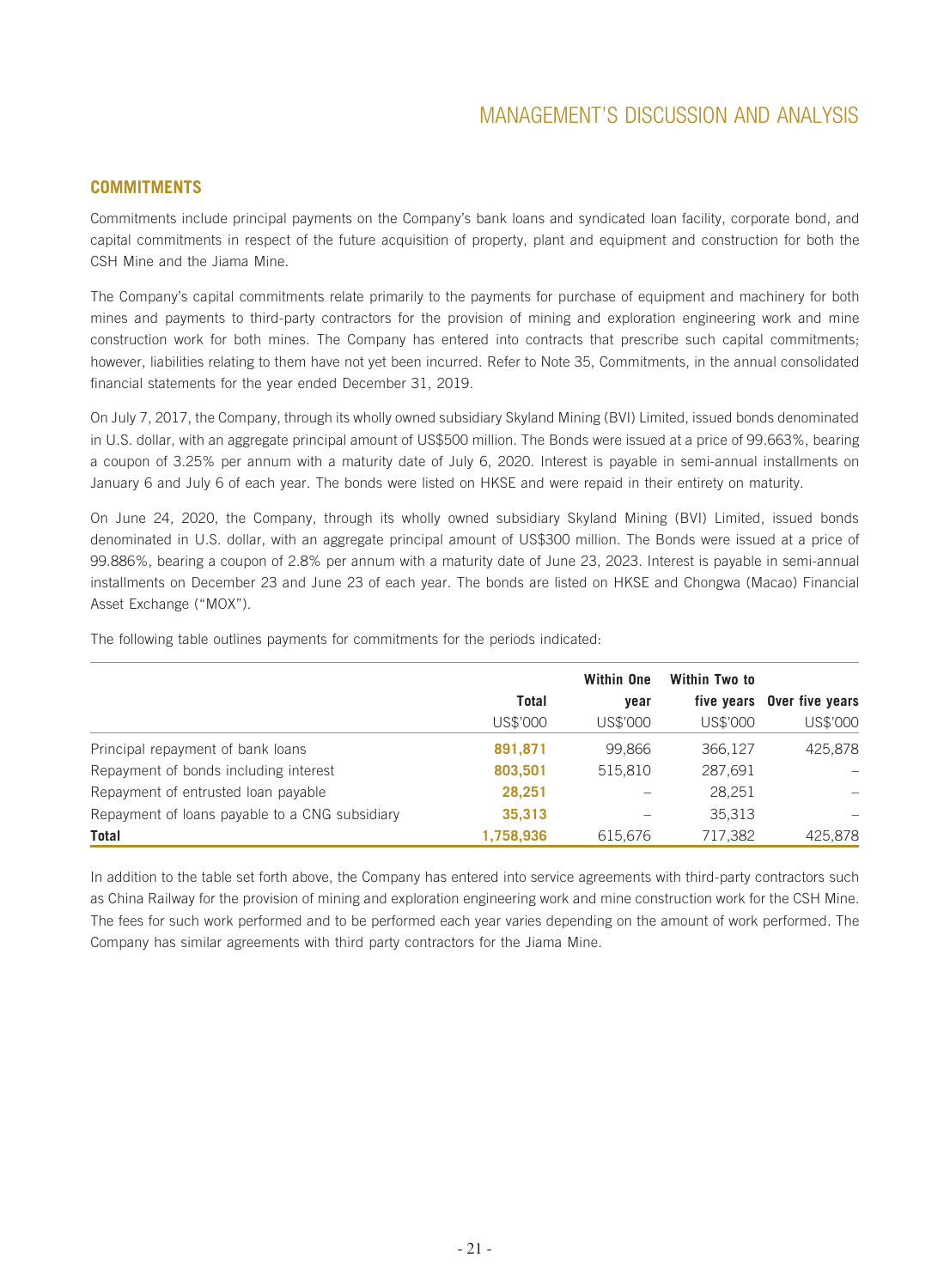## **RELATED PARTY TRANSACTIONS**

China National Gold Group Co., Ltd. (formerly known as China National Gold Group Corporation) ("CNG") owned 39.3 percent of the outstanding common shares of the Company as at June 30, 2020 and June 30, 2019.

The Company had major related party transactions with the following companies related by way of shareholders or shareholder in common:

The Company's subsidiary, Inner Mongolia Pacific is a party to a non-exclusive contract for the purchase and sale of doré with CNG (the "Dore Sales Contract") pursuant to which Inner Mongolia Pacific sells gold doré bars to CNG. The pricing is based on the monthly average price of gold ingot as quoted on the Shanghai Gold Exchange and the daily average price of silver as quoted on the Shanghai Huatong Platinum & Silver Exchange prevailing at the time of each relevant purchase order during the contract period. The Dore Sales Contract has been in effect since October 24, 2008 and has been renewed for a current term that commenced on January 1, 2018 and expires on December 31, 2020, which renewal was approved by the Company's shareholders on June 28, 2017. On June 16, 2020, the third Supplemental Contract for Purchase and Sale of Dore was approved by the Company's Shareholders, commencing on January 1, 2021 and expiring on December 31, 2023.

Revenue from sales of gold doré bars to CNG was US\$120.6 million for the six months ended June 30, 2020 which increased from US\$89.8 million for the six months ended June 30, 2019.

The Company is also a party to a Product and Service Framework Agreement with CNG, pursuant to which CNG provides construction, procurement and equipment financing services to the Company and also purchases the copper concentrates produced at the Jiama Mine. The quantity of copper concentrates, pricing terms and payment terms may be established from time to time by the parties with reference to the pricing principles for connected transactions set out under the Product and Service Framework Agreement. On June 28, 2017, the Supplemental Product and Service Framework Agreement was approved and extended to expire on December 31, 2020. For the six months ended June 30, 2020, revenue from sales of copper concentrate and other products to CNG was US\$13.9 million, compared to US\$54.2 million for the same period in 2019. On June 16, 2020, the third Supplemental Product and Service Framework Agreement was approved by the Company's Shareholders, commencing on January 1, 2021 and expiring on December 31, 2023.

For the six months ended June 30, 2020, construction services of US\$4.1 million were provided to the Company by subsidiaries of CNG (US\$5.5 million for the six months ended June 30, 2019).

In addition to the aforementioned major related party transactions, the Company also obtains additional services from related parties in its normal course of business, including a Loan Agreement and a Deposit Services Agreement entered into on March 25, 2019 and December 31, 2019 among the Company and China Gold Finance.

Refer to Note 14 of the condensed consolidated financial statements for the six months ended June 30, 2020.

## **PROPOSED TRANSACTIONS**

The Board of Directors has given the Company approval to conduct reviews of a number of projects that may qualify as acquisition targets through joint venture, merger and/or outright acquisitions. The Company did not have any material acquisition and disposal of subsidiaries and associated companies for the six months ended June 30, 2020. The Company continues to review possible acquisition targets.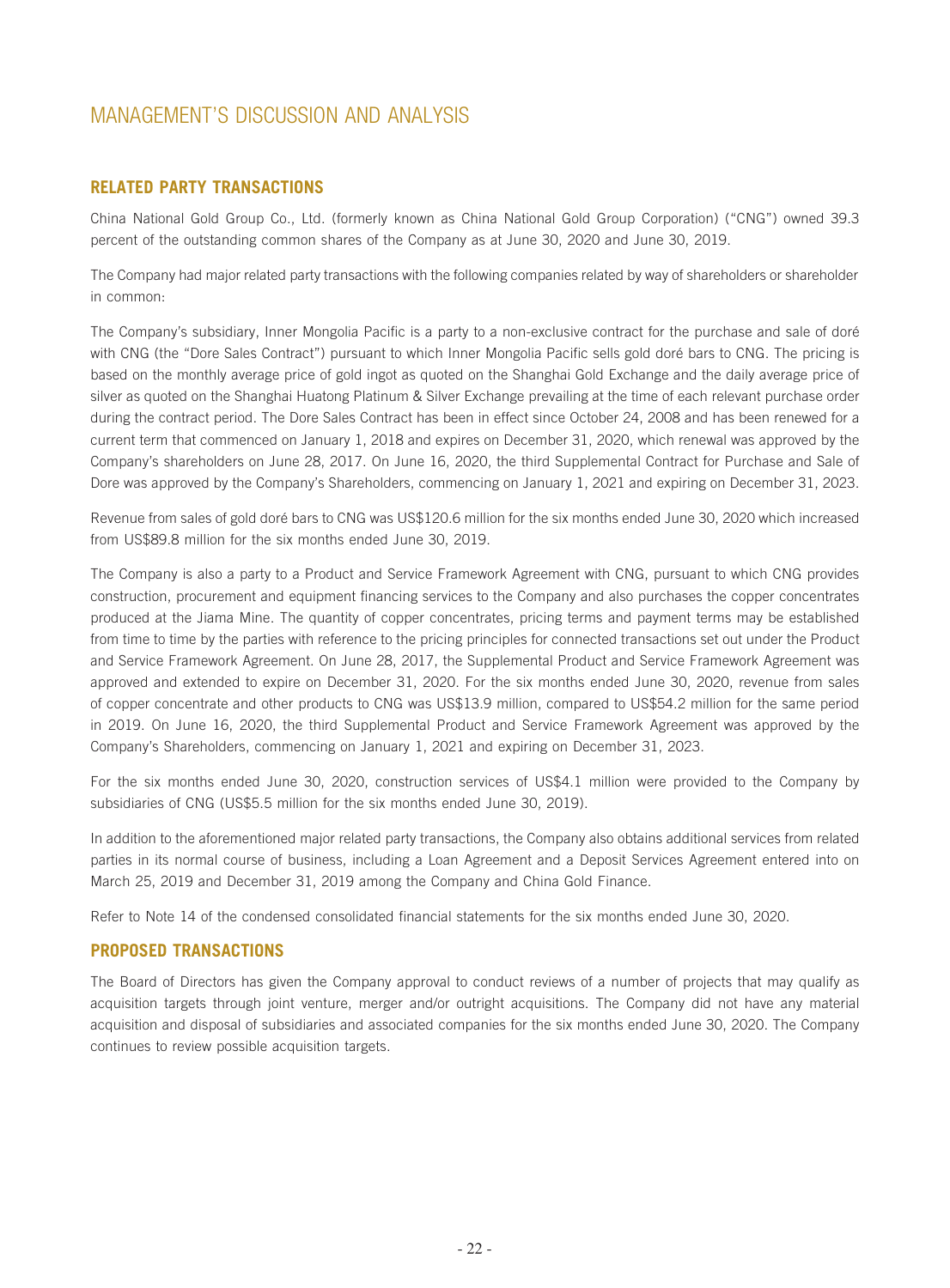## **CRITICAL ACCOUNTING ESTIMATES**

In the process of applying the Company's accounting policies, the Directors of the Company have identified accounting judgments and key sources of estimation uncertainty that have a significant effect on the amounts recognized in the audited annual consolidated financial statements.

Key assumptions concerning the future and other key sources of estimation uncertainty at the end of each reporting period that have a risk of causing a material adjustment to the carrying amounts of assets and liabilities within the next twelve months are described in Note 4 of the audited annual consolidated financial statements for the year ended December 31, 2019.

## **CHANGE IN ACCOUNTING POLICIES**

A summary of new and revised IFRS standards and interpretations are outlined in Note 2 of the audited annual consolidated financial statements as at December 31, 2019.

## **FINANCIAL INSTRUMENTS AND OTHER INSTRUMENTS**

The Company holds a number of financial instruments, the most significant of which are equity securities, accounts receivables, accounts payables, cash and loans. The financial instruments are recorded at either fair values or amortized amount on the balance sheet.

The Company did not have any financial derivatives or outstanding hedging contracts as at June 30, 2020.

## **OFF-BALANCE SHEET ARRANGEMENTS**

As at June 30, 2020, the Company had not entered into any off-balance sheet arrangements.

## **DIVIDEND AND DIVIDEND POLICY**

The Company has not paid any dividends since incorporation and does not currently have a fixed dividend policy. The Board of Directors will determine any future dividend policy on the basis of, among other things, the results of operations, cash flows and financial conditions, operating and capital requirements, the rules promulgated by the regulators affecting dividends in both Canada and Hong Kong, China and at both the TSX and HKSE, and the amount of distributable profits and other relevant factors.

Subject to the British Columbia Business Corporations Act, the Directors may from time to time declare and authorize payment of such dividends as they may deem advisable, including the amount thereof and the time and method of payment provided that the record date for the purpose of determining shareholders entitled to receive payment of the dividend must not precede the date on which the dividend is to be paid by more than two months.

A dividend may be paid wholly or partly by the distribution of cash, specific assets or of fully paid shares or of bonds, debentures or other securities of the Company, or in any one or more of those ways. No dividend may be declared or paid in money or assets if there are reasonable grounds for believing that the Company is insolvent or the payment of the dividend would render the Company insolvent.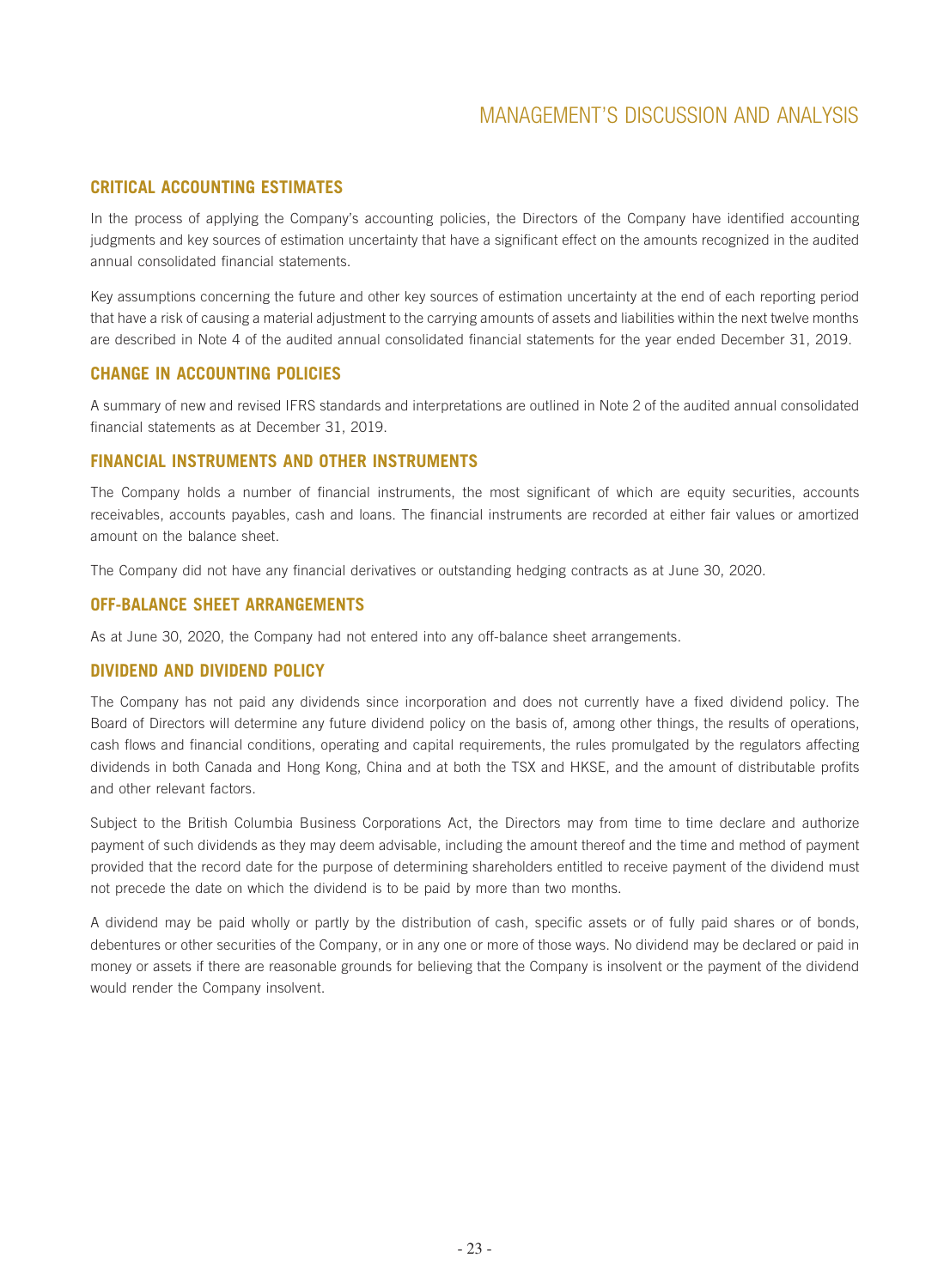## **OUTSTANDING SHARES**

As of June 30, 2020 the Company had 396,413,753 common shares issued and outstanding.

#### **DISCLOSURE CONTROLS AND PROCEDURES AND INTERNAL CONTROL OVER FINANCIAL REPORTING**

Management is responsible for the design of disclosure controls and procedures ("DC&P") and the design of internal control over financial reporting ("ICFR") to provide reasonable assurance that material information relating to the Company, including its consolidated subsidiaries, is made known to the Company's certifying officers. The Company's Chief Executive Officer and Chief Financial Officer have each evaluated the Company's DC&P and ICFR as of June 30, 2020 and, in accordance with the requirements established under Canadian National Instrument 52-109 – Certification of Disclosure in Issuer's Annual and Interim Filings, the Chief Executive Officer and Chief Financial Officer have concluded that these controls and procedures were effective as of June 30, 2020, and provide reasonable assurance that material information relating to the Company is made known to them by others within the Company and that the information required to be disclosed in reports that are filed or submitted under Canadian securities legislation are recorded, processed, summarized and reported within the time period specified in those rules.

The Company's Chief Executive Officer and Chief Financial Officer have used the Committee of Sponsoring Organizations of the Treadway Commission (COSO) 2013 framework to evaluate the Company's ICFR as of June 30, 2020 and have concluded that these controls and procedures were effective as of June 30, 2020 and provide reasonable assurance that financial information is recorded, processed, summarized and reported in a timely manner. Management is required to apply its judgment in evaluating the cost-benefit relationship of possible controls and procedures. The result of the inherent limitations in all control systems means design of controls cannot provide absolute assurance that all control issues and instances of fraud will be detected. During the six months ended June 30, 2020, there were no changes in the Company's DC&P or ICFR that materially affected, or are reasonably likely to materially affect, the Company's internal control over financial reporting.

## **RISK FACTORS**

There are certain risks involved in the Company's operations, some of which are beyond the Company's control. Aside from risks relating to business and industry, the Company's principal operations are located within the People's Republic of China and are governed by a legal and regulatory environment that in some respects differs from that which prevails in other countries. Readers of this MD&A should give careful consideration to the information included in this document and the Company's audited annual consolidated financial statements and related notes. Significant risk factors for the Company are metal prices, government regulations, foreign operations, environmental compliance, the ability to obtain additional financing, risk relating to recent acquisitions, dependence on management, title to the Company's mineral properties, natural disasters, pandemics such as COVID-19 and litigation. China Gold International's business, financial condition or results of operations could be materially and adversely affected by any of these risks. For details of risk factors, please refer to the Company's annual audited consolidated financial statements, and Annual Information Form filed from time to time on SEDAR at www.sedar.com and www.hkex.com.hk.

#### **QUALIFIED PERSON**

Disclosure of scientific or technical information in this MD&A was reviewed and approved by Mr. Zhongxin Guo, P.Eng. the Company's Chief Engineer and a Qualified Person ("QP") for the purposes of NI 43-101.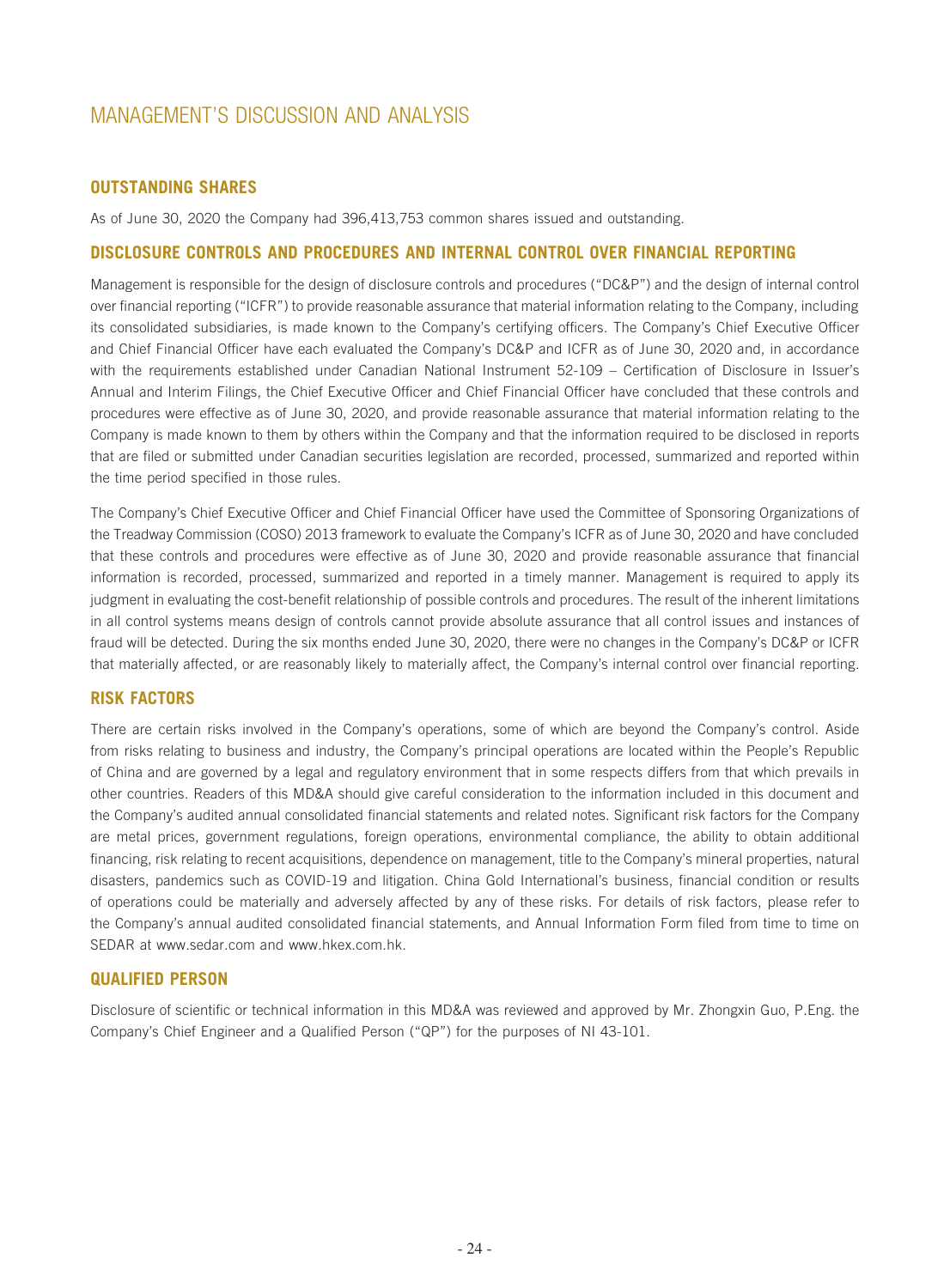## **ADDITIONAL INFORMATION**

Additional information as required by the Hong Kong Stock Exchange in the half-year interim report and not shown elsewhere in this report is as follows:

#### **A1. Purchase, Sale Or Redemption Of The Company's Listed Securities**

Neither the Company nor any of its subsidiaries had purchased, sold or redeemed any of the Company's listed securities during the six months ended June 30, 2020.

#### **A2. Substantial Shareholders**

Save as disclosed below, as of June 30, 2020, the Company's directors were not aware of any other person (other than a director or chief executive of the Company who had an interest or short position in the shares or underlying shares of the Company as recorded in the register kept pursuant to Section 336 of the Securities and Futures Ordinance (Cap 571 of the Laws of Hong Kong) ("SFO"):

|                                             |                    | Number of             | Approximate percentage of |
|---------------------------------------------|--------------------|-----------------------|---------------------------|
| Name                                        | Nature of interest | Shares held           | outstanding shares        |
| China National Gold Group Co., Ltd. (1)     | Indirect           | 155.794.830 (1) (2)   | 39.3%                     |
| China National Gold Group Hong Kong Limited | Registered Owner   | $155.794.830$ (1) (2) | 39.3%                     |

Note:

- 1. China National Gold Group Co., Ltd. directly and wholly owns the entire issued share capital of China National Gold Group Hong Kong Limited. Therefore, the interest attributable to China National Gold Group Co., Ltd. represents its indirect interest in the Company's shares through its equity interest in China National Gold Group Hong Kong Limited
- 2. Information relating to registered and indirect ownership of the Company's shares is provided by China National Gold Group Co., Ltd.

#### **A3. Directors' And Chief Executives' Interests In Shares And Stock Options**

As of June 30, 2020, the interests of the directors and chief executive of the Company in the share capital, underlying shares and debentures of the Company or its associated corporations (within the meaning of Part XV of the SFO), as recorded in the register required to be kept by the Company pursuant to Section 352 of the SFO, or as otherwise notified to the Company and the Hong Kong Stock Exchange pursuant to the Model Code for Securities Transactions by Directors of Listed Issuer, were as follows:

#### **SHARES**

|             |                 |                                                  | Number of   | Nature of | Approximate<br>percentage of<br>interest in the |
|-------------|-----------------|--------------------------------------------------|-------------|-----------|-------------------------------------------------|
| <b>Name</b> | <b>Position</b> | Company                                          | shares held | interest  | Company                                         |
| lan He      | Director        | China Gold International<br>Resources Corp. Ltd. | 150,000     | Personal  | 0.0378%                                         |

Other than as disclosed above, none of the directors, chief executive or their associates had any interests or short positions in any shares, underlying shares or debentures of the Company or its associated corporations as of June 30, 2020.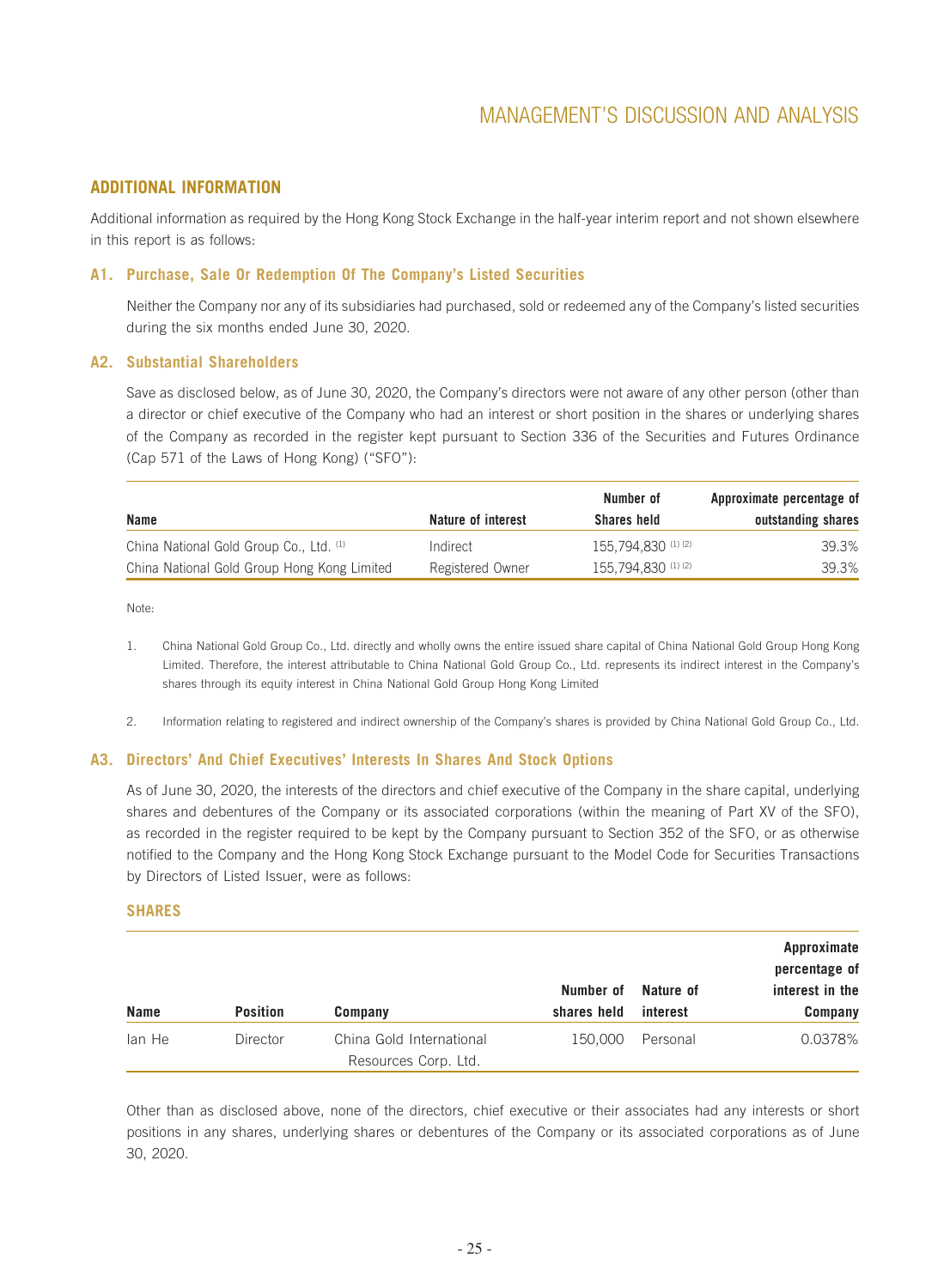#### **A4. Stock Option Plan**

The Company adopted an incentive stock option plan with approval from its shareholders and pursuant to the policies of the Toronto Stock Exchange dated May 9, 2007. All options expired on June 1, 2015 and the 2007 Stock Option Plan has ceased to be in effect.

#### **A5. Emolument Policy**

The Company's executive emolument policy and compensation program is administered by the Compensation and Benefits Committee which consists solely of independent directors. The Compensation and Benefits Committee reviews levels of cash compensation as needed and at least annually, and makes recommendations to the Board to adjust cash compensation in light of merit, qualifications and competence. The Compensation and Benefits Committee also reviews the corporate goals and objectives relevant to the compensation of the senior executive officers as needed and at least annually and based on recommendations from the Chief Executive Officer and other members of the management team. The Compensation and Benefits Committee makes its determinations as to overall compensation levels on the basis of both available third party data regarding comparable compensation at similar size companies as well as their own industry experience and the Company's hiring and retention needs. Decisions relating to executive compensation are reported by the Compensation and Benefits Committee to the Board for approval.

The Company's director emolument policy is administered by the Compensation and Benefits Committee with regard to comparable market statistics. Decisions relating to the compensation of directors are reported by the Compensation and Benefits Committee to the Board for approval.

As of June 30, 2020, the Company had 2,050 employees working at various locations. The emolument policy for the Company's employees is determined on a department by department basis with the Chief Executive Officer determining the emoluments for employees and managers based on merit, qualifications and the Company's hiring and retention needs.

#### **A6. Compliance With Corporate Governance Code**

The Company has, throughout the six months ended June 30, 2020, applied the principles and complied with the requirements of its corporate governance practices as defined by the Board and all applicable statutory, regulatory and stock exchange listings standards, in particular, the code provisions set out in the Corporate Governance Code contained in Appendix 14 of the Rules Governing the Listing Securities of The Stock Exchange of Hong Kong Limited (the "Hong Kong Listing Rules").

#### **A7. Compliance With Model Code On Directors' Securities Transactions**

The Company has adopted policies regarding directors' securities transactions in its Corporate Disclosure, Confidentiality and Securities Trading Policy that has terms which are no less exacting than those set out in the Model Code for Securities Transactions by Directors of Listed Issuers contained in Appendix 10 to the Hong Kong Listing Rules.

After specific enquiry with all members of the Board, the Board confirms that all of the directors of the Company have complied with the required policies in the Company's Corporate Disclosure, Confidentiality and Securities Trading Policy throughout the six months ended June 30, 2020.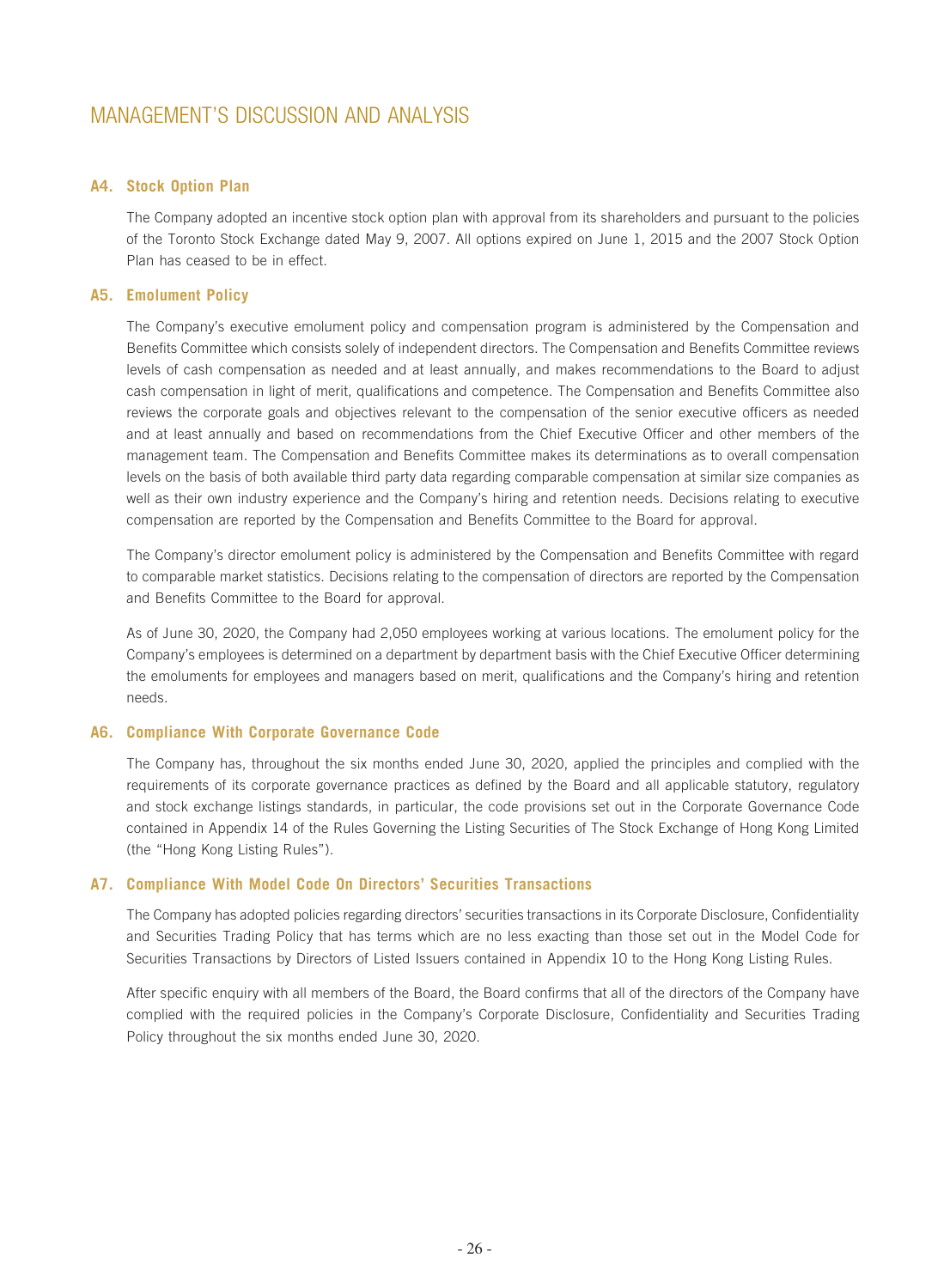## **A8. Interim Dividend**

The Board did not recommend the payment of interim dividends in respect of the six months ended June 30, 2020.

#### **A9. Audit Committee**

Pursuant to the requirements under the Hong Kong Listing Rules, the Company has established an audit committee (the "Audit Committee") comprising all the existing Independent Non-executive Directors, namely Ian He (chairman of the Audit Committee), Wei Shao, Bielin Shi and Ruixia Han. The Audit Committee has reviewed and discussed with the Company's auditors the unaudited interim results of the Group for the three and six months ended June 30, 2020.

August 14, 2020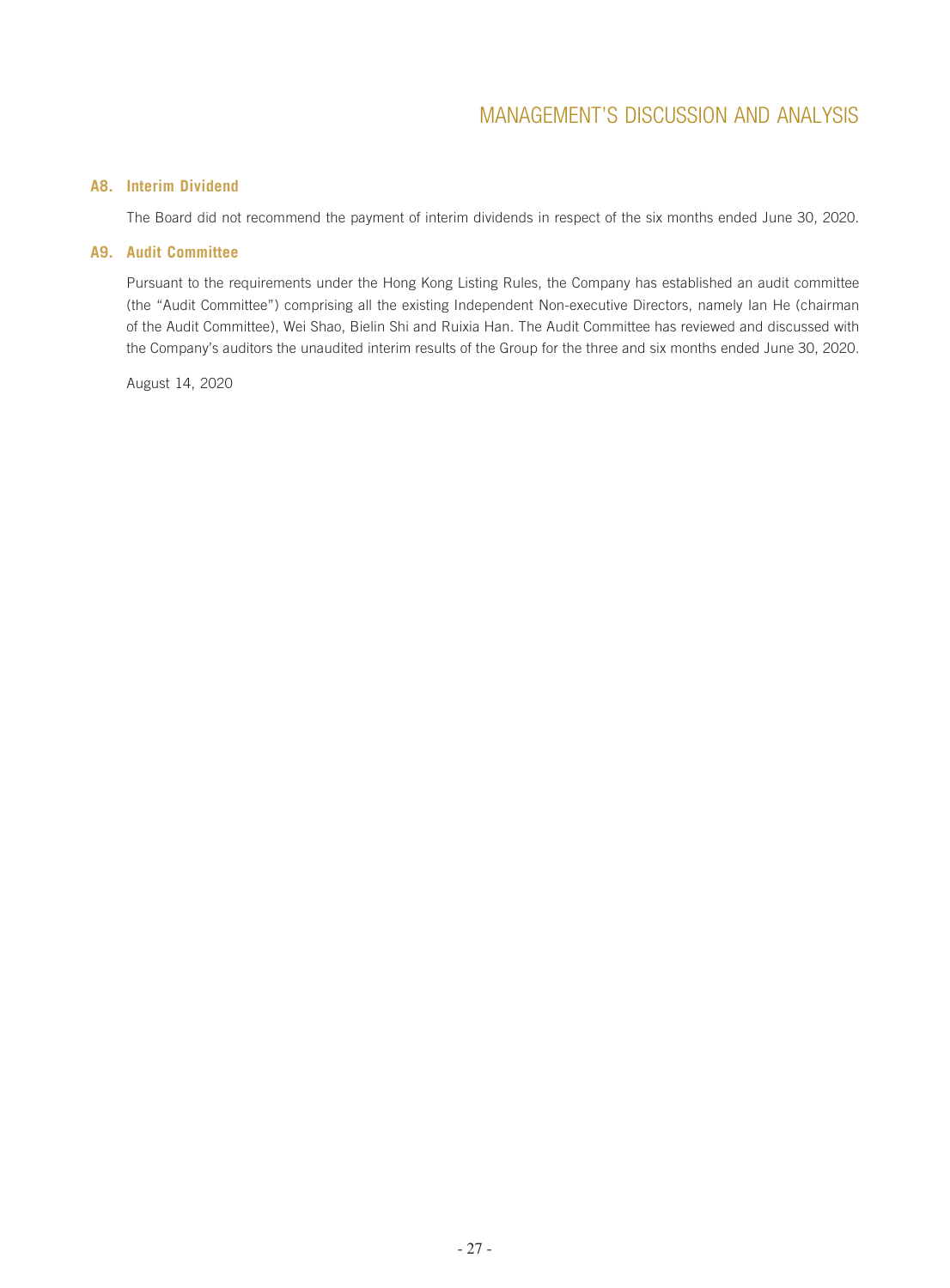# CONDENSED CONSOLIDATED STATEMENT OF PROFIT OR LOSS AND OTHER COMPREHENSIVE INCOME

*For The Three and Six Months Ended June 30, 2020 (unaudited)*

|                                                         |              |                 | Three months ended June 30, | Six months ended June 30, |            |
|---------------------------------------------------------|--------------|-----------------|-----------------------------|---------------------------|------------|
|                                                         | <b>NOTES</b> | 2020            | 2019                        | 2020                      | 2019       |
|                                                         |              | <b>US\$'000</b> | US\$'000                    | <b>US\$'000</b>           | US\$'000   |
| Revenue                                                 | 3            | 209,188         | 163,166                     | 357,771                   | 308,758    |
| Cost of sales                                           |              | (173, 701)      | (155, 876)                  | (304, 115)                | (286, 200) |
|                                                         |              |                 |                             |                           |            |
| Mine operating earnings                                 |              | 35,487          | 7,290                       | 53,656                    | 22,558     |
| Expenses                                                |              |                 |                             |                           |            |
| General and administrative expenses                     | 4            | (5,793)         | (9,532)                     | (14, 979)                 | (23,027)   |
| Exploration and evaluation expenditure                  |              | (165)           | (175)                       | (226)                     | (290)      |
| Research and development costs                          |              | (2, 264)        | (4, 541)                    | (4, 230)                  | (9, 397)   |
|                                                         |              |                 |                             |                           |            |
|                                                         |              | (8, 222)        | (14, 248)                   | (19, 435)                 | (32, 714)  |
| Income (loss) from operations                           |              | 27,265          | (6,958)                     | 34,221                    | (10, 156)  |
| Other income (expenses)                                 |              |                 |                             |                           |            |
| Foreign exchange loss, net                              |              | (2, 331)        | (7, 414)                    | (7, 769)                  | (2, 126)   |
| Interest and other income                               |              | 4,188           | 1,037                       | 5,393                     | 1,898      |
| Finance costs                                           | 5            | (11, 525)       | (11, 482)                   | (22, 041)                 | (21, 570)  |
|                                                         |              |                 |                             |                           |            |
|                                                         |              | (9,668)         | (17, 859)                   | (24, 417)                 | (21, 798)  |
|                                                         |              |                 |                             |                           |            |
| Profit (loss) before income tax                         |              | 17,597          | (24, 817)                   | 9,804                     | (31, 954)  |
| Income tax credit                                       | 6            | 926             | 1,866                       | 50                        | 4,429      |
| Profit (loss) for the period                            |              | 18,523          | (22, 951)                   | 9,854                     | (27, 525)  |
|                                                         |              |                 |                             |                           |            |
| Other comprehensive income (expenses)                   |              |                 |                             |                           |            |
| for the period<br>Item that will not be reclassified to |              |                 |                             |                           |            |
|                                                         |              |                 |                             |                           |            |
| profit or loss:<br>Fair value gain (loss) on investment |              |                 |                             |                           |            |
| in an equity security                                   |              |                 | (5,682)                     | (2, 196)                  | (4, 105)   |
| Item that may be reclassified subsequently              |              | 275             |                             |                           |            |
| to profit or loss:                                      |              |                 |                             |                           |            |
| Exchange difference arising on translation              |              | 137             | (6,340)                     | (4, 732)                  | (417)      |
|                                                         |              |                 |                             |                           |            |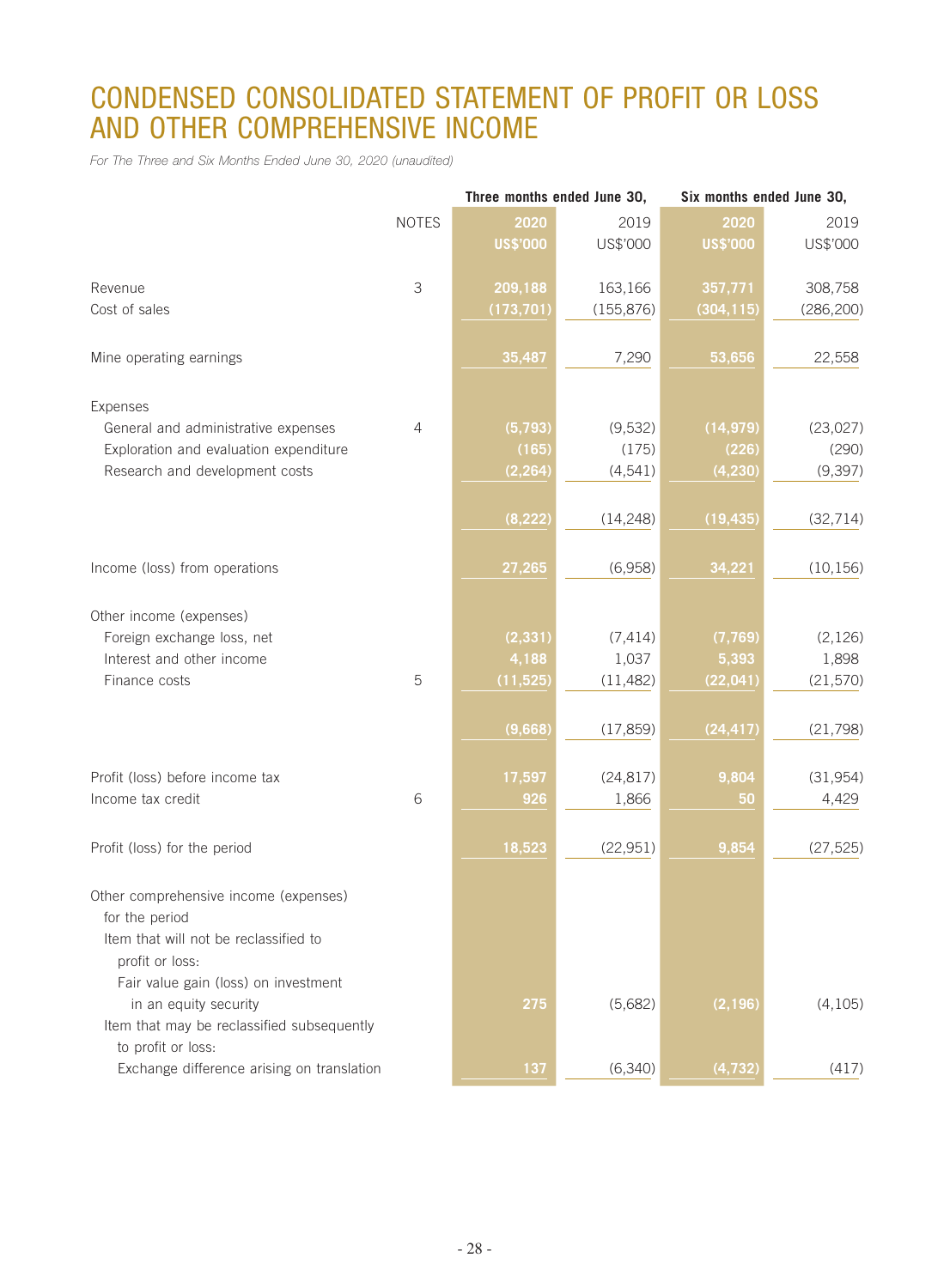# CONDENSED CONSOLIDATED STATEMENT OF PROFIT OR LOSS AND OTHER COMPREHENSIVE INCOME

*For The Three and Six Months Ended June 30, 2020 (unaudited)*

|                                              |              | Three months ended June 30, |             | Six months ended June 30, |             |  |
|----------------------------------------------|--------------|-----------------------------|-------------|---------------------------|-------------|--|
|                                              | <b>NOTES</b> | 2020                        | 2019        | 2020                      | 2019        |  |
|                                              |              | <b>US\$'000</b>             | US\$'000    | <b>US\$'000</b>           | US\$'000    |  |
| Total comprehensive income (expenses)        |              |                             |             |                           |             |  |
| for the period                               |              | 18,935                      | (34, 973)   | 2,926                     | (32,047)    |  |
| Profit (loss) for the period attributable to |              |                             |             |                           |             |  |
| Non-controlling interests                    |              | 614                         | (17)        | 869                       | (106)       |  |
| Owners of the Company                        |              | 17,909                      | (22, 934)   | 8,985                     | (27, 419)   |  |
|                                              |              |                             |             |                           |             |  |
|                                              |              | 18,523                      | (22, 951)   | 9,854                     | (27, 525)   |  |
| Total comprehensive income (expenses) for    |              |                             |             |                           |             |  |
| the period attributable to                   |              |                             |             |                           |             |  |
| Non-controlling interests                    |              | 617                         | (13)        | 872                       | (102)       |  |
| Owners of the Company                        |              | 18,318                      | (34,960)    | 2,054                     | (31, 945)   |  |
|                                              |              | 18,935                      | (34, 973)   | 2,926                     | (32,047)    |  |
|                                              |              |                             |             |                           |             |  |
| Earnings (loss) per share - Basic (US cents) | 7            | 4.52                        | (5.79)      | 2.27                      | (6.92)      |  |
| Weighted average number of common shares     |              |                             |             |                           |             |  |
| - Basic                                      | 7            | 396,413,753                 | 396,413,753 | 396,413,753               | 396,413,753 |  |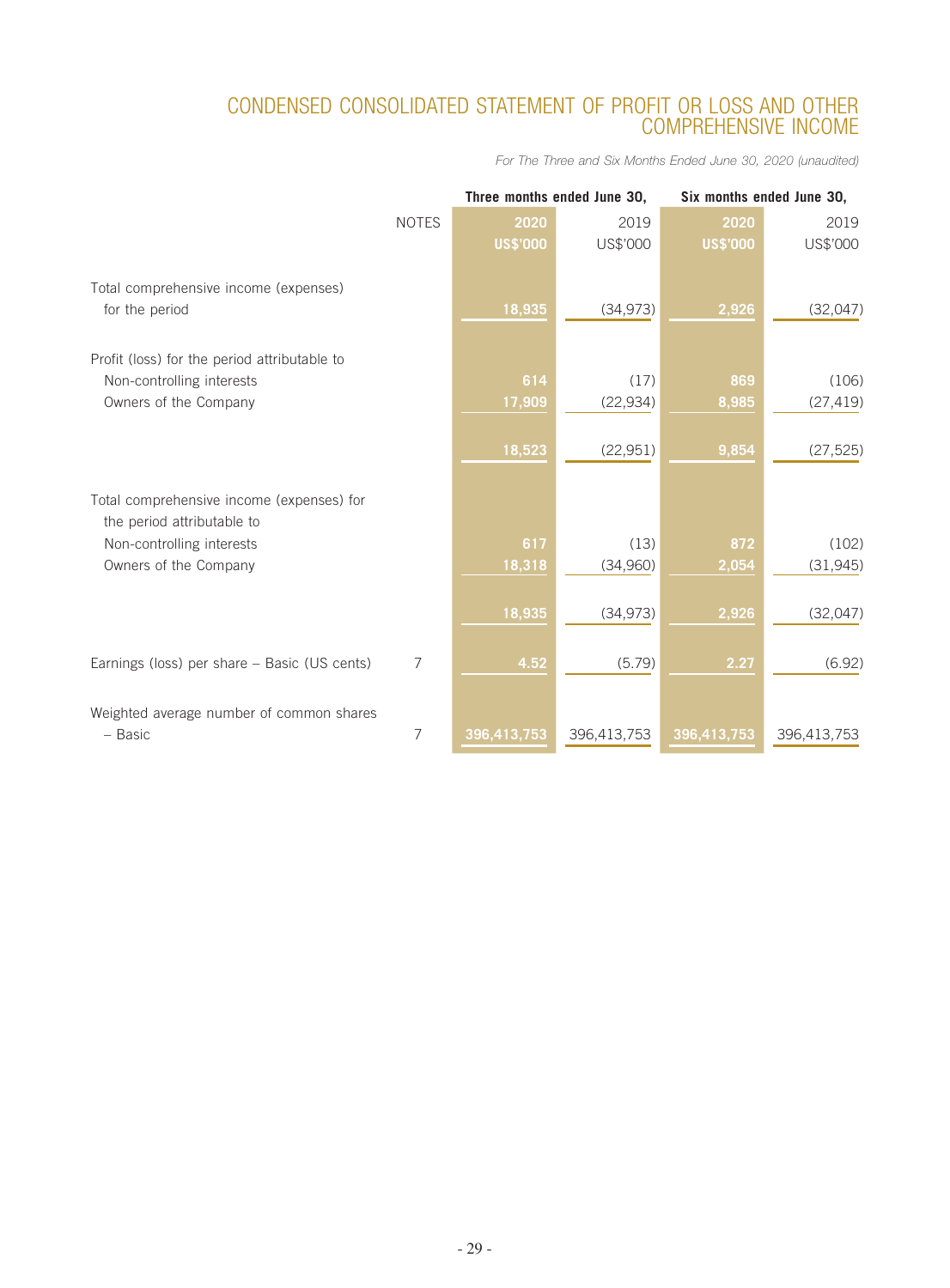# CONDENSED CONSOLIDATED STATEMENT OF FINANCIAL POSITION

*At June 30, 2020 (Unaudited)*

|                                                              |               | <b>June 30,</b> | December 31, |
|--------------------------------------------------------------|---------------|-----------------|--------------|
|                                                              | <b>NOTES</b>  | 2020            | 2019         |
|                                                              |               | <b>US\$'000</b> | US\$'000     |
|                                                              |               |                 | (audited)    |
|                                                              |               |                 |              |
| <b>Current assets</b>                                        |               |                 |              |
| Cash and cash equivalents                                    |               | 723,208         | 182,290      |
| Restricted bank balance                                      |               | 34,595          | 17,687       |
| Trade and other receivables                                  | 8             | 19,937          | 26,011       |
| Prepaid expenses and deposits                                |               | 5,467           | 12,271       |
| Inventories                                                  | $\mathcal{G}$ | 276,393         | 281,123      |
|                                                              |               |                 |              |
|                                                              |               | 1,059,600       | 519,382      |
| <b>Non-current assets</b>                                    |               |                 |              |
| Prepaid expense and deposits                                 |               | 16,892          | 19,044       |
| Right-of-use assets                                          |               | 13,447          | 13,869       |
| Equity instruments at fair value through other comprehensive |               |                 |              |
| income                                                       | 15            | 14,855          | 17,059       |
| Property, plant and equipment                                | 10            | 1,661,678       | 1,709,449    |
| Mining rights                                                | 10            | 880,248         | 900,373      |
| Other non-current assets                                     |               | 17,692          | 17,954       |
|                                                              |               |                 |              |
|                                                              |               | 2,604,812       | 2,677,748    |
|                                                              |               |                 |              |
| <b>Total assets</b>                                          |               | 3,664,412       | 3,197,130    |
|                                                              |               |                 |              |
| <b>Current liabilities</b>                                   |               |                 |              |
| Accounts and other payables and accrued expenses             | 11            | 248,333         | 296,403      |
| Contract liabilities                                         |               | 10,590          | 6,783        |
| Borrowings                                                   | 12            | 615,676         | 582,952      |
| Entrusted loan payable                                       |               |                 | 28,669       |
| Lease liabilities                                            |               | 85              | 89           |
| Tax liabilities                                              |               | 9,701           | 13,850       |
|                                                              |               |                 |              |
|                                                              |               | 884,385         | 928,746      |
| Net current assets (liabilities)                             |               | 175,215         | (409, 364)   |
|                                                              |               |                 |              |
| Total assets less current liabilities                        |               | 2,780,027       | 2,268,384    |

**Service Control of the Control of the Control**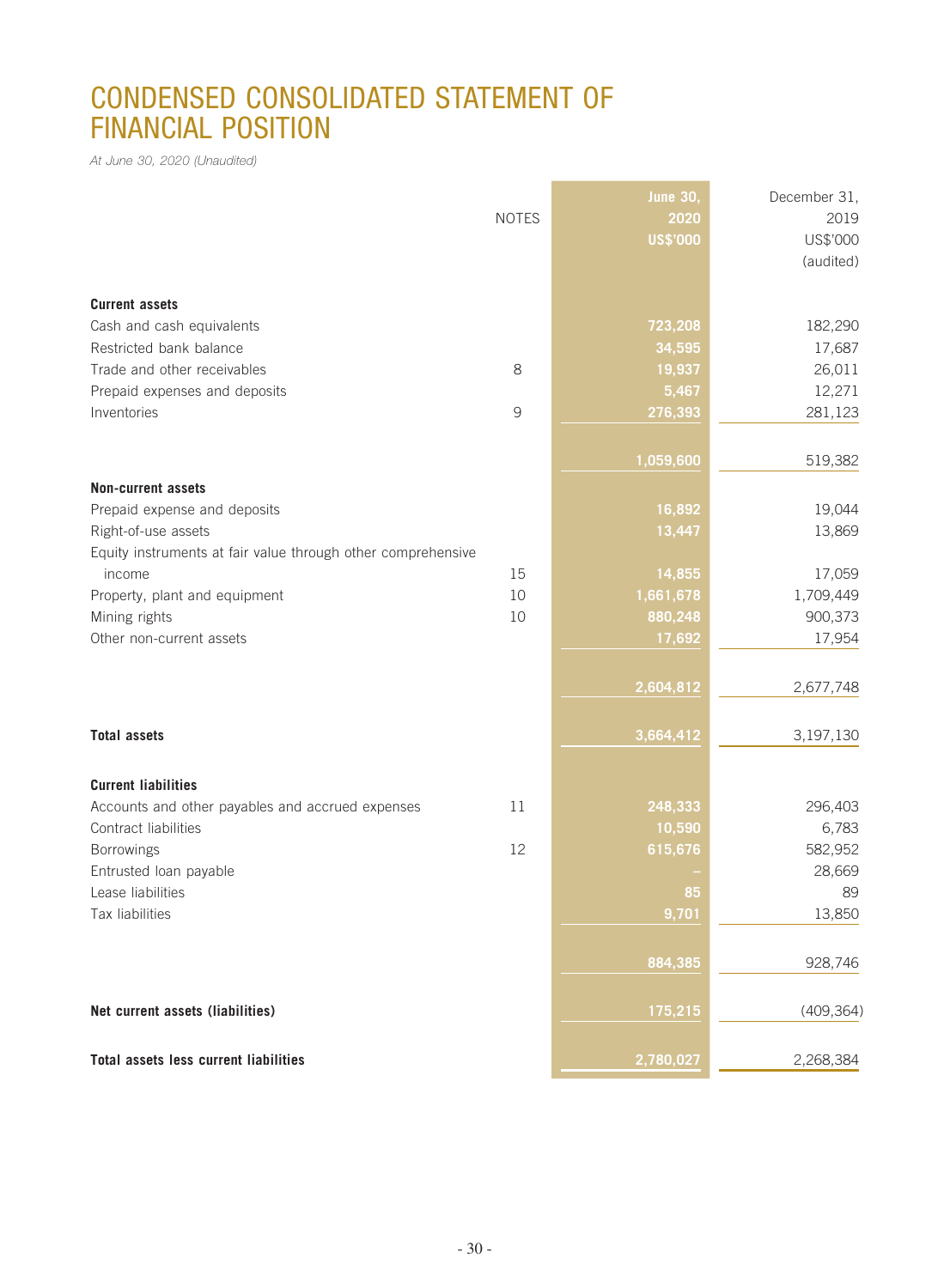# CONDENSED CONSOLIDATED STATEMENT OF FINANCIAL POSITION

*At June 30, 2020 (Unaudited)*

|                                      | <b>NOTES</b> | <b>June 30,</b><br>2020<br><b>US\$'000</b> | December 31,<br>2019<br>US\$'000<br>(audited) |
|--------------------------------------|--------------|--------------------------------------------|-----------------------------------------------|
| <b>Non-current liabilities</b>       |              |                                            |                                               |
| <b>Borrowings</b>                    | 12           | 1,115,009                                  | 632,149                                       |
| Lease liabilities                    |              | 405                                        | 444                                           |
| Deferred tax liabilities             |              | 117,455                                    | 119,293                                       |
| Deferred income                      |              | 2,273                                      | 2,686                                         |
| Entrusted loan payable               |              | 28,251                                     |                                               |
| Environmental rehabilitation         |              | 63,397                                     | 63,145                                        |
|                                      |              |                                            |                                               |
|                                      |              | 1,326,790                                  | 817,717                                       |
|                                      |              |                                            |                                               |
| <b>Total liabilities</b>             |              | 2,211,175                                  | 1,746,463                                     |
|                                      |              |                                            |                                               |
| <b>Owners' equity</b>                |              |                                            |                                               |
| Share capital                        | 13           | 1,229,061                                  | 1,229,061                                     |
| Reserves                             |              | 2,052                                      | 6,791                                         |
| Retained profits                     |              | 206,278                                    | 199,485                                       |
|                                      |              |                                            |                                               |
|                                      |              | 1,437,391                                  | 1,435,337                                     |
| Non-controlling interests            |              | 15,846                                     | 15,330                                        |
|                                      |              |                                            |                                               |
| Total owners' equity                 |              | 1,453,237                                  | 1,450,667                                     |
|                                      |              |                                            |                                               |
| Total liabilities and owners' equity |              | 3,664,412                                  | 3,197,130                                     |

The condensed consolidated financial statements were approved and authorised for issue by the Board of Directors on August 14, 2020 and are signed on its behalf by:

> **Liangyou Jiang Ian He** *Director Director*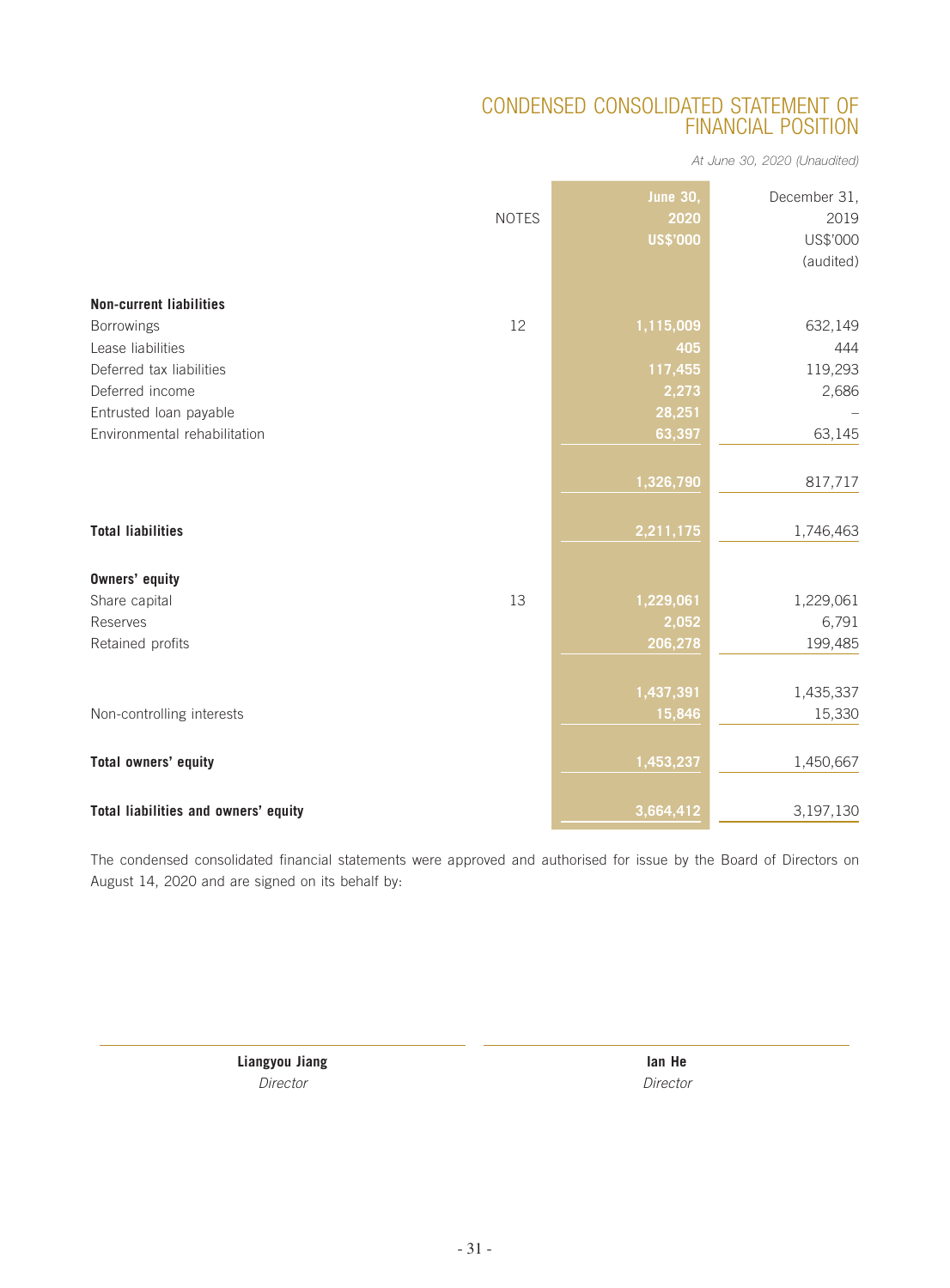# CONDENSED CONSOLIDATED STATEMENT OF CHANGES IN EQUITY

*For The Three and Six Months Ended June 30, 2020 (unaudited)*

|                                                                                                                  |             |              |               | Attributable to owners of the Company |                 |                  |           |           |                          |           |
|------------------------------------------------------------------------------------------------------------------|-------------|--------------|---------------|---------------------------------------|-----------------|------------------|-----------|-----------|--------------------------|-----------|
|                                                                                                                  |             |              |               | Investment                            |                 |                  |           |           | Non-                     | Total     |
|                                                                                                                  | Number of   | <b>Share</b> | <b>Equity</b> | revaluation                           | <b>Exchange</b> | <b>Statutory</b> | Retained  |           | controlling              | owners'   |
|                                                                                                                  | shares      | capital      | reserve       | reserve                               | reserve         | reserve          | profits   | Subtotal  | interests                | equity    |
|                                                                                                                  |             | US\$'000     | US\$'000      | US\$'000                              | US\$'000        | US\$'000         | US\$'000  | US\$'000  | US\$'000                 | US\$'000  |
| At January 1, 2019                                                                                               | 396,413,753 | 1,229,061    | 11,179        | (1,791)                               | (15, 244)       | 21,426           | 229,802   | 1,474,433 | 14,805                   | 1,489,238 |
| Loss for the period<br>Fair value loss on investment in an                                                       |             |              |               |                                       |                 |                  | (27, 419) | (27, 419) | (106)                    | (27, 525) |
| equity security<br>Exchange difference arising on                                                                |             |              |               | (4, 105)                              |                 |                  | L,        | (4, 105)  | $\overline{\phantom{0}}$ | (4, 105)  |
| translation                                                                                                      |             |              |               |                                       | (421)           |                  |           | (421)     | 4                        | (417)     |
| Total comprehensive expenses for the<br>period                                                                   |             |              |               | (4, 105)                              | (421)           |                  | (27, 419) | (31, 945) | (102)                    | (32,047)  |
| Transfer to statutory reserve<br>- safety production fund                                                        |             |              |               |                                       |                 | 2,370            | (2,370)   |           |                          |           |
| Dividends paid to a non-controlling<br>shareholder<br>Transfer upon disposal of investment in<br>equity security |             |              |               |                                       |                 |                  |           |           | (165)                    | (165)     |
|                                                                                                                  |             |              |               | (564)                                 |                 |                  | 564       |           |                          |           |
| At June 30, 2019                                                                                                 | 396,413,753 | 1,229,061    | 11,179        | (6,460)                               | (15,665)        | 23,796           | 200,577   | 1,442,488 | 14,538                   | 1,457,026 |
| At January 1, 2020                                                                                               | 396,413,753 | 1,229,061    | 11,179        | (3,525)                               | (20, 333)       | 19,470           | 199,485   | 1,435,337 | 15,330                   | 1,450,667 |
| Profit for the period<br>Fair value loss on investment in an                                                     |             |              |               |                                       |                 |                  | 8,985     | 8,985     | 869                      | 9,854     |
| equity security<br>Exchange difference arising on                                                                |             |              |               | (2, 196)                              |                 |                  |           | (2,196)   |                          | (2, 196)  |
| translation                                                                                                      |             |              |               |                                       | (4, 735)        |                  |           | (4, 735)  | 3                        | (4, 732)  |
| Total comprehensive (expenses) income<br>for the period                                                          |             |              |               | (2, 196)                              | (4,735)         |                  | 8,985     | 2,054     | 872                      | 2,926     |
| Transfer to statutory reserve                                                                                    |             |              |               |                                       |                 |                  |           |           |                          |           |
| - safety production fund<br>Dividends paid to a non-controlling                                                  |             |              |               |                                       |                 | 2,192            | (2, 192)  |           |                          |           |
| shareholder                                                                                                      |             |              |               |                                       |                 |                  |           |           | (356)                    | (356)     |
| At June 30, 2020                                                                                                 | 396,413,753 | 1,229,061    | 11,179        | (5, 721)                              | (25,068)        | 21,662           | 206,278   | 1,437,391 | 15,846                   | 1,453,237 |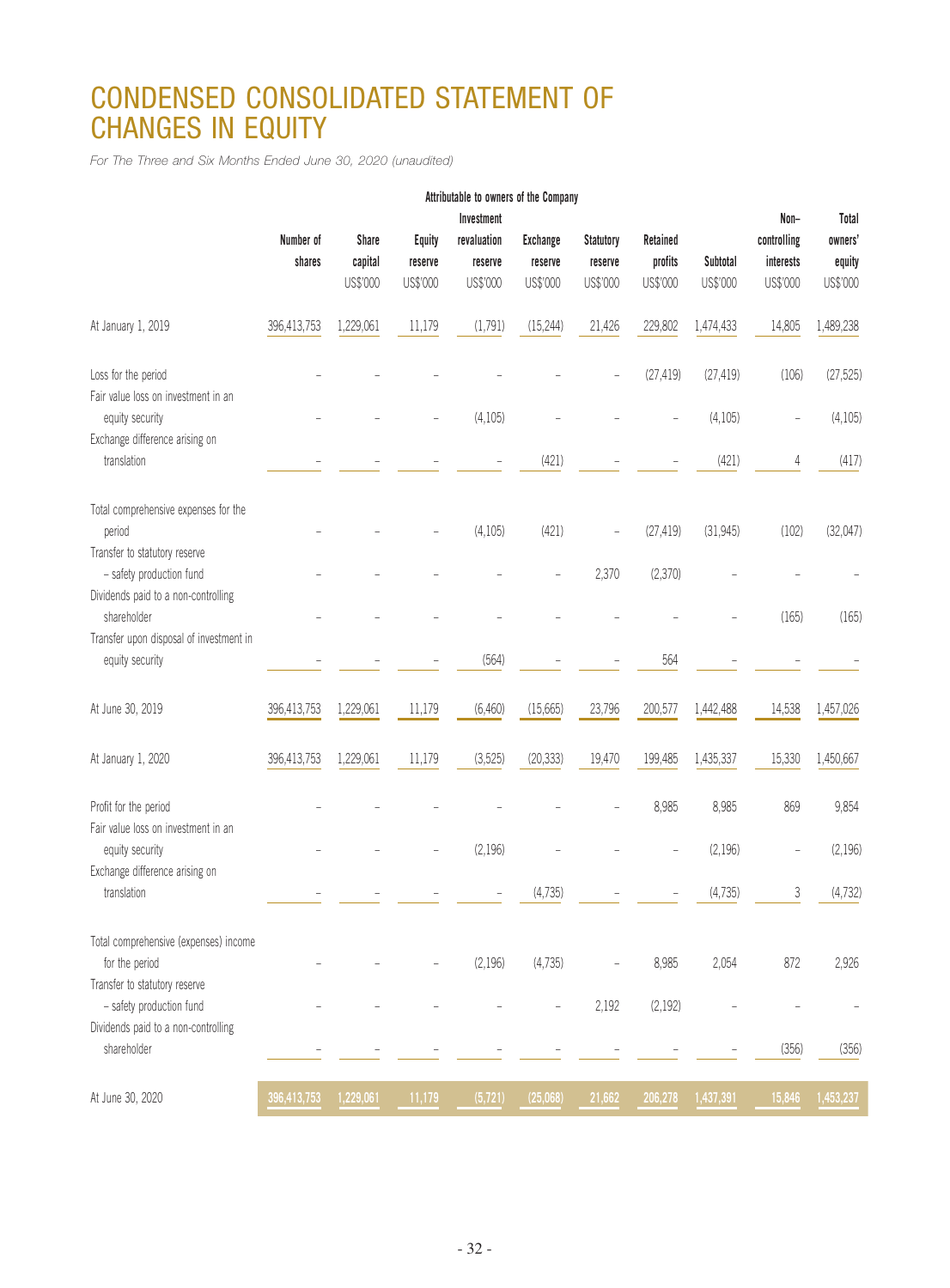# CONDENSED CONSOLIDATED STATEMENT OF CASH FLOWS

*For The Three and Six Months Ended June 30, 2020 (unaudited)*

|                                                             |                 | Three months ended June 30, | Six months ended June 30, |           |  |
|-------------------------------------------------------------|-----------------|-----------------------------|---------------------------|-----------|--|
|                                                             | 2020            | 2019                        | 2020                      | 2019      |  |
|                                                             | <b>US\$'000</b> | US\$'000                    | <b>US\$'000</b>           | US\$'000  |  |
|                                                             |                 |                             |                           |           |  |
| Net cash from operating activities                          | 54,467          | 56,554                      | 70,487                    | 63,538    |  |
|                                                             |                 |                             |                           |           |  |
| <b>Investing activities</b>                                 |                 |                             |                           |           |  |
| Interest income received                                    | 529             | 663                         | 1,455                     | 979       |  |
| Payment for acquisition of property, plant and<br>equipment | (26, 744)       | (16, 705)                   | (61, 733)                 | (56,078)  |  |
| Proceeds from disposal of equity investment                 |                 |                             |                           |           |  |
| at fair value through other comprehensive                   |                 |                             |                           |           |  |
| income                                                      |                 | 2,023                       |                           | 2,023     |  |
| Payment for acquisition of a mining right                   |                 |                             |                           | (2, 230)  |  |
| Placement of restricted bank deposits                       | (35, 780)       | (5, 122)                    | (74, 328)                 | (7, 453)  |  |
| Release of restricted bank deposits                         | 35,741          | 10,222                      | 76,821                    | 16,151    |  |
|                                                             |                 |                             |                           |           |  |
| Net cash used in investing activities                       | (26, 254)       | (8,919)                     | (57, 785)                 | (46, 608) |  |
|                                                             |                 |                             |                           |           |  |
| <b>Financing activities</b>                                 |                 |                             |                           |           |  |
| Proceeds from borrowings                                    | 583,617         | 81,197                      | 583,617                   | 81,197    |  |
| Repayment of borrowings                                     | (53, 469)       | (53,856)                    | (53, 469)                 | (61, 267) |  |
| Dividends paid to a non-controlling shareholder             |                 |                             | (356)                     | (165)     |  |
| Payment for lease                                           | (26)            | (22)                        | (48)                      | (43)      |  |
|                                                             |                 |                             |                           |           |  |
| Net cash from financing activities                          | 530,122         | 27,319                      | 529,744                   | 19,722    |  |
|                                                             |                 |                             |                           |           |  |
| Net increase in cash and cash equivalents                   | 558,335         | 74,954                      | 542,446                   | 36,652    |  |
|                                                             |                 |                             |                           |           |  |
| Cash and cash equivalents, beginning of period              | 163,693         | 101,618                     | 182,290                   | 137,996   |  |
| Effect of foreign exchange rate changes on cash             |                 |                             |                           |           |  |
| and cash equivalents                                        | 1,180           | (1, 327)                    | (1,528)                   | 597       |  |
|                                                             |                 |                             |                           |           |  |
| Cash and cash equivalents, end of period                    | 723,208         | 175,245                     | 723,208                   | 175,245   |  |
|                                                             |                 |                             |                           |           |  |
| Cash and cash equivalents are comprised of                  |                 |                             |                           |           |  |
| Cash and bank deposits                                      | 723,208         | 175,245                     | 723,208                   | 175,245   |  |
|                                                             |                 |                             |                           |           |  |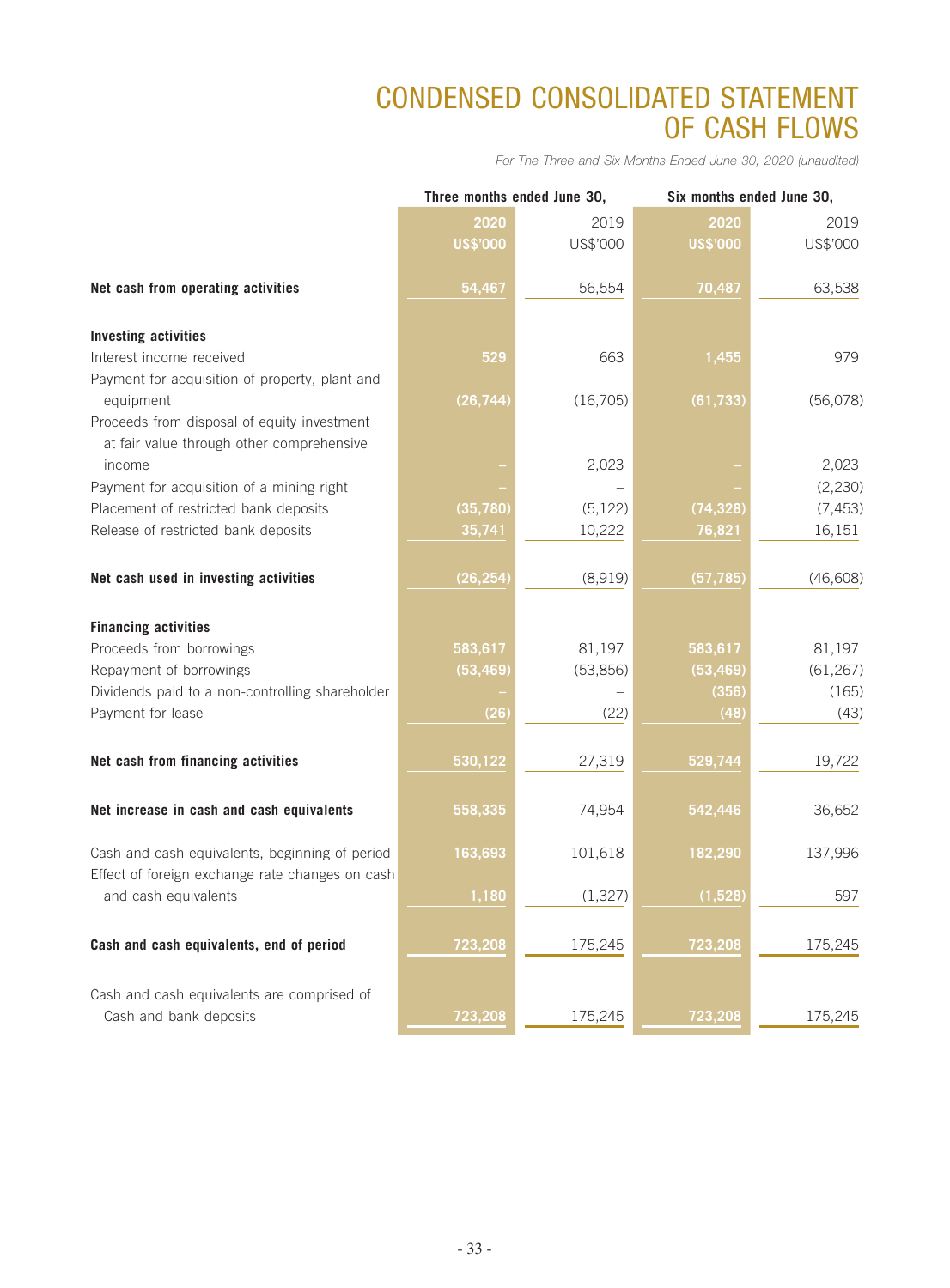*For The Three and Six Months Ended June 30, 2020 (unaudited)*

## **1. GENERAL**

China Gold International Resources Corp. Ltd., (the "Company") is a publicly listed company incorporated in British Columbia, Canada on May 31, 2000 with limited liability under the legislation of the Province of British Columbia and its shares are listed on the Toronto Stock Exchange ("TSX") and The Stock Exchange of Hong Kong Limited (the "Stock Exchange"). The Company together with its subsidiaries (collectively referred to as the "Group") is principally engaged in the acquisition, exploration, development and mining of mineral reserves in the People's Republic of China ("PRC"). The Group considers that China National Gold Group Corporation Ltd. ("CNG"), a state owned company registered in Beijing, PRC, which is controlled by State-owned Assets Supervision and Administration Commission of the State Council of the PRC, is able to exercise significant influence over the Company.

The principal address and registered and records office of the Company are located at Suite 660, One Bentall Centre, 505 Burrard Street, Vancouver, British Columbia, Canada, V7X 1M4.

The condensed consolidated financial statements have been prepared in accordance with the applicable disclosure requirements of Appendix 16 to the Rules Governing the Listing of Securities on the Stock Exchange as well as International Accounting Standard 34 *Interim Financial Reporting* issued by the International Accounting Standards Board which should read in conjunction with the consolidated financial statements for the year ended December 31, 2019.

The condensed consolidated financial statements are presented in United States Dollars ("US\$"), which is the functional currency of the Company.

## **2. PRINCIPAL ACCOUNTING POLICIES**

The condensed consolidated financial statements have been prepared on the historical cost basis except for certain financial instruments, which are measured at fair values.

Except as described below, the accounting policies and methods of computation used in the condensed consolidated financial statements for the six months ended June 30, 2020 are the same as those followed in the preparation of the Group's annual consolidated financial statements for the year ended December 31, 2019.

In the current interim period, the Group has applied the following amendments to International Financial Reporting Standards ("IFRSs") which are mandatorily effective for the current interim period:

| Amendments to IFRS 3                    | Definition of a Business       |
|-----------------------------------------|--------------------------------|
| Amendments to IAS 1 and IAS 8           | Definition of Material         |
| Amendments to IFRS 9, IAS 39 and IFRS 7 | Interest Rate Benchmark Reform |

In addition to the above amendments to IFRSs, the Group has applied the consequential amendments of a revised Conceptual Framework for Financial Reporting issued in 2018, *the Amendments to References to the Conceptual Framework in IFRS Standards*.

The application of the amendments to IFRSs in the current interim period has had no material effect on the amounts reported and/or disclosures in these condensed consolidated financial statements.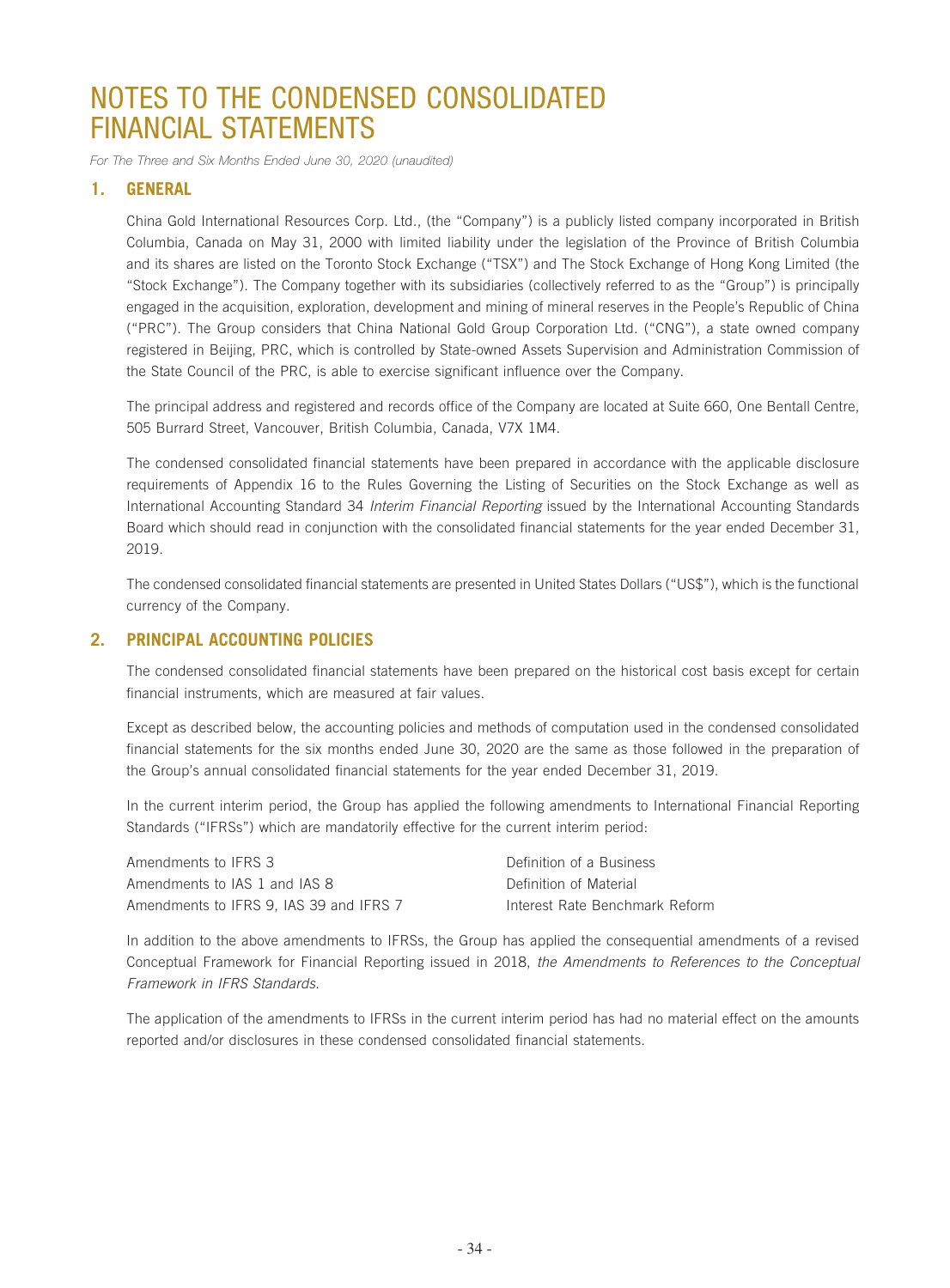*For The Three and Six Months Ended June 30, 2020 (unaudited)*

## **3. REVENUE AND SEGMENT INFORMATION**

#### **Revenue**

#### *(i) Disaggregation of revenue from contracts with customers*

The following is an analysis of the Group's revenue from its major products and services:

|                    |                 | Three months ended June 30, | Six months ended June 30, |          |
|--------------------|-----------------|-----------------------------|---------------------------|----------|
|                    | 2020            | 2019                        | 2020                      | 2019     |
|                    | <b>US\$'000</b> | US\$'000                    | <b>US\$'000</b>           | US\$'000 |
|                    |                 |                             |                           |          |
| At a point in time |                 |                             |                           |          |
| Gold bullion       | 65,057          | 52,170                      | 120,555                   | 89,845   |
| Copper             | 63,989          | 76,633                      | 118,646                   | 145,986  |
| Other by-products  | 80,142          | 34,363                      | 118,570                   | 72,927   |
|                    |                 |                             |                           |          |
| Total revenue      | 209,188         | 163,166                     | 357,771                   | 308,758  |

#### *(ii) Performance obligations for contracts with customers*

The Group sells gold bullion, copper and other by-products directly to customers in the PRC.

For sales of gold bullion, copper and other by-products directly to customers, revenue is recognised at a point in time when control of the gold doré bars, copper and other by-products is passed to customers, i.e. when the products are delivered and titles have passed to customers.

#### **Segment information**

IFRS 8 requires operating segments to be identified on the basis of internal reports that are regularly reviewed by the chief operating decision-maker ("CODM") to allocate resources to the segments and to assess their performance.

The CODM, who is responsible for allocating resources and assessing performance of the operating segments, has been defined as the executive directors of the Company. The CODM has identified two operating and reportable segments as follows:

- (i) The mine-produced gold segment the production of gold bullion through the Group's integrated processes, i.e., mining, metallurgical processing, production and selling of gold doré bars to external clients.
- (ii) The mine-produced copper concentrate segment the production of copper concentrate including other byproducts through the Group's integrated processes, i.e., mining, metallurgical processing, production and selling copper concentrate including other by-products to external clients.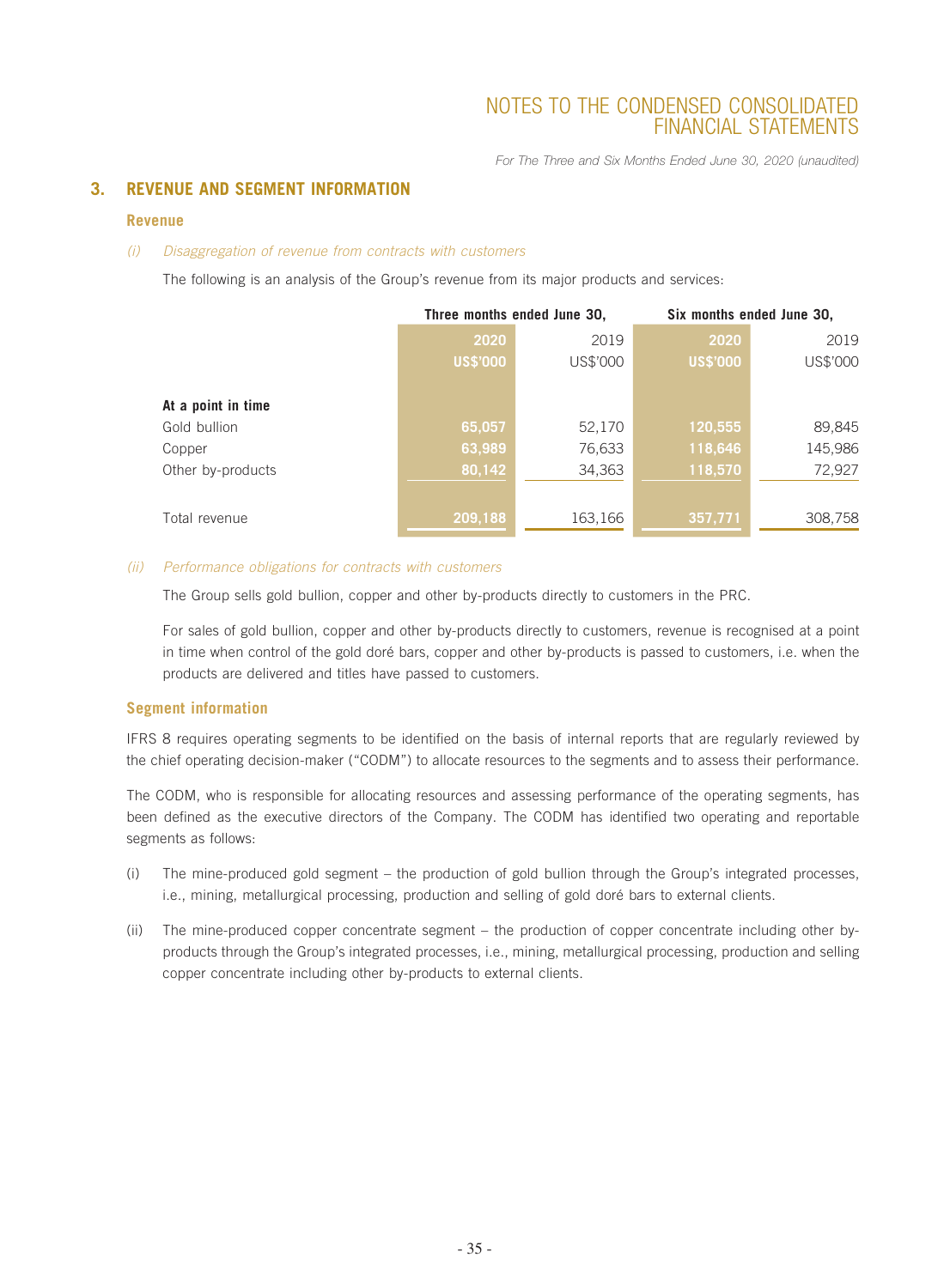*For The Three and Six Months Ended June 30, 2020 (unaudited)*

## **3. REVENUE AND SEGMENT INFORMATION (Cont'd)**

## **Segment information (Cont'd)**

Information regarding the above segments is reported below:

#### *(a) Segment revenues and results*

The following is an analysis of the Group's revenue and results by operating and reportable segment.

For the six months ended June 30, 2020

|                                   | Mine-<br>produced<br>gold<br><b>US\$'000</b> | Mine-<br>produced<br>copper<br>concentrate<br><b>US\$'000</b> | <b>Segment</b><br>total<br><b>US\$'000</b> | <b>Unallocated</b><br><b>US\$'000</b> | <b>Consolidated</b><br><b>US\$'000</b> |
|-----------------------------------|----------------------------------------------|---------------------------------------------------------------|--------------------------------------------|---------------------------------------|----------------------------------------|
| Revenues - external and segment   |                                              |                                                               |                                            |                                       |                                        |
| revenue                           | 120,555                                      | 237,216                                                       | 357,771                                    |                                       | 357,771                                |
| Cost of sales                     | (100, 836)                                   | (203, 279)                                                    | (304, 115)                                 |                                       | (304, 115)                             |
| Mining operating earnings         | 19,719                                       | 33,937                                                        | 53,656                                     |                                       | 53,656                                 |
| Income (loss) from operations     | 19,494                                       | 17,607                                                        | 37,101                                     | (2,880)                               | 34,221                                 |
| Foreign exchange gain (loss), net | 645                                          | (8,510)                                                       | (7, 865)                                   | 96                                    | (7,769)                                |
| Interest and other income         | 354                                          | 4,950                                                         | 5,304                                      | 89                                    | 5,393                                  |
| Finance costs                     | (2, 264)                                     | (10, 860)                                                     | (13, 124)                                  | (8, 917)                              | (22, 041)                              |
| Profit before income tax          | 18,229                                       | 3,187                                                         | 21,416                                     | (11, 612)                             | 9,804                                  |

For the six months ended June 30, 2019

|                                   |           | Mine-       |            |             |              |
|-----------------------------------|-----------|-------------|------------|-------------|--------------|
|                                   | Mine-     | produced    |            |             |              |
|                                   | produced  | copper      | Segment    |             |              |
|                                   | gold      | concentrate | total      | Unallocated | Consolidated |
|                                   | US\$'000  | US\$'000    | US\$'000   | US\$'000    | US\$'000     |
| Revenues – external and segment   |           |             |            |             |              |
| revenue                           | 89,845    | 218,913     | 308,758    |             | 308,758      |
| Cost of sales                     | (96, 974) | (189, 226)  | (286, 200) |             | (286, 200)   |
| Mining operating (loss) earnings  | (7, 129)  | 29,687      | 22,558     |             | 22,558       |
| (Loss) income from operations     | (7, 419)  | 1,872       | (5,547)    | (4,609)     | (10, 156)    |
| Foreign exchange (loss) gain, net | (1,026)   | (1, 101)    | (2, 127)   |             | (2, 126)     |
| Interest and other income         | 256       | 1,640       | 1,896      | 2           | 1,898        |
| Finance costs                     | (2,610)   | (10, 254)   | (12,864)   | (8,706)     | (21, 570)    |
| Loss before income tax            | (10,799)  | (7, 843)    | (18, 642)  | (13,312)    | (31,954)     |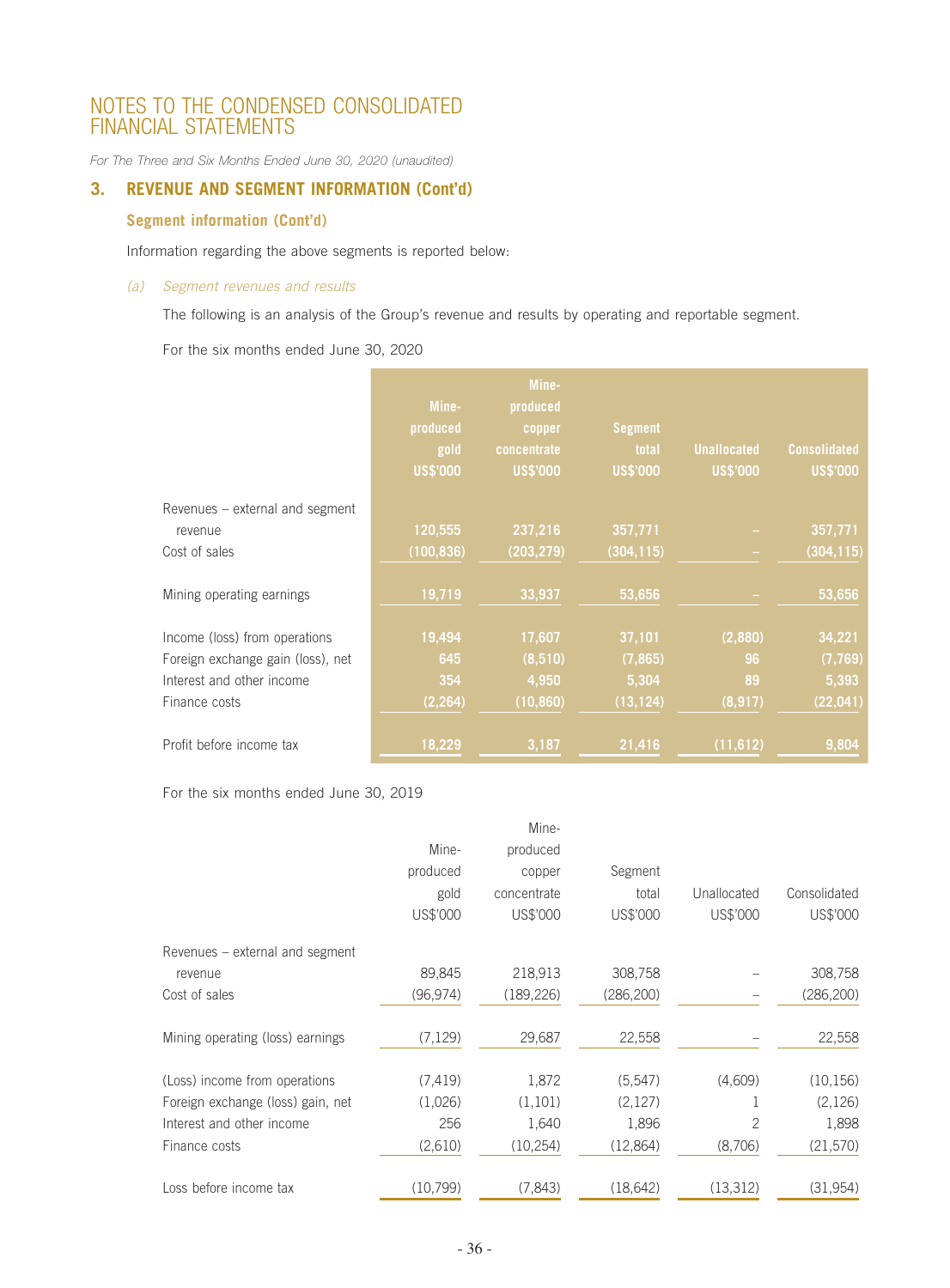*For The Three and Six Months Ended June 30, 2020 (unaudited)*

## **3. REVENUE AND SEGMENT INFORMATION (Cont'd)**

#### **Segment information (Cont'd)**

#### *(a) Segment revenues and results (Cont'd)*

The accounting policies of the operating segments are the same as the Group's accounting policies. Segment result represents the profit (loss) before income tax, without allocation of certain general and administrative expenses, foreign exchange gain (loss), interest and other income and finance costs, attributable to the respective segments. This is the measure reported to the CODM for the purposes of resource allocation and performance assessment.

There were no inter-segment sales for the six months ended June 30, 2020 and 2019.

#### *(b) Segment assets and liabilities*

The following is an analysis of the Group's assets and liabilities by segment representing assets/liabilities directly attributable to respective segment:

|                          | Mine-<br>produced<br>gold<br>US\$'000 | Mine-<br>produced<br>copper<br>concentrate<br>US\$'000 | <b>Segment</b><br>total<br>US\$'000 | Unallocated<br>US\$'000 | <b>Consolidated</b><br>US\$'000 |
|--------------------------|---------------------------------------|--------------------------------------------------------|-------------------------------------|-------------------------|---------------------------------|
| As of June 30, 2020      |                                       |                                                        |                                     |                         |                                 |
| Total assets             | 707,065                               | 2,427,800                                              | 3,134,865                           | 529,547                 | 3,664,412                       |
| <b>Total liabilities</b> | 164,669                               | 1,235,721                                              | 1,400,390                           | 810,785                 | 2,211,175                       |
| As of December 31, 2019  |                                       |                                                        |                                     |                         |                                 |
| Total assets             | 755,231                               | 2,407,554                                              | 3,162,785                           | 34,345                  | 3,197,130                       |
| <b>Total liabilities</b> | 229.873                               | 1.006.604                                              | 1,236,477                           | 509.986                 | 1.746.463                       |

For the purposes of monitoring segment performance and allocating resources between segments:

- all assets are allocated to operating segments other than certain of cash and cash equivalents, other receivables, prepaid expenses and deposits, right-of-use assets and equity instruments at fair value through other comprehensive income; and
- all liabilities are allocated to operating segments other than other payables and accrued expenses, lease liabilities and certain borrowings.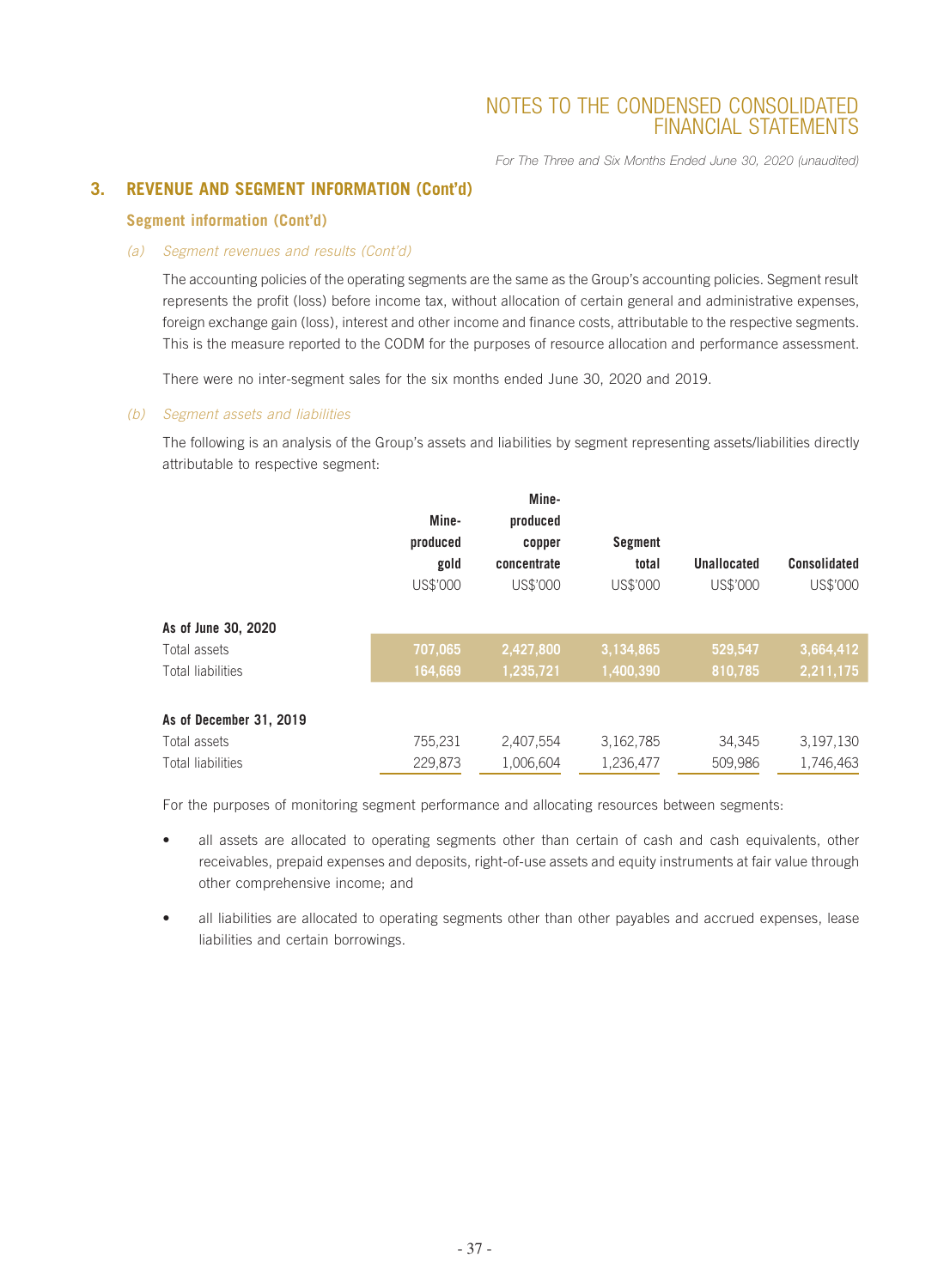*For The Three and Six Months Ended June 30, 2020 (unaudited)*

## **4. GENERAL AND ADMINISTRATIVE EXPENSES**

|                                           | Three months ended June 30, |          | Six months ended June 30, |          |
|-------------------------------------------|-----------------------------|----------|---------------------------|----------|
|                                           | 2020                        | 2019     | 2020                      | 2019     |
|                                           | <b>US\$'000</b>             | US\$'000 | <b>US\$'000</b>           | US\$'000 |
|                                           |                             |          |                           |          |
| Administration and office                 | 606                         | 2,147    | 3,267                     | 7,323    |
| Depreciation of property, plant and       |                             |          |                           |          |
| equipment                                 | 823                         | 1,405    | 1,757                     | 3,294    |
| Depreciation of right-of-use assets       | 24                          | 20       | 44                        | 40       |
| Professional fees                         | 929                         | 824      | 1,353                     | 1,398    |
| Salaries and benefits                     | 2,143                       | 4,207    | 7,289                     | 8,324    |
| <b>Others</b>                             | 1,268                       | 929      | 1,269                     | 2,648    |
|                                           |                             |          |                           |          |
| Total general and administrative expenses | 5,793                       | 9,532    | 14,979                    | 23,027   |

## **5. FINANCE COSTS**

|                                           | Three months ended June 30, |          | Six months ended June 30, |          |
|-------------------------------------------|-----------------------------|----------|---------------------------|----------|
|                                           | 2020                        | 2019     | 2020                      | 2019     |
|                                           | <b>US\$'000</b>             | US\$'000 | <b>US\$'000</b>           | US\$'000 |
| Interests on borrowings                   | 11,074                      | 10,943   | 21,151                    | 20,876   |
| Interests on lease liabilities            | 4                           |          | 5                         |          |
| Accretion on environmental rehabilitation | 587                         | 562      | 1,182                     | 1,128    |
| Less: Amount capitalised to property,     | 11,665                      | 11,505   | 22,338                    | 22,005   |
| plant and equipment                       | (140)                       | (23)     | (297)                     | (435)    |
| Total finance costs                       | 11,525                      | 11,482   | 22,041                    | 21,570   |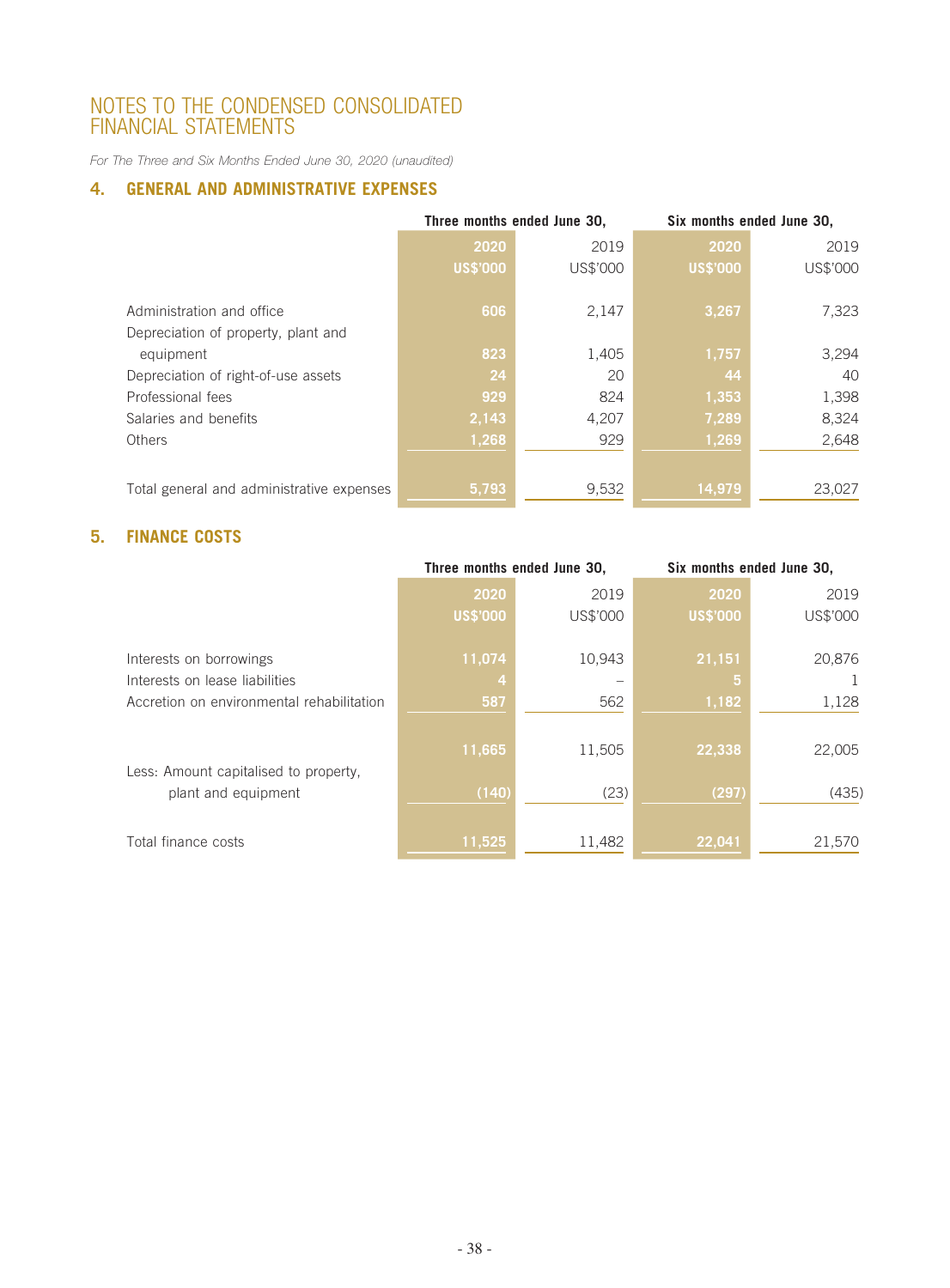*For The Three and Six Months Ended June 30, 2020 (unaudited)*

## **6. INCOME TAX CREDIT**

|                                 |                 | Three months ended June 30, | Six months ended June 30, |          |
|---------------------------------|-----------------|-----------------------------|---------------------------|----------|
|                                 | 2020            | 2019                        | 2020                      | 2019     |
|                                 | <b>US\$'000</b> | US\$'000                    | <b>US\$'000</b>           | US\$'000 |
|                                 |                 |                             |                           |          |
| PRC Enterprise Income Tax       | 2,254           | 267                         | 3,093                     | 890      |
| Overprovision of PRC Enterprise |                 |                             |                           |          |
| Income Tax in prior year        | (1, 233)        | (989)                       | (1, 233)                  | (989)    |
| Deferred tax credit             | (1, 947)        | (1, 144)                    | (1, 910)                  | (4, 330) |
|                                 |                 |                             |                           |          |
| Total income tax credit         | (926)           | (1,866)                     | (50)                      | (4,429)  |

During the year ended December 31, 2019, the Group has an uncertain tax position in respective of tax exposure of the transferring of land use right in return of a block of the buildings and twenty car parks (the "Land Exchange") based on the most likely amount of tax expenses. The most likely amount of tax expenses including land appreciation tax and enterprise income tax is calculated by the respective tax rates on land value stated in the cooperation agreement and gain on recognition of other assets, respectively, based on the current facts and circumstances. However, the tax expenses may be subject to change as the tax assessable amount is based on final decision with the relevant tax authority. As at June 30, 2020, the most likely amount of the relevant tax liabilities amounting to US\$1,226,000 (December 31, 2019: US\$8,059,000) has been recognised. During the three and six months ended June 30, 2020, the Group's wholly-owned subsidiary, Tibet Huatailong Mining Development Co. Ltd. ("Huatailong") has paid land appreciation tax amounting to US\$5,425,000 and US\$5,425,000 and other surcharges of US\$1,142,000 and US\$1,142,000 to the tax authority respectively.

## **7. EARNINGS (LOSS) PER SHARE**

Profit (loss) used in determining earnings (loss) per share are presented below:

|                                                                                                 | Three months ended June 30, |             | Six months ended June 30, |             |
|-------------------------------------------------------------------------------------------------|-----------------------------|-------------|---------------------------|-------------|
|                                                                                                 | 2020                        | 2019        | 2020                      | 2019        |
| Profit (loss) for the period attributable to owners<br>of the Company for the purposes of basic |                             |             |                           |             |
| earnings (loss) per share (US\$'000)                                                            | 17,909                      | (22, 934)   | 8,985                     | (27, 419)   |
| Weighted average number of shares, basic                                                        | 396,413,753                 | 396,413,753 | 396,413,753               | 396,413,753 |
| Basic earnings (loss) per share(US cents)                                                       | 4.52                        | (5.79)      | 2.27                      | (6.92)      |

The Group has no outstanding potential dilutive instruments issued as at June 30, 2020 and 2019 and during the three and six months ended June 30, 2020 and 2019. Therefore, no diluted earnings (loss) per share is presented.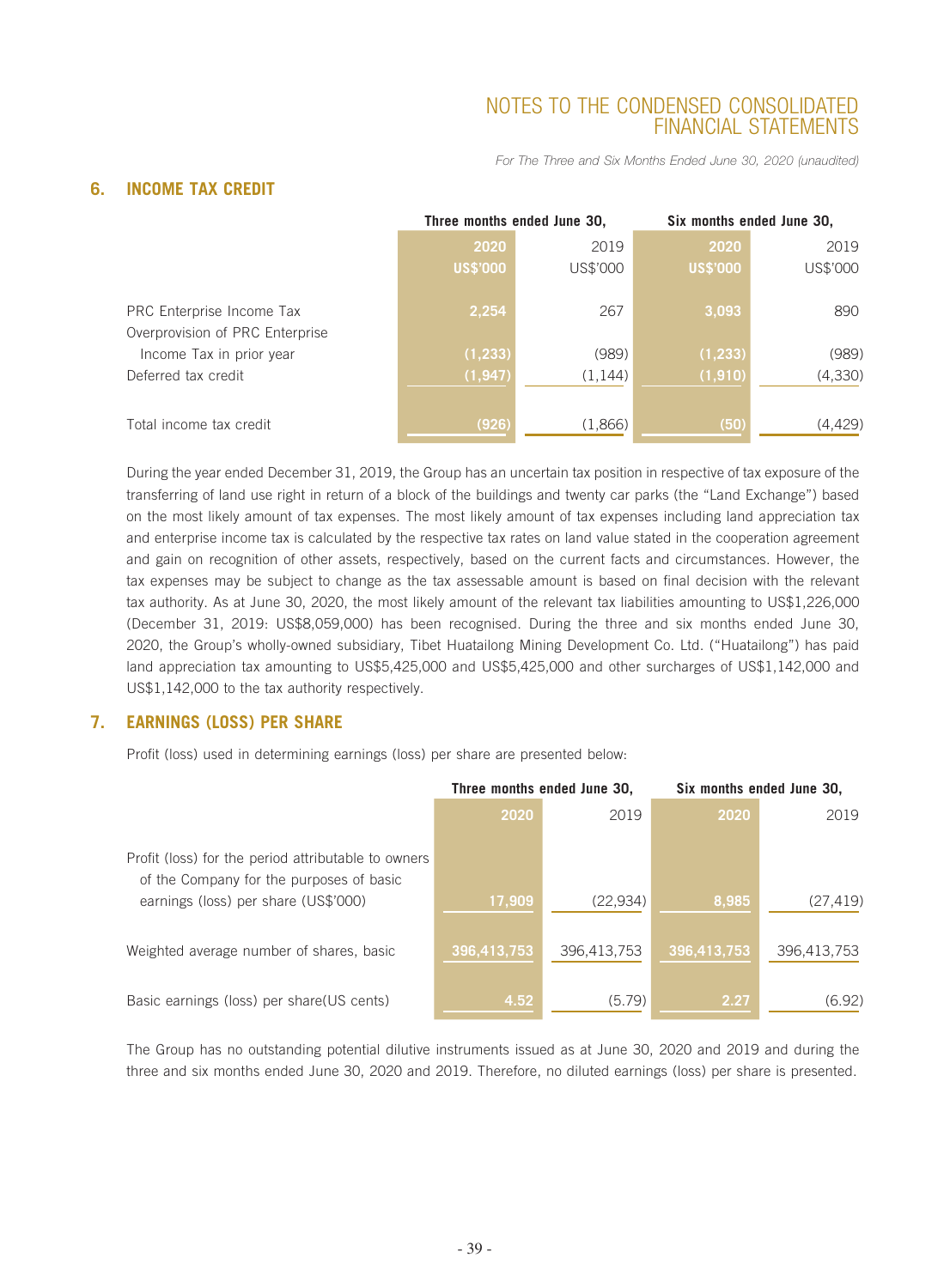*For The Three and Six Months Ended June 30, 2020 (unaudited)*

## **8. TRADE AND OTHER RECEIVABLES**

|                                                                                            | <b>June 30,</b><br>2020<br><b>US\$'000</b> | December 31.<br>2019<br>US\$'000 |
|--------------------------------------------------------------------------------------------|--------------------------------------------|----------------------------------|
| Trade receivables<br>Less: Allowance for credit loss                                       | 1,745<br>(77)                              | 958<br>(78)                      |
| Amounts due from related companies (note $14(a)$ ) <sup>(1)</sup><br>Other receivables (2) | 1,668<br> 1,363 <br>16,906                 | 880<br>2,020<br>23,111           |
| Total trade and other receivables                                                          | 19,937                                     | 26,011                           |

(1) The amounts are unsecured, interest free and repayable on demand.

(2) Included in the balance as at June 30, 2020 are value-added tax recoverable of approximately US\$6.4 million (December 31, 2019: US\$11.7 million) and other receivables of US\$10.5 million (December 31, 2019: US\$11.4 million), which are expected to be recovered within twelve months after the end of the reporting period.

The Group allows an average credit period of 30 days and 180 days to its external trade customers including CNG for gold dore bars sales and copper concentrate trade business, respectively.

Below is an aged analysis of trade receivables (net of allowance for credit losses) presented based on invoice dates, which approximated the respective revenue recognition dates, at the end of the reporting period:

|                   | <b>June 30,</b> | December 31, |
|-------------------|-----------------|--------------|
|                   | 2020            | 2019         |
|                   | <b>US\$'000</b> | US\$'000     |
|                   |                 |              |
| Less than 30 days | 890             | 62           |
| 31 to 90 days     | 234             | 523          |
| 91 to 180 days    | 180             |              |
| Over 180 days     | 364             | 295          |
|                   |                 |              |
|                   | 1,668           | 880          |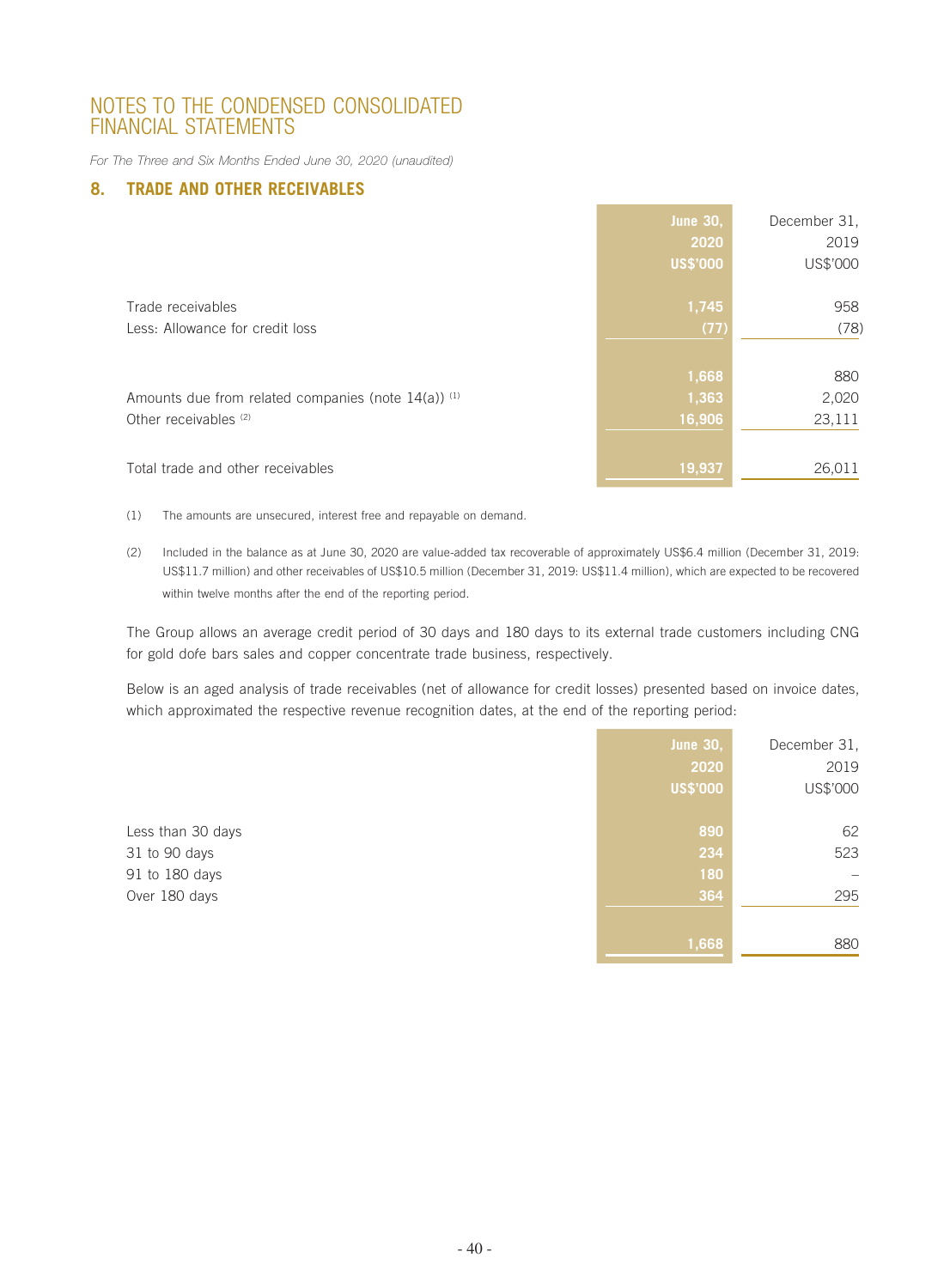*For The Three and Six Months Ended June 30, 2020 (unaudited)*

## **9. INVENTORIES**

|                   | <b>June 30,</b><br>2020<br><b>US\$'000</b> | December 31,<br>2019<br>US\$'000 |
|-------------------|--------------------------------------------|----------------------------------|
| Gold in process   | 209,940                                    | 222,180                          |
| Gold doré bars    | 20,787                                     | 20,708                           |
| Consumables       | 15,873                                     | 16,923                           |
| Copper            | 8,496                                      | 855                              |
| Spare parts       | 21,297                                     | 20,457                           |
|                   |                                            |                                  |
| Total inventories | 276,393                                    | 281,123                          |

No inventory write down was provided in cost of sales for the three and six months ended June 30, 2020 (three and six months ended June 30, 2019: nil and write down of US\$4.3 million, respectively).

Cost of inventory sold totaling US\$166 million and US\$288 million for the three and six months ended June 30, 2020, respectively (three and six months ended June 30, 2019: US\$149 million and US\$274 million, respectively) was recognised in cost of sales.

## **10. PROPERTY, PLANT AND EQUIPMENT/MINING RIGHTS**

During the six months ended June 30, 2020, the Group incurred approximately US\$7.8 million on construction in progress (for the six months ended June 30, 2019: approximately US\$7.7 million) and approximately US\$33.6 million on mineral assets (for the six months ended June 30, 2019: approximately US\$38.5 million).

Depreciation of property, plant and equipment was US\$41.0 million and US\$74.2 million for the three and six months ended June 30, 2020, respectively (for the three and six months ended June 30, 2019: US\$37.8 million and US\$69.9 million, respectively). The depreciation amount was partly recognised in cost of sales, general and administrative expenses and partly capitalised in inventory.

No addition of mining rights was incurred during the six months ended June 30, 2020 (for the six months ended June 30, 2019: addition of US\$11.1 million). Amortisation of mining rights was US\$9.4 million and US\$19.1 million for the three and six months ended June 30, 2020, respectively (for the three and months ended June 30, 2019: US\$8.2 million and US\$15.0 million, respectively). The amortisation amounts were recognised in cost of sales.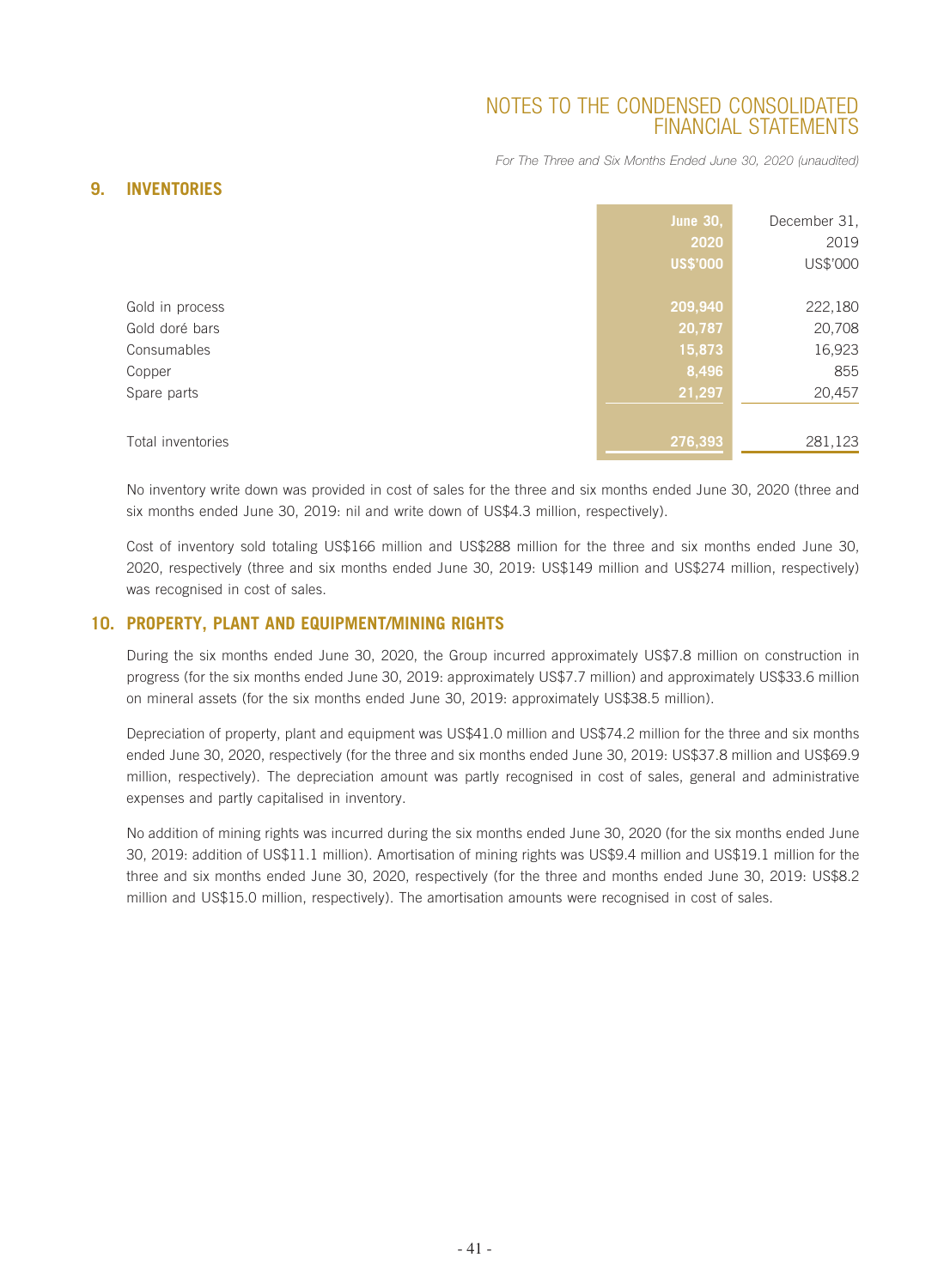*For The Three and Six Months Ended June 30, 2020 (unaudited)*

## **11. ACCOUNTS AND OTHER PAYABLES AND ACCRUED EXPENSES**

Accounts and other payables and accrued expenses comprise the following:

|                                                        | <b>June 30,</b> | December 31. |
|--------------------------------------------------------|-----------------|--------------|
|                                                        | 2020            | 2019         |
|                                                        | <b>US\$'000</b> | US\$'000     |
|                                                        |                 |              |
| Accounts payable                                       | 38,725          | 38,610       |
| Bills payable                                          | 53,832          | 95,911       |
| Construction cost payables                             | 102,681         | 121,576      |
| Mining cost accrual                                    | 21,207          | 11,547       |
| Payroll and benefit payables                           | 3,494           | 2,578        |
| Other accruals                                         | 6,394           | 2,958        |
| Other tax payable                                      | 6,581           | 7,836        |
| Other payables                                         | 7,073           | 6,917        |
| Payable for acquisition of a mining right              | 8,346           | 8,470        |
|                                                        |                 |              |
| Total accounts and other payables and accrued expenses | 248,333         | 296,403      |

The following is an aged analysis of the accounts payable presented based on invoice date at the end of the reporting period:

|                        | <b>June 30,</b> | December 31, |
|------------------------|-----------------|--------------|
|                        | 2020            | 2019         |
|                        | <b>US\$'000</b> | US\$'000     |
| Less than 30 days      | 14,079          | 15,816       |
| 31 to 90 days          | 10,655          | 8,282        |
| 91 to 180 days         | 2,951           | 4,872        |
| Over 180 days          | 11,040          | 9,640        |
| Total accounts payable | 38,725          | 38,610       |

The credit period for bills payable is 180 days from the issue date.

The following is an ageing analysis of bills payable, presented based on bills issue date at the end of the reporting period:

|                     | June 30,        | December 31, |
|---------------------|-----------------|--------------|
|                     | 2020            | 2019         |
|                     | <b>US\$'000</b> | US\$'000     |
|                     |                 |              |
| Less than 30 days   | 13,032          | 21,003       |
| 31 to 60 days       | 6,337           | 9,532        |
| 61 to 90 days       | 6,632           | 15,233       |
| 91 to 180 days      | 27,831          | 50,143       |
|                     |                 |              |
| Total bills payable | 53,832          | 95,911       |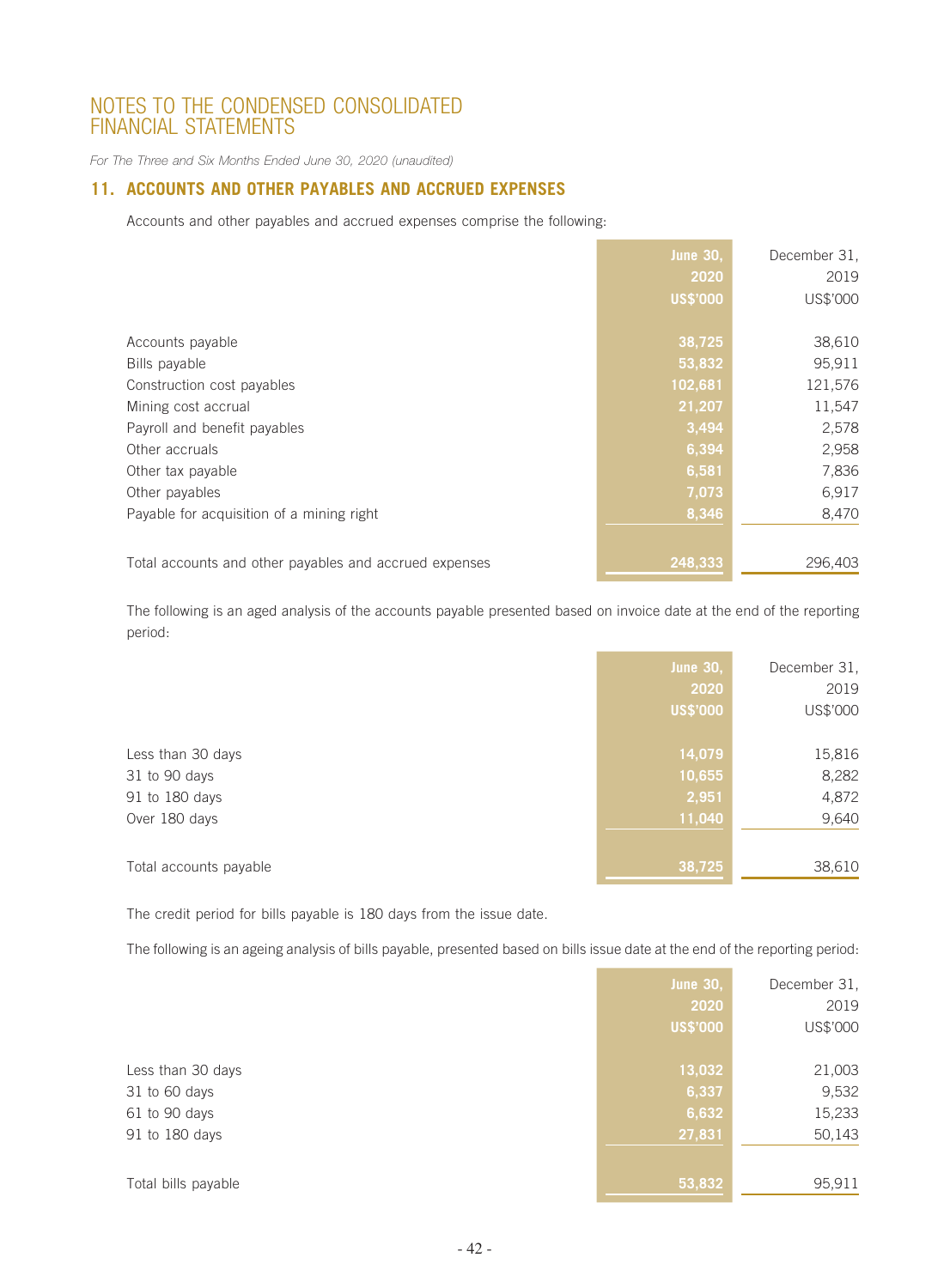*For The Three and Six Months Ended June 30, 2020 (unaudited)*

## **12. BORROWINGS**

|                                                                 | <b>June 30,</b><br>2020<br>US\$'000 | December 31,<br>2019<br>US\$'000 |
|-----------------------------------------------------------------|-------------------------------------|----------------------------------|
| Bank loans<br>Loans payable to a CNG subsidiary<br><b>Bonds</b> | 891,871<br>35,313<br>803,501        | 657,951<br>50,171<br>506,979     |
|                                                                 | 1,730,685                           | 1,215,101                        |

The borrowings are repayable as follows:

|                                                                     | <b>June 30,</b> | December 31, |
|---------------------------------------------------------------------|-----------------|--------------|
|                                                                     | 2020            | 2019         |
|                                                                     | <b>US\$'000</b> | US\$'000     |
| Carrying amount repayable within one year                           | 615,676         | 582,952      |
| Carrying amount repayable within one to two years                   | 174,196         | 157,679      |
|                                                                     |                 |              |
| Carrying amount repayable within two to five years                  | 514,935         | 204,983      |
| Carrying amount repayable over five years                           | 425,878         | 269,487      |
|                                                                     |                 |              |
|                                                                     | 1,730,685       | 1,215,101    |
| Less: Amounts due within one year (shown under current liabilities) | (615, 676)      | (582, 952)   |
|                                                                     |                 |              |
| Amounts shown under non-current liabilities                         | 1,115,009       | 632,149      |
|                                                                     |                 |              |
| Analysed as:                                                        |                 |              |
| Secured                                                             | 703,439         | 521,774      |
| Unsecured                                                           | 1,027,246       | 693,327      |
|                                                                     |                 |              |
|                                                                     |                 |              |
|                                                                     | 1,730,685       | 1,215,101    |

The carrying values of the pledged assets to secure borrowings by the Group are as follows:

|               | <b>June 30,</b> | December 31, |
|---------------|-----------------|--------------|
|               | 2020            | 2019         |
|               | US\$'000        | US\$'000     |
|               |                 |              |
| Mining rights | 872,584         | 891,488      |

Borrowings carry interest at effective interest rates ranging from 1.20% to 4.51% (December 31, 2019: 2.75% to 4.51%) per annum.

On June 23, 2020, the Company, through its wholly-owned subsidiary, Skyland Mining (BVI) Limited, completed the issuance of bonds to independent third parties in an aggregate principal amount of US\$300 million, listed on the Stock Exchange and ChongWa (Macao) Financial Asset Exchange CO., Limited. The bonds were issued at a price of 99.886%, bearing coupon rate of 2.80% with a maturity date of June 23, 2023. Interest is payable in equal semiannual instalments on December 23 and June 23 in each year.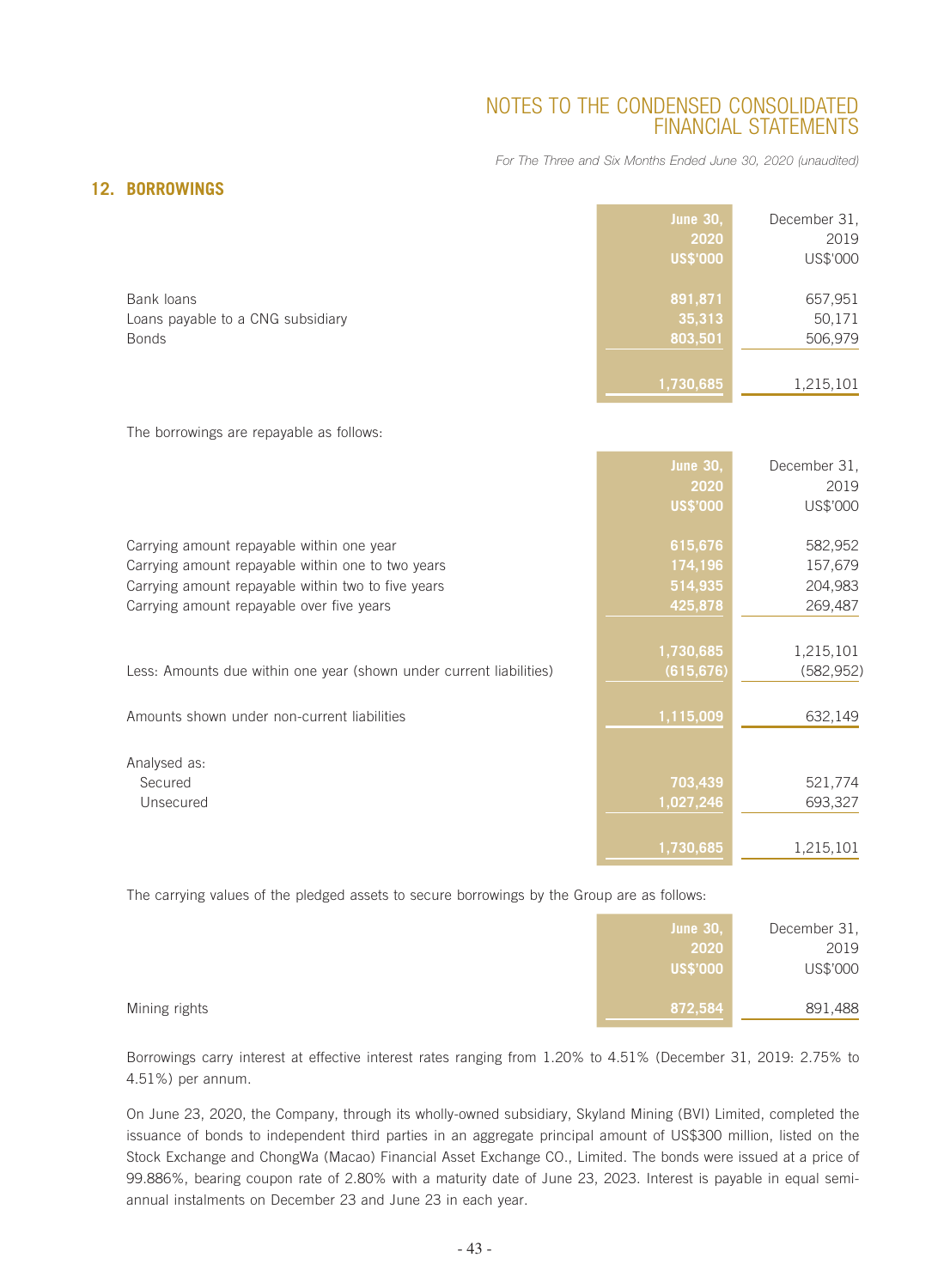*For The Three and Six Months Ended June 30, 2020 (unaudited)*

## **13. SHARE CAPITAL**

#### **Common shares**

- *(i) Authorised Unlimited common shares without par value*
- *(ii) Issued and outstanding*

|                                                                                   | Number of shares | Amount<br>US\$'000 |  |
|-----------------------------------------------------------------------------------|------------------|--------------------|--|
| Issued and fully paid:<br>At January 1, 2019, December 31, 2019 and June 30, 2020 | 396,413,753      | 1.229.061          |  |

## **14. RELATED PARTY TRANSACTIONS**

Related parties are those parties that have the ability to control the other party or exercise significant influence in making financial and operation decisions. Parties are also considered to be related if they are subject to common control. CNG, a state owned company registered in Beijing, PRC, which is controlled by State-owned Assets Supervision and Administration Commission of the State Council of the PRC, is able to exercise significant influence over the Company.

In accordance with IAS 24 "Related party disclosures", the management believes that information relating to related party transactions have been adequately disclosed in conformity of the IFRSs.

In addition to the related party transactions and balances shown elsewhere in these condensed consolidated financial statements, the following is a summary of significant related party transactions entered into in the ordinary course of business between the Group and its related parties for the three and six months ended June 30, 2020 and 2019.

Name and relationship with related parties during the period/year is as follows:

CNG owned the following percentages of outstanding common shares of the Company:

|     | <b>June 30,</b> | December 31, |
|-----|-----------------|--------------|
|     | 2020            | 2019         |
|     | $\sqrt{2}$      | %            |
|     |                 |              |
| CNG | 39.3            | 39.3         |
|     |                 |              |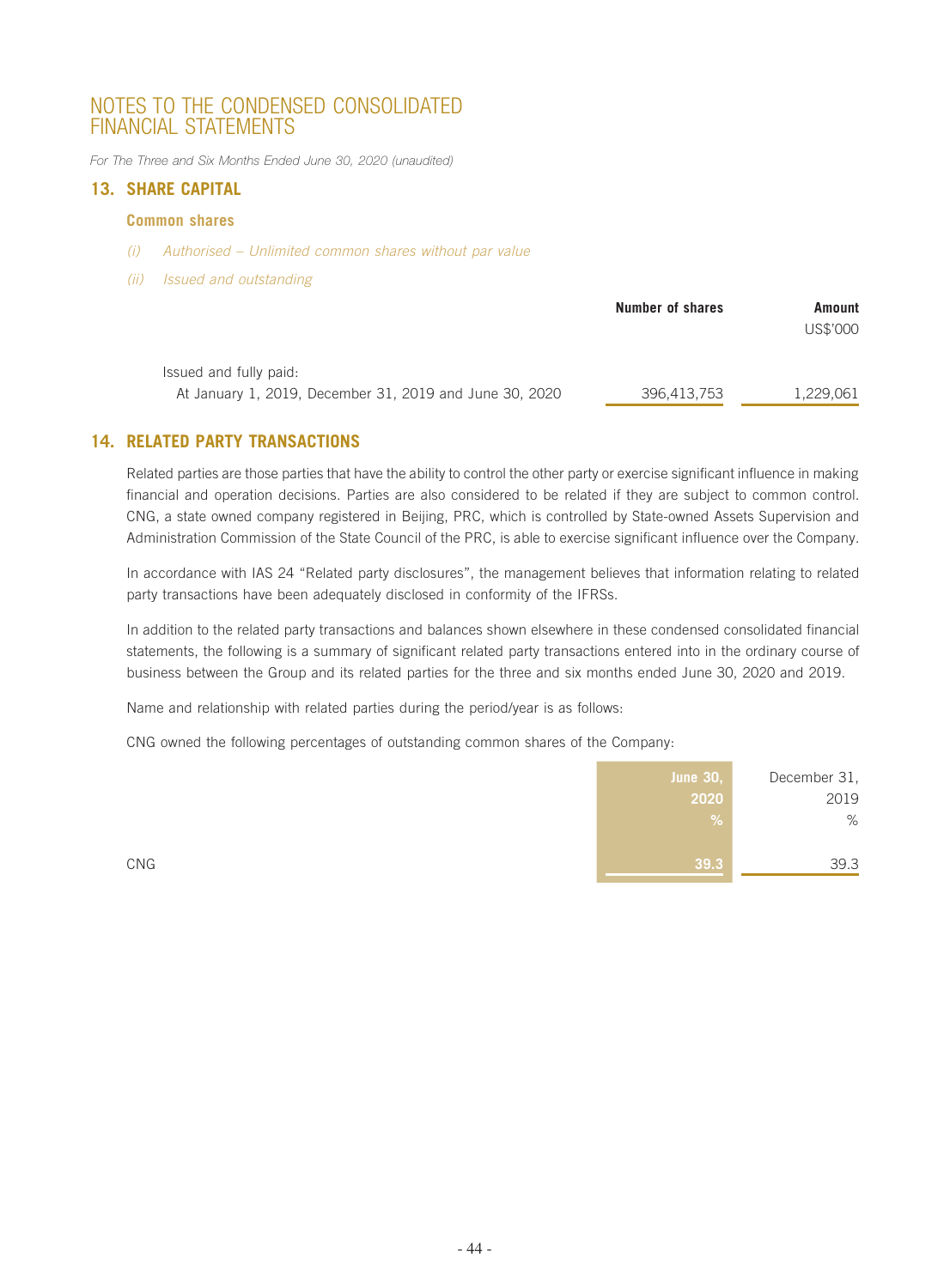*For The Three and Six Months Ended June 30, 2020 (unaudited)*

## **14. RELATED PARTY TRANSACTIONS (Cont'd)**

## **(a) Transactions/balances with CNG and its subsidiaries**

The Group had the following transactions with CNG and CNG's subsidiaries:

|                                                                     | Three months ended June 30, |                | Six months ended June 30, |          |
|---------------------------------------------------------------------|-----------------------------|----------------|---------------------------|----------|
|                                                                     | 2020                        | 2019           | 2020                      | 2019     |
|                                                                     | US\$'000                    | US\$'000       | <b>US\$'000</b>           | US\$'000 |
| Gold doré sales by the Group                                        | 65,057                      | 52,170         | 120,555                   | 89,845   |
| Copper and other by-products sales by<br>the Group                  | 10,883                      | 31,155         | 13,899                    | 54,164   |
| Provision of transportation services by<br>the Group                | 74                          | 241            | 117                       | 473      |
| Construction, stripping and mining<br>service provided to the Group | 3,135                       | 3,898          | 4,121                     | 5,474    |
| (Reversal of) accrued rental expenses<br>for PRC office             | (714)                       | 970            | 231                       | 1,974    |
| Interest income                                                     | 28                          | $\overline{2}$ | 37                        | 7        |
| Interest expenses                                                   | 716                         | 807            | 1,487                     | 1,547    |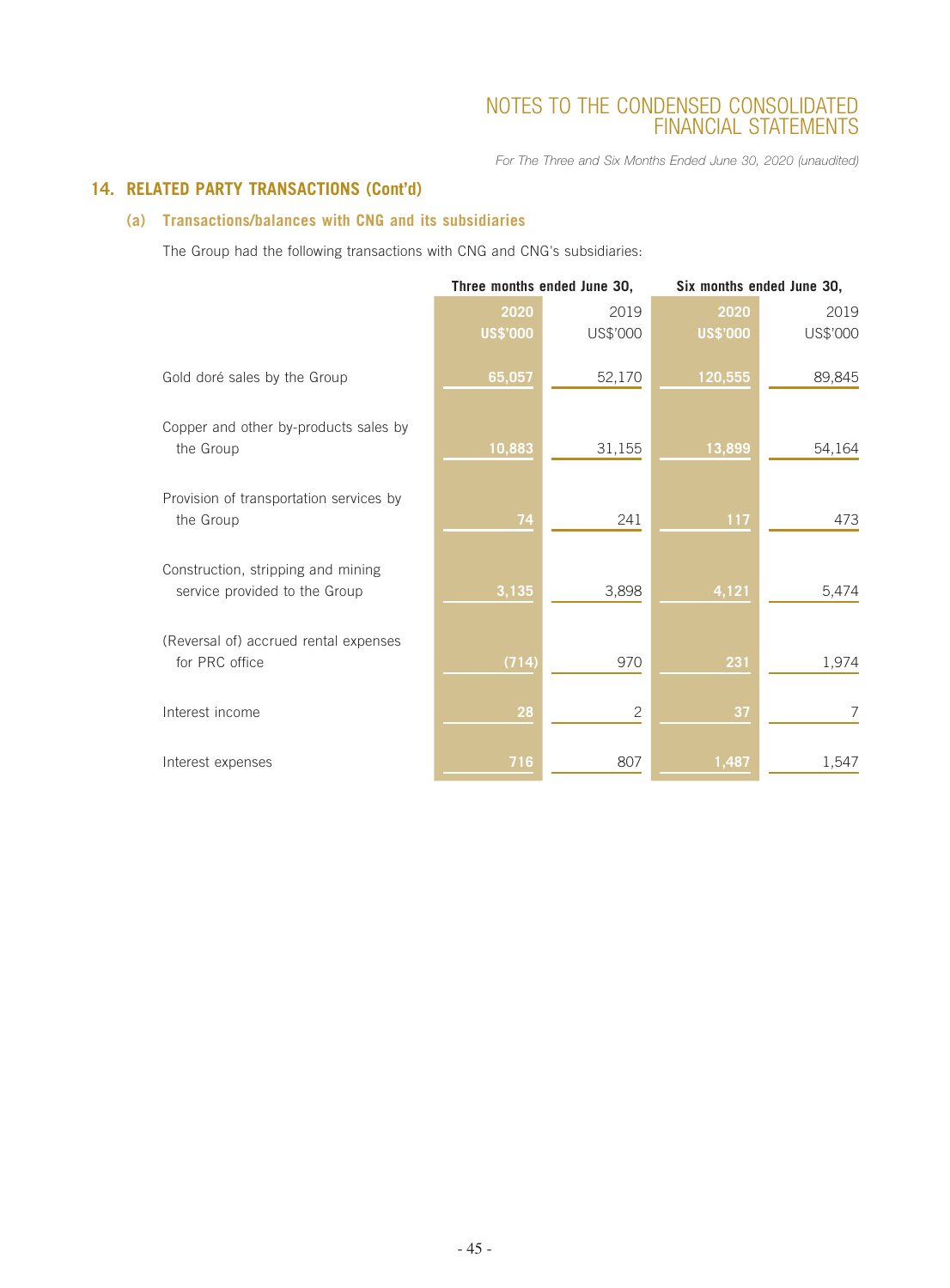*For The Three and Six Months Ended June 30, 2020 (unaudited)*

## **14. RELATED PARTY TRANSACTIONS (Cont'd)**

## **(a) Transactions/balances with CNG and its subsidiaries (Cont'd)**

The Group has the following significant balances with CNG and its subsidiaries at the end of each reporting period:

|                                                                                                                                                                                                                                                        | <b>June 30,</b><br>2020<br><b>US\$'000</b>         | December 31,<br>2019<br>US\$'000                 |
|--------------------------------------------------------------------------------------------------------------------------------------------------------------------------------------------------------------------------------------------------------|----------------------------------------------------|--------------------------------------------------|
| <b>Assets</b><br>Amounts due from related companies<br>Cash and cash equivalents held by a CNG subsidiary<br>Deposits                                                                                                                                  | 1,363<br>825                                       | 2,020<br>14,202<br>90                            |
|                                                                                                                                                                                                                                                        | 2,188                                              | 16,312                                           |
|                                                                                                                                                                                                                                                        | <b>June 30,</b><br>2020<br><b>US\$'000</b>         | December 31,<br>2019<br>US\$'000                 |
| <b>Liabilities</b><br>Loans payable to a CNG subsidiary<br>Entrusted loan payable to CNG<br>Construction cost payables to CNG's subsidiaries<br>Trade payable to CNG subsidiaries<br>Amount due to CNG<br>Contract liabilities with CNG's subsidiaries | 35,313<br>28,251<br>21,302<br>1,434<br>32<br>7,219 | 50,171<br>28,669<br>22,860<br>930<br>33<br>2,253 |
| Total amounts due to CNG's subsidiaries                                                                                                                                                                                                                | 93,551                                             | 104,916                                          |

With the exception of the entrusted loan payable to CNG and loans payable to a CNG subsidiary which are unsecured, carry fixed interests and have fixed repayment terms, the amounts due to CNG and its subsidiaries which are included in other payables and construction costs payable, are non-interest bearing, unsecured and have no fixed terms of repayments.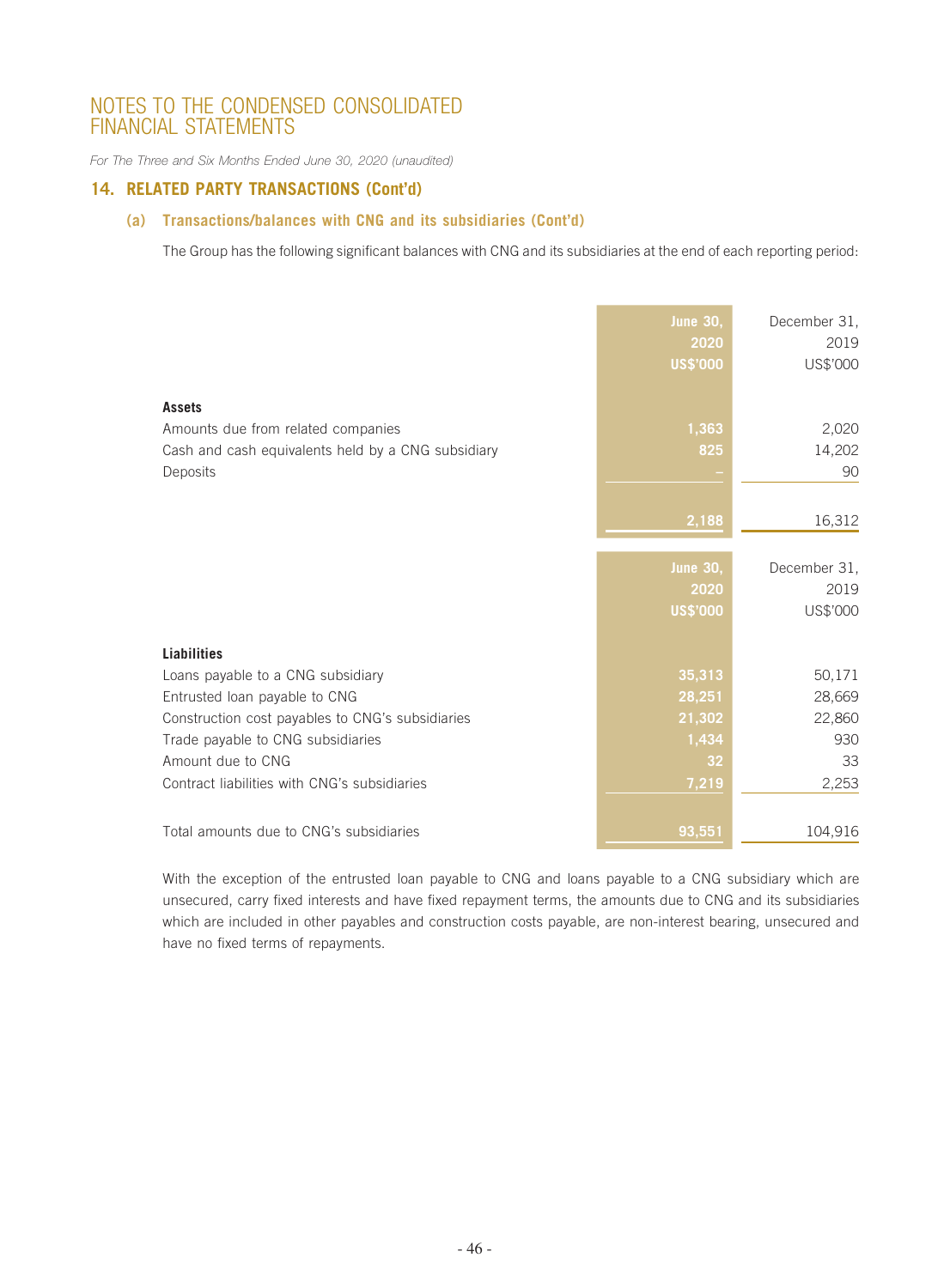*For The Three and Six Months Ended June 30, 2020 (unaudited)*

## **14. RELATED PARTY TRANSACTIONS (Cont'd)**

#### **(b) Compensation of key management personnel**

The Group has the following compensation to key management personnel during the period:

|                             | Three months ended June 30, |          | Six months ended June 30, |          |
|-----------------------------|-----------------------------|----------|---------------------------|----------|
|                             | 2020                        | 2019     | 2020                      | 2019     |
|                             | <b>US\$'000</b>             | US\$'000 | <b>US\$'000</b>           | US\$'000 |
| Salaries and other benefits | 154                         | 251      | 342                       | 341      |
| Post-employment benefits    | 3                           | 3        | 13                        | 12       |
|                             | 157                         | 254      | 355                       | 353      |

## **15. FINANCIAL INSTRUMENTS**

As at June 30, 2020 and December 31, 2019, the Group's investments in equity securities include equity securities listed on the Stock Exchange and unlisted companies incorporated in the PRC.

Investment in equity securities listed on the Stock Exchange of US\$14,289,000 (December 31, 2019: US\$16,485,000) is measured based on the unadjusted quoted price available on the Stock Exchange (Level 1 fair value measurement). The Group's investment in listed equity securities represent investment in a company engaged in mining, processing and trading of nonferrous metals registered in Hong Kong, PRC.

In addition, investment in an unlisted company incorporated in the PRC of US\$566,000 (December 31, 2019: US\$574,000) are measured at fair value based on Level 3 inputs.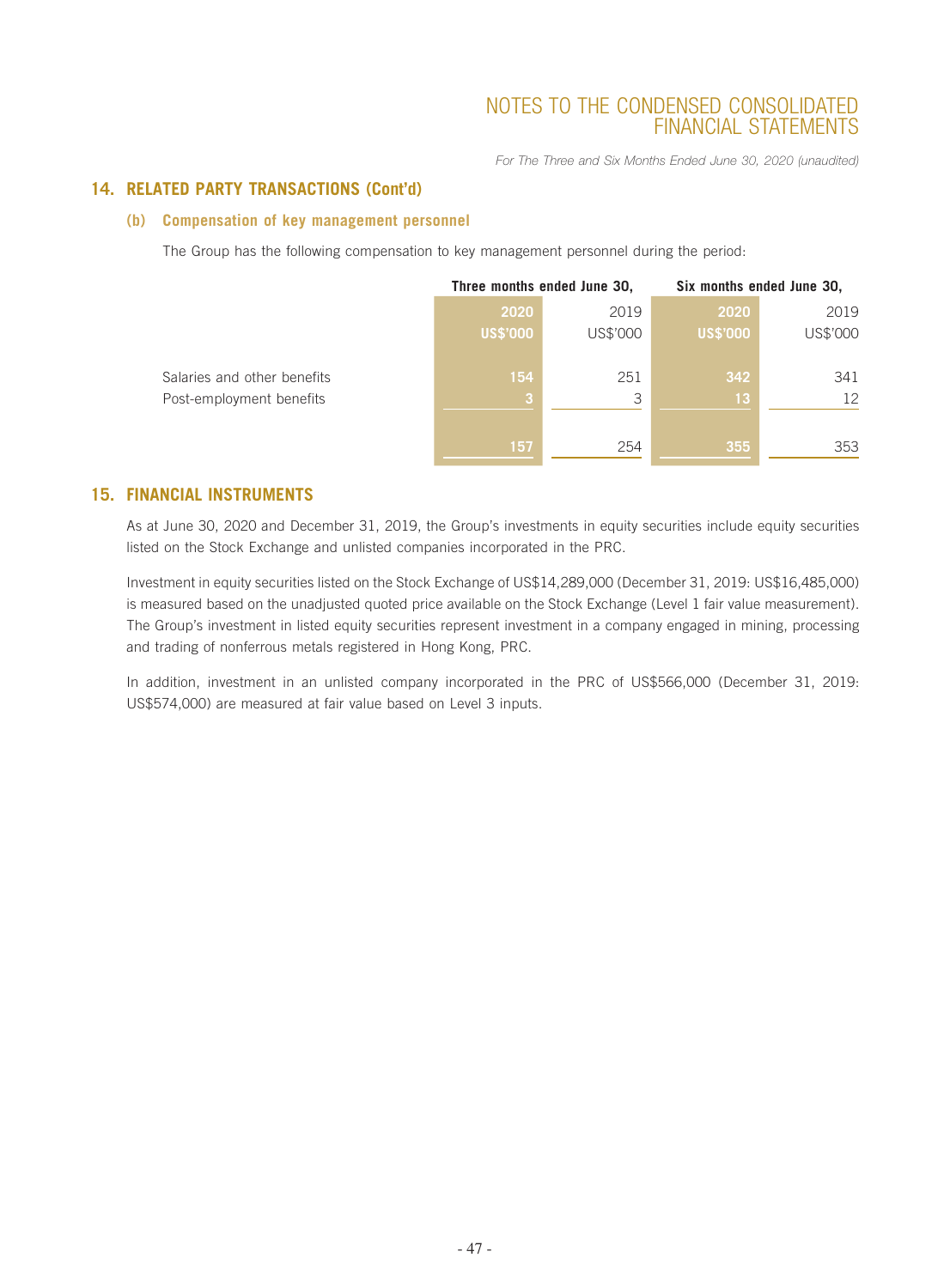*For The Three and Six Months Ended June 30, 2020 (unaudited)*

## **16. CONTINGENCIES**

During the second quarter of 2020, there was a construction contract dispute between independent third parties, the constructor, Huaxin Construction Group Co., Ltd. (formerly named as "Nantong Huaxin Construction Group Co., Ltd.") ("Huaxin") and the developer, Zhongxinfang Tibet Construction Investment Co., Ltd. ("Zhongxinfang"), and the Group's subsidiary, Huatailong, who are the signatories of the construction contract for the property development project on the land previously owned by Huatailong. Such land was transferred to Zhongxinfang during 2019 pursuant to the cooperation agreement signed between Zhongxinfang and Huatailong in 2019 in relation to the Land Exchange. Huaxin proceeded a lawsuit against the parties to the construction contract, Zhongxinfang and Huatailong, for the recoverability of the construction costs of RMB149 million (equivalents to US\$21,196,000) and applied for pre-litigation preservation of assets from Huatailong. The Intermediate People's Court of Lhasa City, Tibet, adjudicated that the bank deposit of RMB140 million (equivalents to US\$19,775,000) of Huatailong to be frozen for one year (the "1st Adjudication"). Accordingly, the frozen bank deposit of US\$19,775,000 was included in restricted bank balance as at June 30, 2020.

Based on the first instance adjudication dated August 5, 2020 (the "First Instance Adjudication"), the litigation ruling adjudicated that Zhongxinfang and Huatailong shall have the jointly obligation for the construction costs of RMB140 million (equivalents to US\$19,954,000) to Huaxin. Pursuant to the cooperation agreement signed between Zhongxinfang and Huatailong in 2019, Huatailong does not involve in the construction process which and the related costs are the sole responsibilities of Zhongxinfang. Based on the legal opinion, Huatailong will proceed an appeal against the First Instance Adjudication, and the lawsuit is currently under proceeding and the results is not ascertain as at the date of issuance of these condensed consolidated financial statements. The directors of the Company have been closing monitoring the proceedings in relation to the First Instance Adjudication.

Regarding the 1st Adjudication, Huatailong applied for pre-litigation preservation of assets from Zhongxinfang, the Intermediate People's Court of Lhasa City, Tibet, adjudicated that the value of properties limited to RMB151 million (equivalents to US\$21,473,000) from Zhongxinfang was frozen for one year.

As disclosed in note 6, Huatailong has paid the tax and other surcharges related to the Land Exchange during the six months ended June 30, 2020 and expects to recover such payments from Zhongxinfang in accordance with the cooperation agreement between Huatailong and Zhongxinfang signed in 2019. On July 8, 2020, Huatailong applied for pre-litigation preservation of assets from Zhongxinfang, the Intermediate People's Court of Lhasa City, Tibet, adjudicated that the value of properties limited to RMB46 million (equivalents to US\$6,571,000) from Zhongxinfang was frozen for one year. In the opinion of the directors of the Company, no significant expected credit loss is recognised on other receivables based on the credit risk assessment.

#### **17. EVENT AFTER THE REPORTING PERIOD**

On July 6, 2020, the Group has repaid the unsecured bonds with an aggregate principal amount of US\$500 million and interest expenses of US\$8.125 million.

Other than disclosed above, the Group had no other material event after the end of the reporting period.